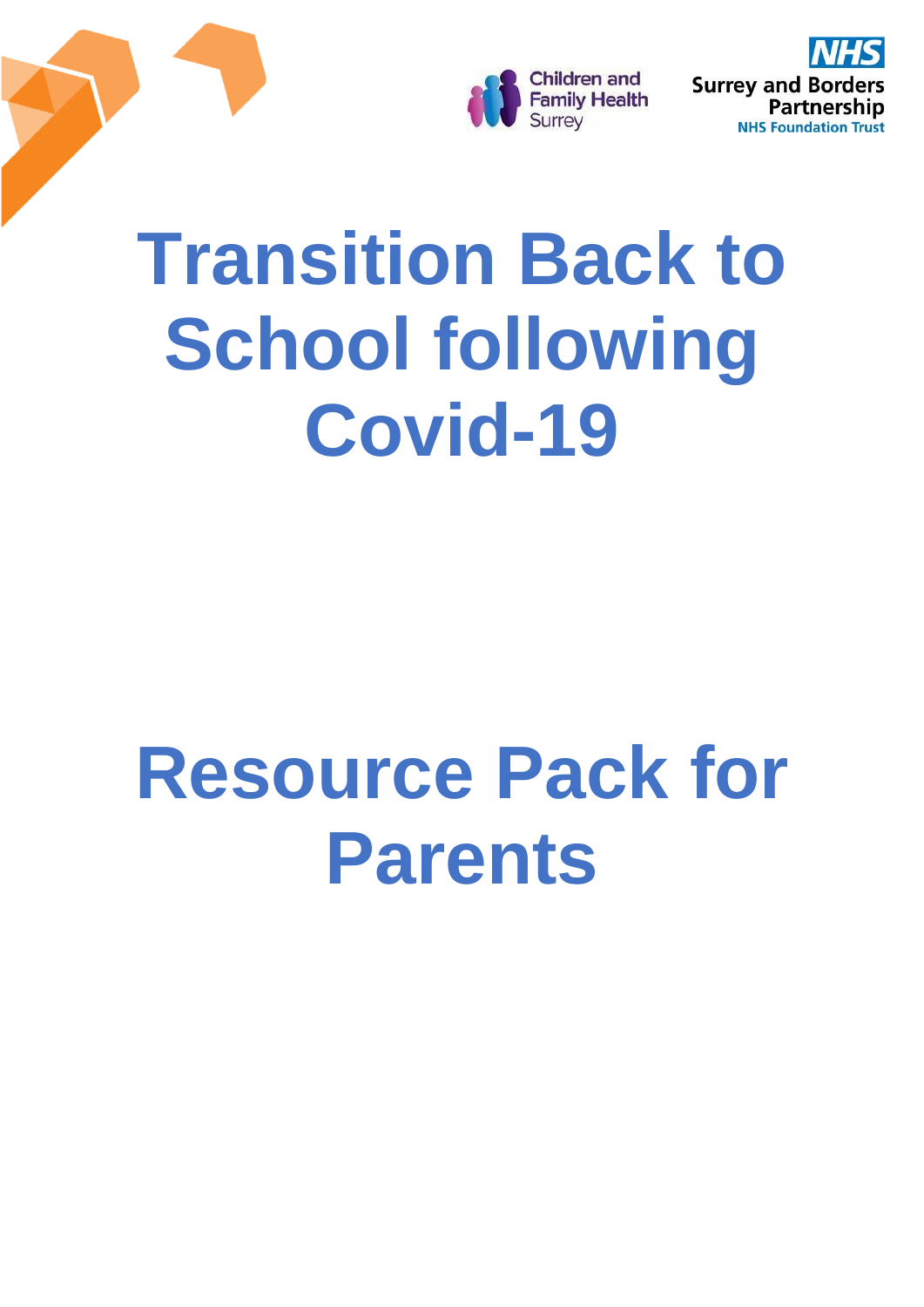

# **Resource Pack for Parents**

For most, the past few months have been anything but normal. The coronavirus and subsequent lockdown have thrown people's lives and routines into chaos.

In their lockdown bubble, unable to see extended family and friends as well as professionals, parents have stepped into these roles and become teachers, counsellors, sports coaches, entertainers and friends. Many of us are not familiar with these roles and were not expecting it to become our daily work. Changes have been needed to manage these new roles which can be extremely challenging.

After a couple of months, the chaos had begun to settle and started to feel less chaotic and more 'normal'. However, the government announcement regarding relaxing the lockdown has brought another layer of change, uncertainty and need for adaptation.

We all have different feelings, thoughts and belief systems. Some children and families might be relieved and excited about the prospect of going back to school, whether it's now or September. Some may be disappointed, some might be angry that they may not be able to say goodbye to their friends and some may be very anxious about transitioning back to school. Whatever the circumstances, this period may be tough on your family and you may have mixed feelings about your child returning or not returning to school. You might be concerned about the increase in anxiety, school refusal or challenging behaviour.

This resource pack has been developed to contain information and resources that may support your family through the transition back to school or with continued homeschooling.

This pack contains individual leaflets; you don't need to read all the information in this pack; simply use the table of contents to refer to the subject of your interest. Most leaflets have references to useful websites, and at the end of the pack, you will find a list of useful organisations and phone numbers for your reference. We hope you will find this information helpful.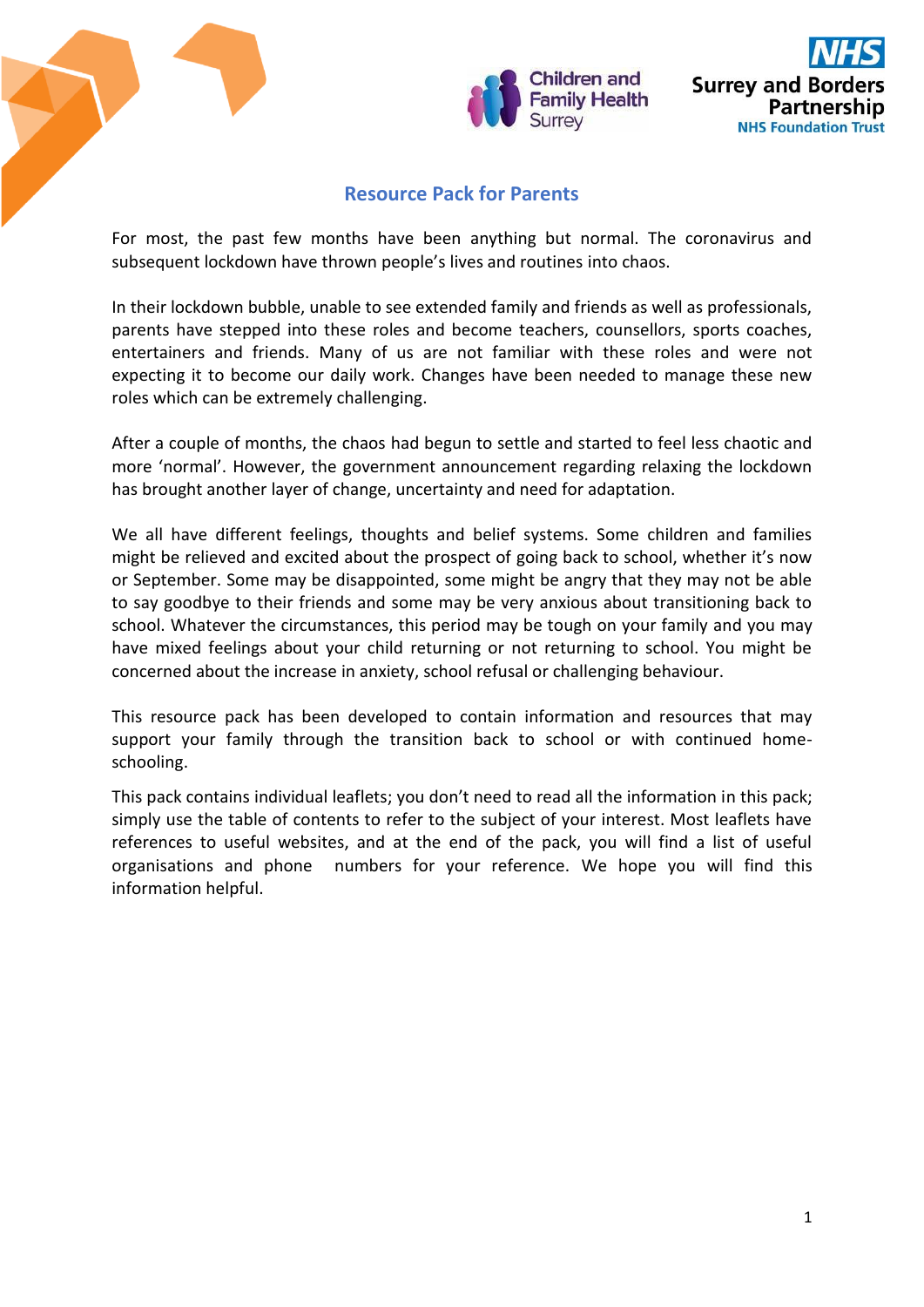





# **Contents**

| 3  |
|----|
| 6  |
| 10 |
| 13 |
| 16 |
| 18 |
| 22 |
| 25 |
| 27 |
| 33 |
| 39 |
| 43 |
| 46 |
| 49 |
| 52 |
| 56 |
| 58 |
|    |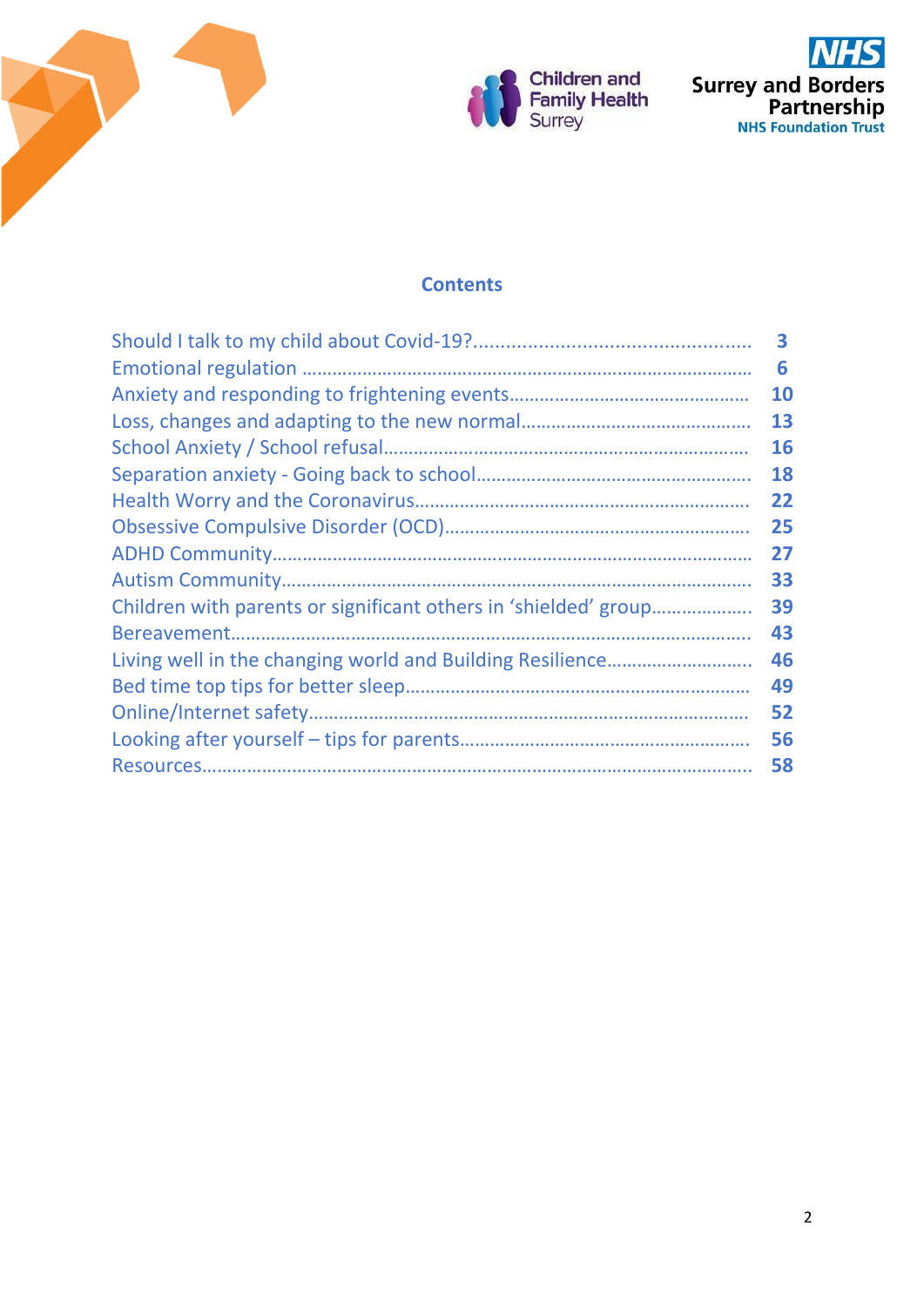

# **Should I talk to my child about Covid-19?**

Short answer: **YES!** Children already know about coronavirus, so don't avoid talking about it with them.

- It is important to be truthful, but remember your child's age. Give them factual information just adjust the amount of information and the level of detail you go into so that it is age appropriate.
- Allow children to ask questions: It is natural that children will have questions and worries about coronavirus. Giving them the chance to ask these questions is a good way to ease their worries. It's ok if you don't have all the answers, just say "I don't know but I am here to help you".
- Reassure them, for example, you might say "we don't yet have a vaccination for coronavirus, but doctors are working very hard on it" , or "a lot of people might get sick, but for most people it is like a cold or flu and they get better".
- Some of the changes, like people wearing face masks, can be scary for children. They are likely to need to talk to someone they trust to help them understand why these things are happening.

**Having difficult conversations with children.** It can be hard for families with older relatives, those in high risk groups, and families who usually receive support from services.

If there are going through big life changes, explain these to the children using a calm tone of voice. For example, if they're wondering why they can't see their granny, explain that it is a good thing that granny is self-isolating to keep herself safe and they can keep in touch on the phone or using Skype.

If your child is returning to school, help them to understand the changes that relaxing the lockdown brought to our lives. We know that the journey to school and drop-off and pick-up times might be different; there will be fewer children in and your child's favourite teacher or friend may not be in school. Ensure your child knows their new routines. You may consider asking the school to send you child' new timetable and request photos or videos to show your child how different the school will look and answer all questions, to pre-empt anxieties. Remember, children are very resilient and they tend to accept and cope with the change much more easily than grown-ups do.

# **Emotional Coaching**

It may be that your child has some worries about COVID-19 (or in general!) that you cannot reassure them about. At times like this, emotion coaching is a really useful way to support your child to handle and tolerate all the uncertainty. This may feel uncomfortable to start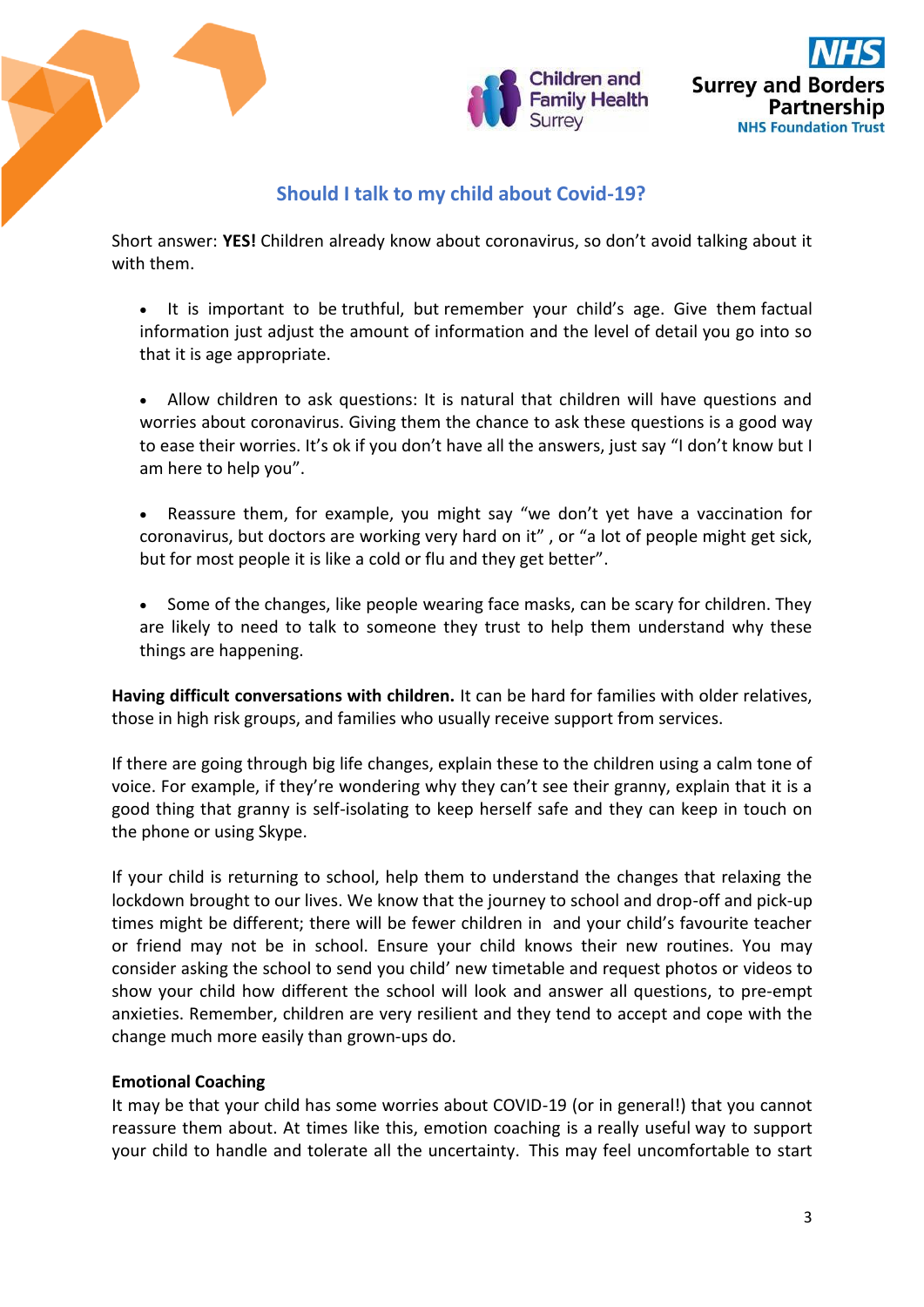

with, but it is worth the effort. When children have their feelings acknowledged, they feel safer and this is especially important in these strange times.

Emotion coaching teaches children the important life skill of emotion regulation, not only will this help them in the present, it will also prepare them to handle challenges they will face later in their lives. Research shows that children who learn about their feelings and emotions have these advantages:

- Feel calmer and learn to self-regulate.
- Get sick less often.
- Stronger relationships with other people.

# **The five steps of emotion coaching**

## **1. Be Aware:**

a. To support your child with emotion coaching, you need to start observing, listening and learning how your child expresses different feelings and emotions.

b. Watch for changes in their facial expression, body language, posture, and tone of voice.

c. Set a good example by talking about feelings and emotions in order to help children build a vocabulary of different feelings.

d. Encourage children to talk about their feelings and emotions.

# **2. Connect with your child:**

a. You can use emotional moments as opportunities to connect with your child

b. Allow your child to have their feelings without dismissing, disapproving or avoiding.

**c.** All feelings are **okay**, but not all behaviour is okay.

# **3. Listen and tune-in to your child:**

a. Your child will feel more secure when they are allowed to express their feelings.

b. Take time to stop, breathe and get curious.

c. Tune-in to the feelings underneath your child's behaviour.

d. Take 5 long slow breaths to help you feel calm.

e. Check what's going on for you. Has your child's behaviour touched a nerve for you? Has it made you feel frustrated? Angry? Scared? Helpless?

# **4. Name your child's feelings out loud:**

a. Your child will feel more secure when their feelings are heard.

b. Naming emotions helps to soothe and regulate your child's brain.

c. Ask, rather than telling, them how they are feeling. If they're not sure, offer suggestions for them to consider.

# **5. Set limits and problem solve together:**

a. You can allow all of your child's feelings while still setting clear limits on behaviour.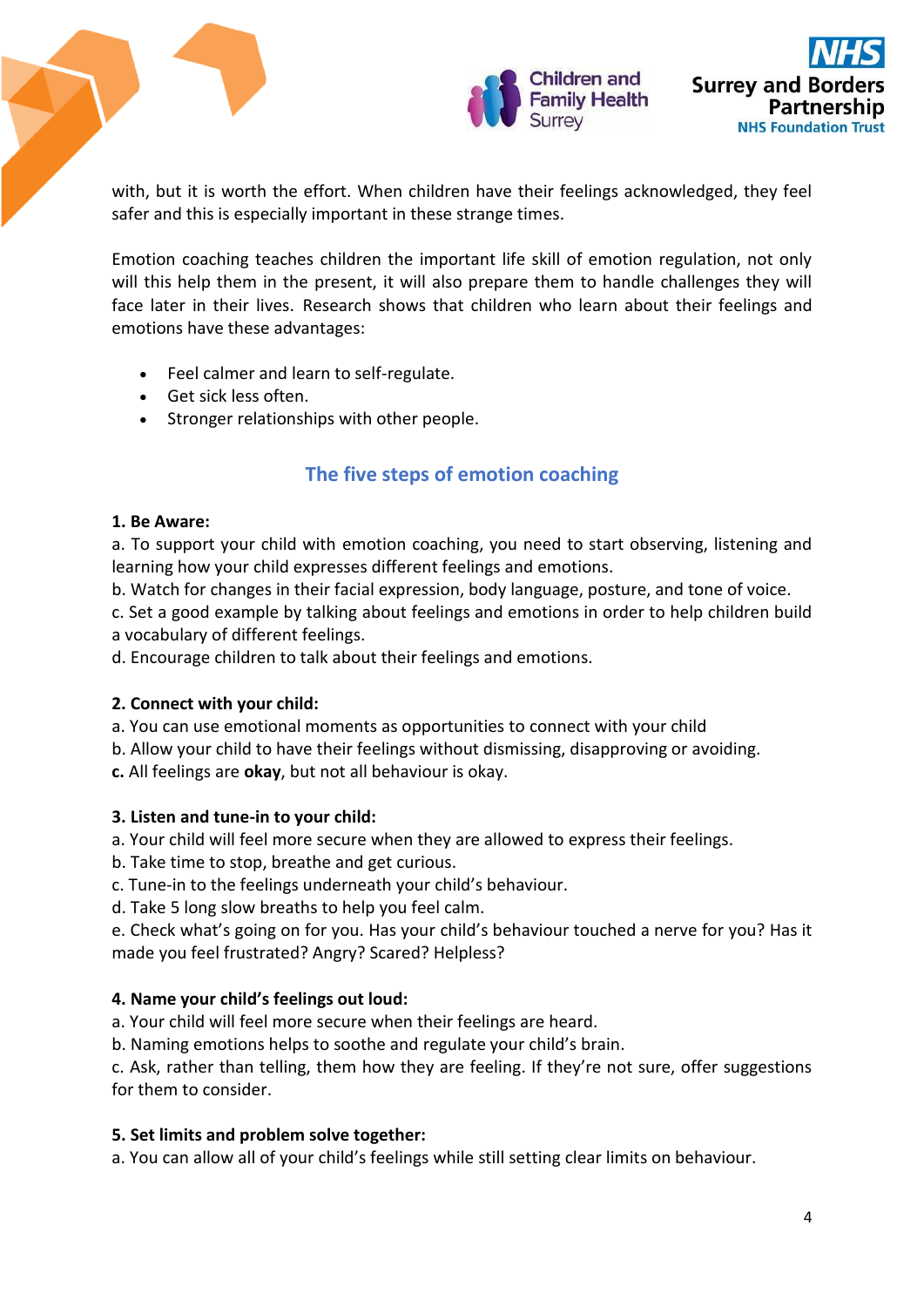

b. Corrections should only be put in place when feelings have been acknowledged and when everyone is calm.

c. Where possible involve your child in problem solving, especially as they get older. d. Think ahead about tricky and potentially overwhelming situations and be prepared to help child through them.

# **Website links**

- Covibook an interactive resource designed to support and reassure children aged 7 and under, designed to help children explain and draw the emotions that they might be experiencing during the pandemic: [https://www.mindheart.co/descargables](https://eur02.safelinks.protection.outlook.com/?url=https%3A%2F%2Fwww.mindheart.co%2Fdescargables&data=02%7C01%7CAAllard%40ncb.org.uk%7C7d078078e21d4611dba808d7cb45bcbd%7Cadc87355e29c4519954f95e35c776178%7C0%7C0%7C637201372684940084&sdata=H2glY%2Bfie1Tk3b6lnXcKEmKtZs%2Bf%2BCSQIydH2LaaCgI%3D&reserved=0)
- Young Minds Talking to your child about Coronavirus and 10 tips from their Parents Helpline to support family wellbeing: [https://youngminds.org.uk/blog/talking-to](https://eur02.safelinks.protection.outlook.com/?url=https%3A%2F%2Fyoungminds.org.uk%2Fblog%2Ftalking-to-your-child-about-coronavirus%2F&data=02%7C01%7CAAllard%40ncb.org.uk%7C7d078078e21d4611dba808d7cb45bcbd%7Cadc87355e29c4519954f95e35c776178%7C0%7C0%7C637201372684930090&sdata=hCT6wVcFSacio7qNOvk6eX8YRRm0uKSOa4QvPTitEMg%3D&reserved=0)[your-child-about-coronavirus/](https://eur02.safelinks.protection.outlook.com/?url=https%3A%2F%2Fyoungminds.org.uk%2Fblog%2Ftalking-to-your-child-about-coronavirus%2F&data=02%7C01%7CAAllard%40ncb.org.uk%7C7d078078e21d4611dba808d7cb45bcbd%7Cadc87355e29c4519954f95e35c776178%7C0%7C0%7C637201372684930090&sdata=hCT6wVcFSacio7qNOvk6eX8YRRm0uKSOa4QvPTitEMg%3D&reserved=0)
- Place2Be Guide to helping parents answer questions from their children and to support family wellbeing: [https://www.place2be.org.uk/about-us/news-and](https://www.place2be.org.uk/about-us/news-and-blogs/2020/march/coronavirus-information-for-children/)[blogs/2020/march/coronavirus-information-for-children/](https://www.place2be.org.uk/about-us/news-and-blogs/2020/march/coronavirus-information-for-children/)
- NHS Coronavirus Resources for children https://library.nhs.uk/coronavirusresources/children-and-young-people/
- The mix essential support for under 25<https://www.themix.org.uk/>
- Mental Health Foundation, Coronavirus Guide for young people https://www.mentalhealth.org.uk/coronavirus/coping-coronavirus-guide-youngpeople
- Children's and parent 'guide which is for children and young people about the feelings this pandemic might bring up for them These are from Dr Ellie Atkins who is a Clinical Psychologist in ICU at St Thomas'.
	- o Children's video: <https://youtu.be/M5z0GaNTM1g>
	- o Adult quick guide:<https://youtu.be/D8GJ3ZOpd44>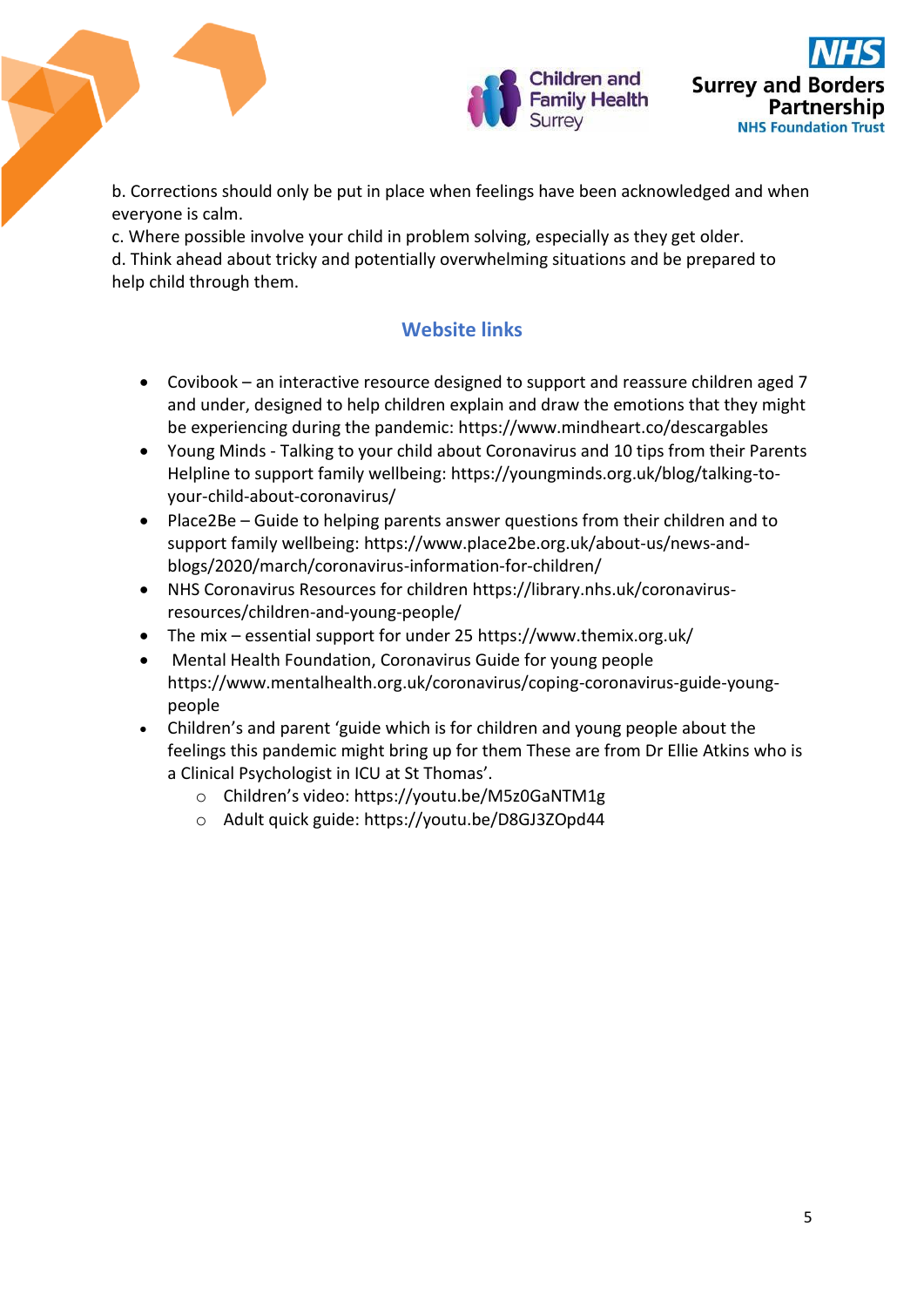

# **Emotional Regulation**

#### **How children and young people of different ages may react**

All children and young people are different, but there are some common ways in which different age groups may react to a situation like the coronavirus pandemic. Understanding these may help you to support your family. The common reactions to distress will fade over time for most children and young people, though could return if they see or hear reminders of what happened.

### **For infants to 2-year olds**

 Infants may become more easily distressed. They may cry more than usual or want to be held and cuddled more.

#### **For 3 to 6-year olds**

 Preschool and nursery children may return to behaviours they have outgrown. For example, toileting accidents, bed-wetting, or being frightened about being separated from their parents or carers. They may also have tantrums or difficulty sleeping.

#### **For 7 to 10-year olds**

 Older children may feel sad, angry, or afraid. Peers may share false information but parents or carers can correct the misinformation. Older children may focus on details of the situation and want to talk about it all the time, or not want to talk about it at all. They may have trouble concentrating.

### **For preteens and teenagers**

 Some preteens and teenagers respond to worrying situations by acting out. This could include reckless driving, and alcohol or drug use. Others may become afraid to leave the home. They may cut back on how much time they connect with their friends. They can feel overwhelmed by their intense emotions and feel unable to talk about them. Their emotions may lead to increased arguing and even fighting with siblings, parents, carers or other adults. They may have concerns about how the school closures and exam cancellations will affect them.

**Helping children and young people cope with stress.** We all have a window of tolerance. Our window of tolerance refers to how much we can handle, emotionally, before shutting down or blowing up (emotional states called "hypoarousal" and "hyperarousal" by brain researchers.) Healthy brains in optimal circumstances have a big arch that helps us stay present to listen, learn, and grow, even when situations are difficult. There are some key points you can consider about how to support your child or young person, to stay within their window of tolerance including:

**Listen and acknowledge.** Children and young people may respond to stress in different ways. Signs may be emotional (for example, they may be upset, distressed, anxious, angry or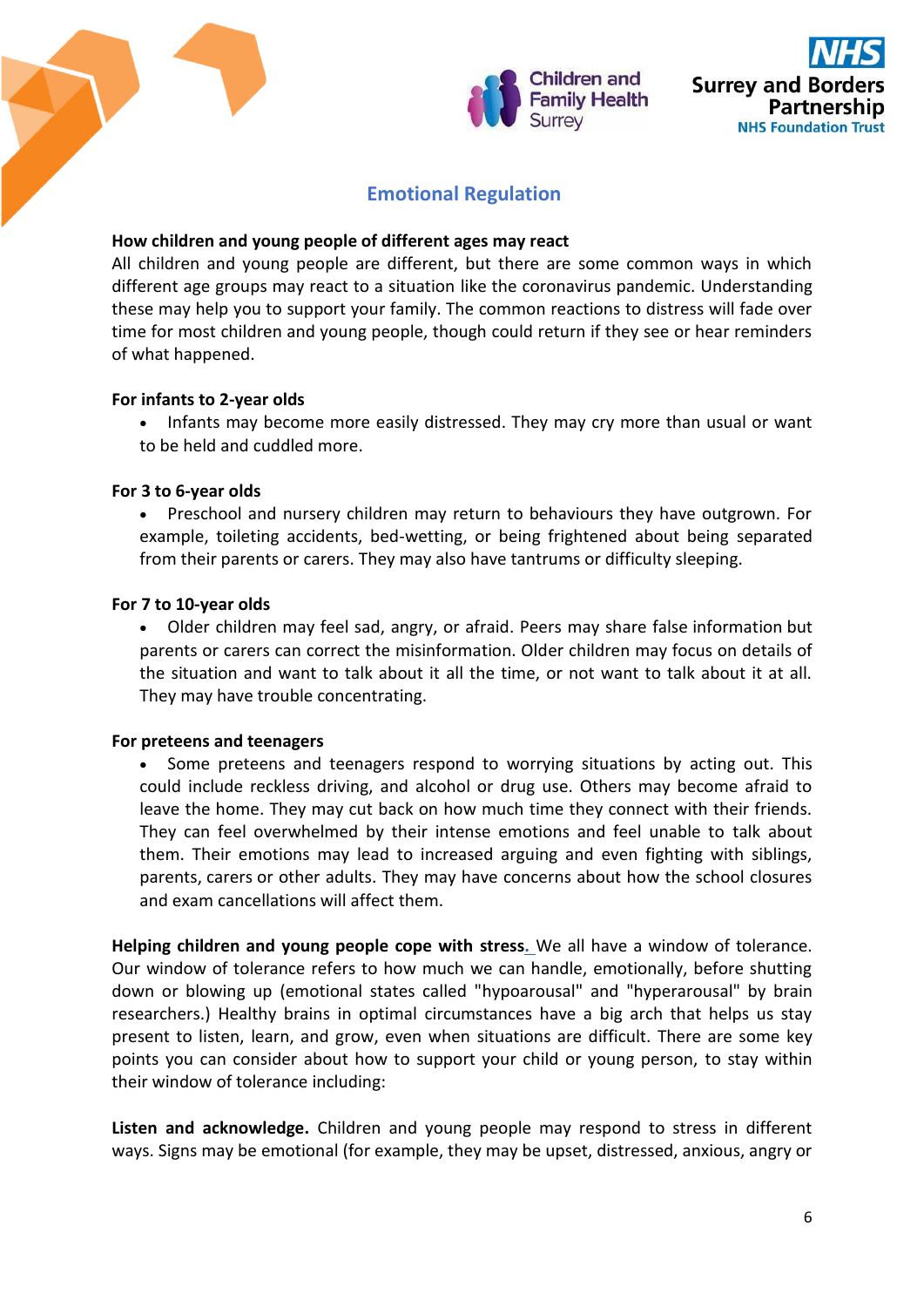

agitated), behavioural (for example, they may become more clingy or more withdrawn, or they may wet the bed), or physical (for example, they may experience stomach aches). Look out for any changes in their behaviour. Children and young people may feel less anxious if they are able to express and communicate their feelings in a safe and supportive environment. Children and young people who communicate differently to their peers may rely on you to interpret their feelings. Listen to them, acknowledge their concern and give them extra love and attention if they need it. [MindEd](https://www.minded.org.uk/) is a free online educational resource about children and young people's mental health, which can support parents and carers through these exceptional circumstances.

**Provide clear information about the situation**. Children and young people want to feel assured that their parents and carers can keep them safe. One of the best ways to achieve this is by talking openly about what is happening and providing honest answers to any questions they have. Explain what is being done to keep them and their loved ones safe, including any actions they can take to help, such as washing their hands more often than usual. Use words and explanations that they can understand. There are resources available to help you do this, including the Children's Commissioner's [Children's Guide to](https://www.childrenscommissioner.gov.uk/wp-content/uploads/2020/03/cco-childrens-guide-to-coronavirus.pdf)  [Coronavirus,](https://www.childrenscommissioner.gov.uk/wp-content/uploads/2020/03/cco-childrens-guide-to-coronavirus.pdf) or the Inter-Agency Standing Committee (IASC) have produced a [storybook](https://interagencystandingcommittee.org/system/files/2020-04/My%20Hero%20is%20You%2C%20Storybook%20for%20Children%20on%20COVID-19.pdf)  [developed by and for children around the world affected by coronavirus \(COVID-19\).](https://interagencystandingcommittee.org/system/files/2020-04/My%20Hero%20is%20You%2C%20Storybook%20for%20Children%20on%20COVID-19.pdf)

Make sure you use reliable sources of information such as [GOV.UK](https://www.gov.uk/government/topical-events/coronavirus-covid-19-uk-government-response) or the [NHS website](https://www.nhs.uk/conditions/coronavirus-covid-19/) – there is a lot of misleading information from other sources that can create stress for you and your family. It will not always be possible to provide answers to all the questions that children and young people may ask, or to address all their concerns, so focus on listening and acknowledging their feelings to help them feel supported.

**Be aware of your own reactions.** Remember that children and young people often take their emotional cues from the important adults in their lives, so how you respond to the situation is very important. It is important to manage your own emotions and remain calm, listen to and acknowledge children and young people's concerns, speak kindly to them, and answer any questions they have honestly. For further information on how to look after your own mental wellbeing during the pandemic, see the [guidance on how to look after your own](https://www.gov.uk/government/publications/covid-19-guidance-for-the-public-on-mental-health-and-wellbeing/guidance-for-the-public-on-the-mental-health-and-wellbeing-aspects-of-coronavirus-covid-19)  [mental health and wellbeing](https://www.gov.uk/government/publications/covid-19-guidance-for-the-public-on-mental-health-and-wellbeing/guidance-for-the-public-on-the-mental-health-and-wellbeing-aspects-of-coronavirus-covid-19) or visit [Every Mind Matters.](https://www.nhs.uk/oneyou/every-mind-matters/)

**Connect regularly**. If it is necessary for you and your children to be in different locations to normal (for example, due to staying at home in different locations or hospitalisation) make sure you still have regular and frequent contact via the phone or video calls with them. Try to help your child understand what arrangements are being made for them and why in simple terms. Support safe ways for children and young people to maintain social interaction with their friends, for example via phone or video calls.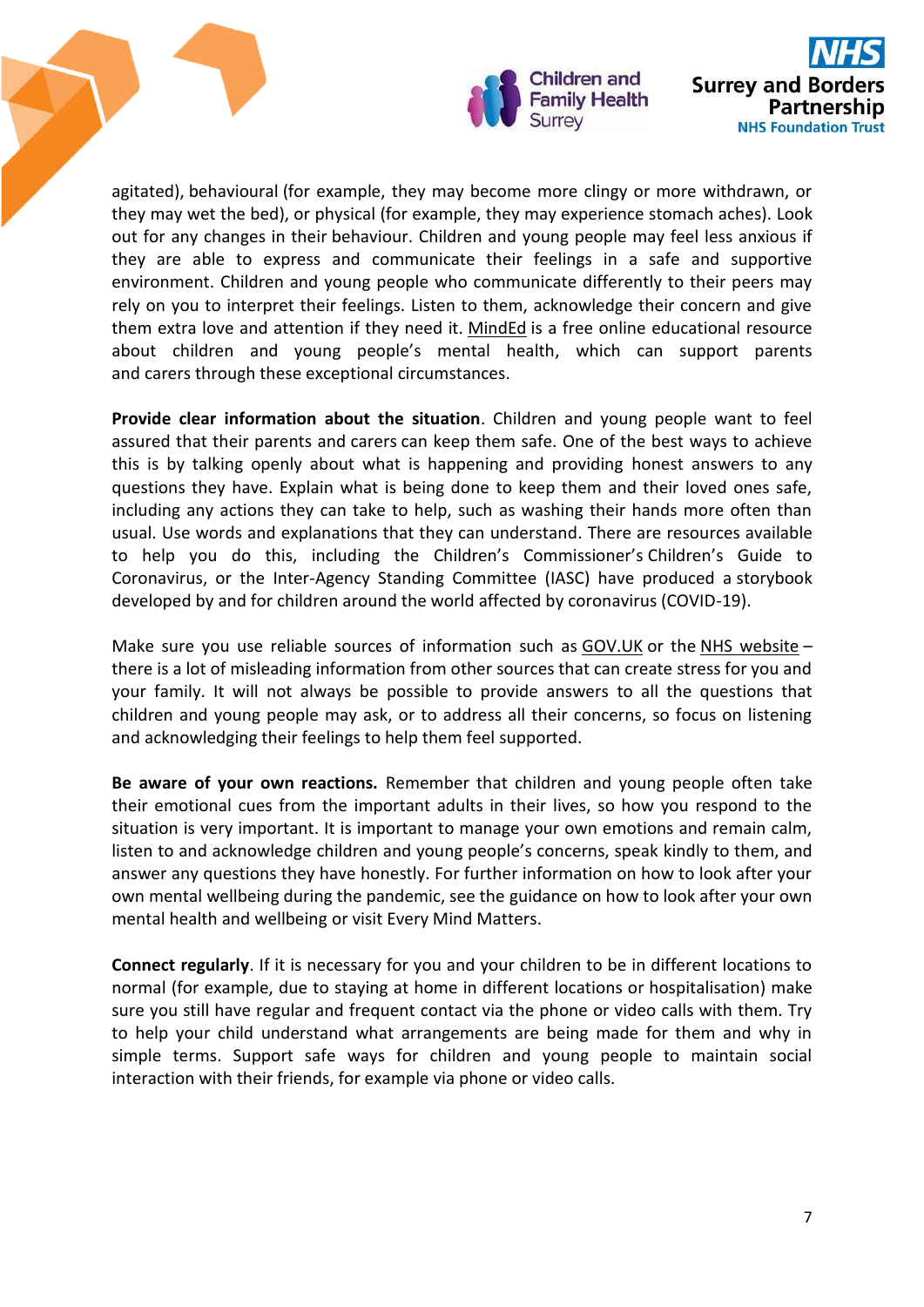

**Create a new routine:** Life is changing for all of us for a while. Routine gives children and young people an increased feeling of safety in the context of uncertainty, so think about how to develop a new routine, especially if they are not at school:

- Make a plan for the day or week that includes time for learning, playing and relaxing
- If they have to stay home from school, ask teachers what you can do to support continued learning at home. The Department for Education have published a list of [recommended online educational resources for home schooling](https://www.gov.uk/government/publications/coronavirus-covid-19-online-education-resources/coronavirus-covid-19-list-of-online-education-resources-for-home-education)
- Encourage maintaining a balance between being on and offline and discover new ideas for activities to do from home. The [Children's Commissioner guide](https://www.childrenscommissioner.gov.uk/wp-content/uploads/2020/03/cco-childrens-guide-to-coronavirus.pdf) signposts to some ideas to help fight boredom
- Children and young people ideally need to be active for 60 minutes a day, which can be more difficult when spending longer periods of time indoors. Plan time outside if you can do so safely or see [Change4Life](https://www.nhs.uk/change4life) for ideas for indoor games and activities
- Don't forget that sleep is important for mental and physical health, so try to keep to existing bedtime routines
- It may be tempting to give children and young people treats such as sweets or chocolate but this is not good for their health, especially as they may not be as physically active as normal. See [Change4Life](https://www.nhs.uk/change4life) for ideas for healthy treats.

## **Limit exposure to media and talk more about what they have seen and heard.**

Like adults, children and young people may become more distressed if they see repeated coverage about the coronavirus pandemic in the media. A complete news blackout is also rarely helpful as they are likely to find out from other sources, such as online or through friends. Try to avoid turning the television off or closing web pages when children or young people come into the room.

This can pique their interest to find out what is happening and their imagination can take over. Instead, consider limiting the amount of exposure you and your family have to media coverage. Young people will also hear things from friends and get information from social media. Talk to them about what is happening and ask them what they have heard. Try to answer their questions honestly and reassure them appropriately.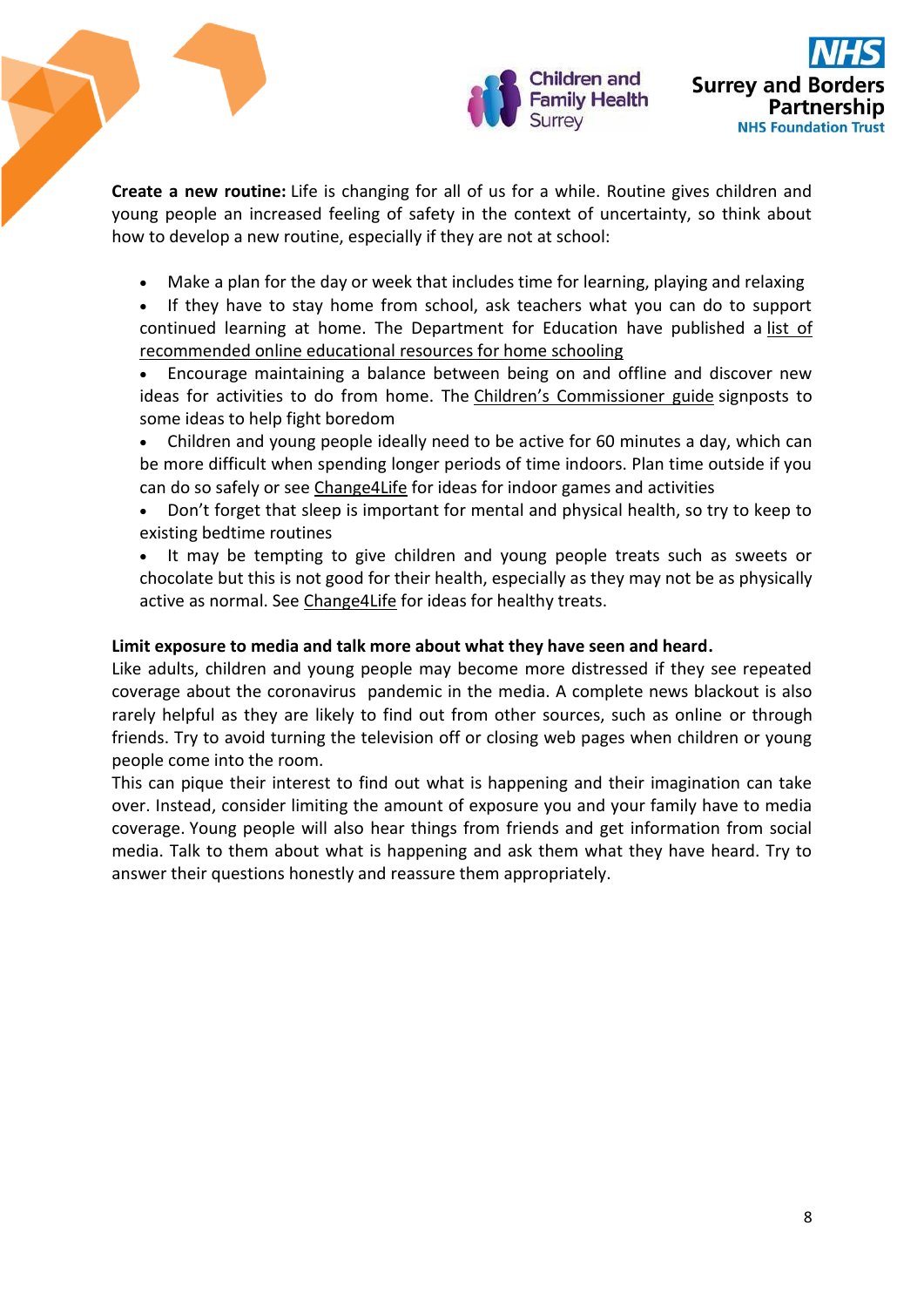



# **Website links**

## **Emotional regulation**

To help children with emotional regulation by Dr Karen Treisman

Firstly, please hold in mind, there is no right or wrong. We are all different and going through changes, reflections, and discoveries a lot of the time. We all have different sensory profiles, needs, preferences, pasts and so forth- so, take your time to choose what will be most helpful to you at this time, or none of them at all, if you just need some space or to do something different- there is no one size fits all. There is a menu of options to give some ideas, but there are many more which you might like to try. Be gentle with yourself and others.

People may be experiencing an array of different feelings, and these might be changing and flowing at different times; as well as soaking in other people's feelings and sensations. Here are a few exercises that may help with grounding and soothing:

 **Free videos by Dr Karen Treisman to support relaxation and emotional regulation**  <http://www.safehandsthinkingminds.co.uk/covid-anxiety-stress-resources-links/>

**Hand or star breathing**

A video by Dr Karen Treisman introducing a brief breathing exercise called "hand breathing". It can be used for children and for adults. <https://youtu.be/NAldSdx-jps>

### **Sensory, grounding, soothing, and regulating box**

A video by Dr Karen Treisman discussing how to make and create a sensory, soothing, and grounding box which supports all of one's senses to regulate. Suitable and adaptable for children and adults. <https://youtu.be/9XyxqWiqLk0>

 **Left and right body breathing** A video by Dr Karen Treisman introducing a breathing exercise which supports left and right breathing. Suitable for older children, teenagers, and adults. <https://youtu.be/MHwiqovPrXY>

 **Rhythm and butterfly breathing** A video by Dr Karen Treisman introducing how rhythm can be used to help to change one's regulation and arousal. Also, this introduces the butterfly hug move which activates both the left and right side of one's brain. Suitable and adaptable for children and adults[.https://youtu.be/e6z6TJ1wQDM](https://youtu.be/e6z6TJ1wQDM)

 **Externalising worry through worry dolls, worry plaques etc**– [https://youtu.be/5Q-](https://youtu.be/5Q-EoWSJQJg)[EoWSJQJg](https://youtu.be/5Q-EoWSJQJg)

 **Soaking in a positive moment** A video by Dr Karen Treisman introducing how we can find a happy, feel good, and positive memory and travel back to it, anchor on to it, and soak it in- including using all of our senses. Suitable and adaptable for children and adults. <https://youtu.be/RRiQixmqcXI>

**Presley the Pug**- a workbook for relaxation, calm and emotional

regulation <https://www.youtube.com/watch?v=HhjZHu1MjeY>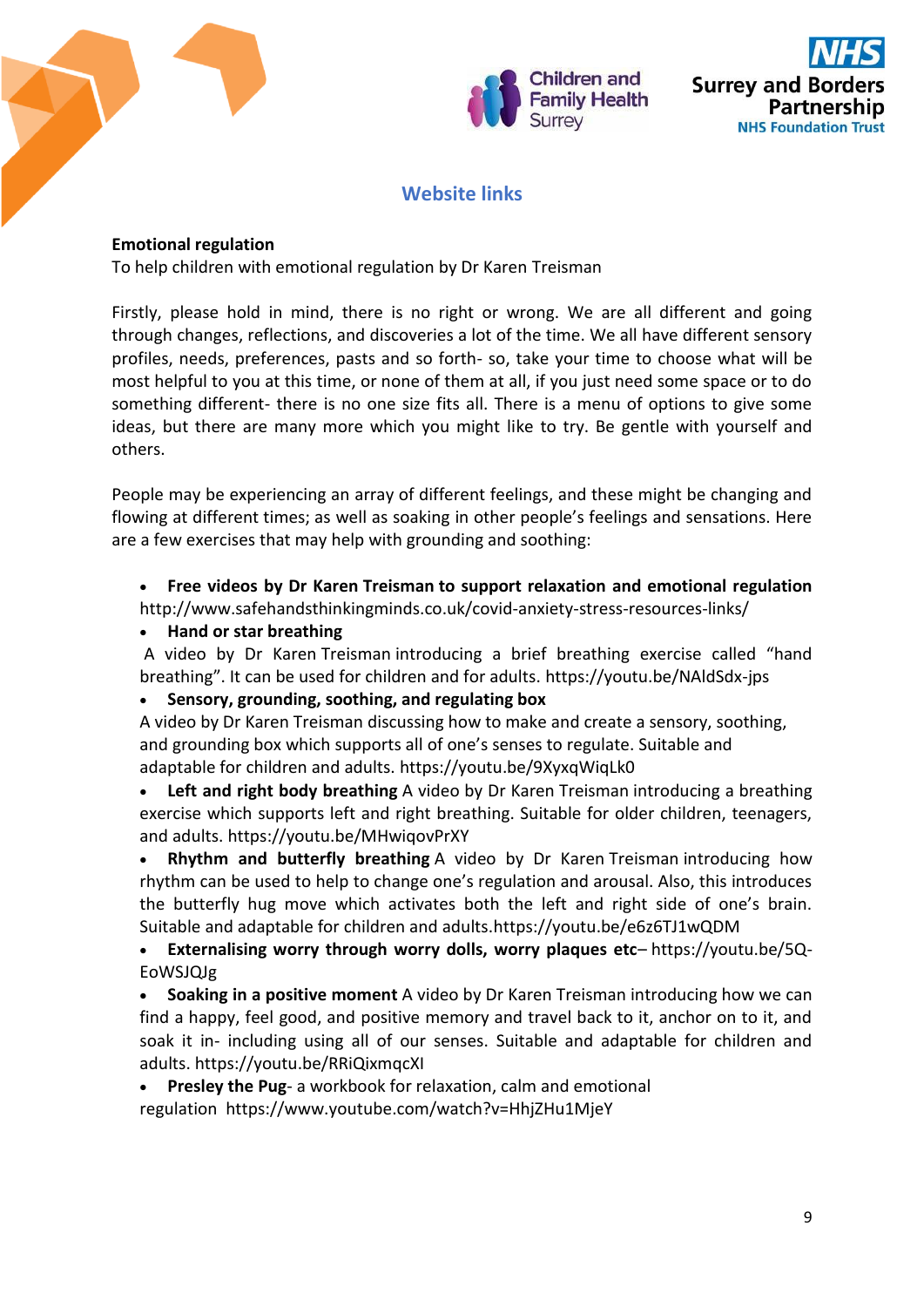

## **Creating a Happiness Box**

https://barrycarpentereducation.files.wordpress.com/2020/05/rationale-for-thehappiness-box.pd

# **Anxiety and responding to frightening events**

When faced with any form of crisis, including Coronavirus, it is natural to feel anxious. It's easy to get lost in worrying and thinking about all the different possibilities of what may or may not happen on things that are out of our control. We cannot predict the future or control Coronavirus itself but we can change what we do here and now.

### **What is anxiety?**

Anxiety is a normal reaction when we feel in danger or a faced with a difficult situation. It is completely normal to be feeling anxious about Coronavirus. Anxiety effects how we think, feel and behave. When we are anxious, it is common to feel scared, nervous and/or panicky.

## **Physiological response to anxiety**

Our body responds to our worrying thoughts automatically and it can be difficult to control this. Some feelings we may experience include:

 Headaches, tummy aches, urge to go to the toilet, shaky, sweaty, dry throat, hot flushes, dizziness, increased breathing and racing heartbeat.

### **Why does our body feel like this when we are anxious?**

Anxiety can be helpful as it sometimes helps to protect us from danger. For example, if we were to stand on the edge of a cliff without a barrier, our anxiety encourages us to move away and protect ourselves. This is known as our fight or flight response which encourages us to confront or escape the situation by:

- Increasing our heart rate to increase blood flow to our muscles
- Release adrenaline which makes us tremble
- Breathe quickly to bring oxygen to our muscles

The fight or flight response is an evolutionary response from our ancestors. When our ancestors were cavemen, they had to be alert to protect themselves against predators. It was survival of the fittest. Over time, our bodies have created an internal threat system that detects when there is a threat. Instead of predators, modern day threats include spiders, the dark and illnesses including the Coronavirus. When our bodies feel threatened, it releases adrenaline, influencing our body sensations (as above). Naturally as humans, we have little control over this process. However, we do have control over how we respond to frightening events which will be explored.

### **Behaviour that may indicate underlying anxiety**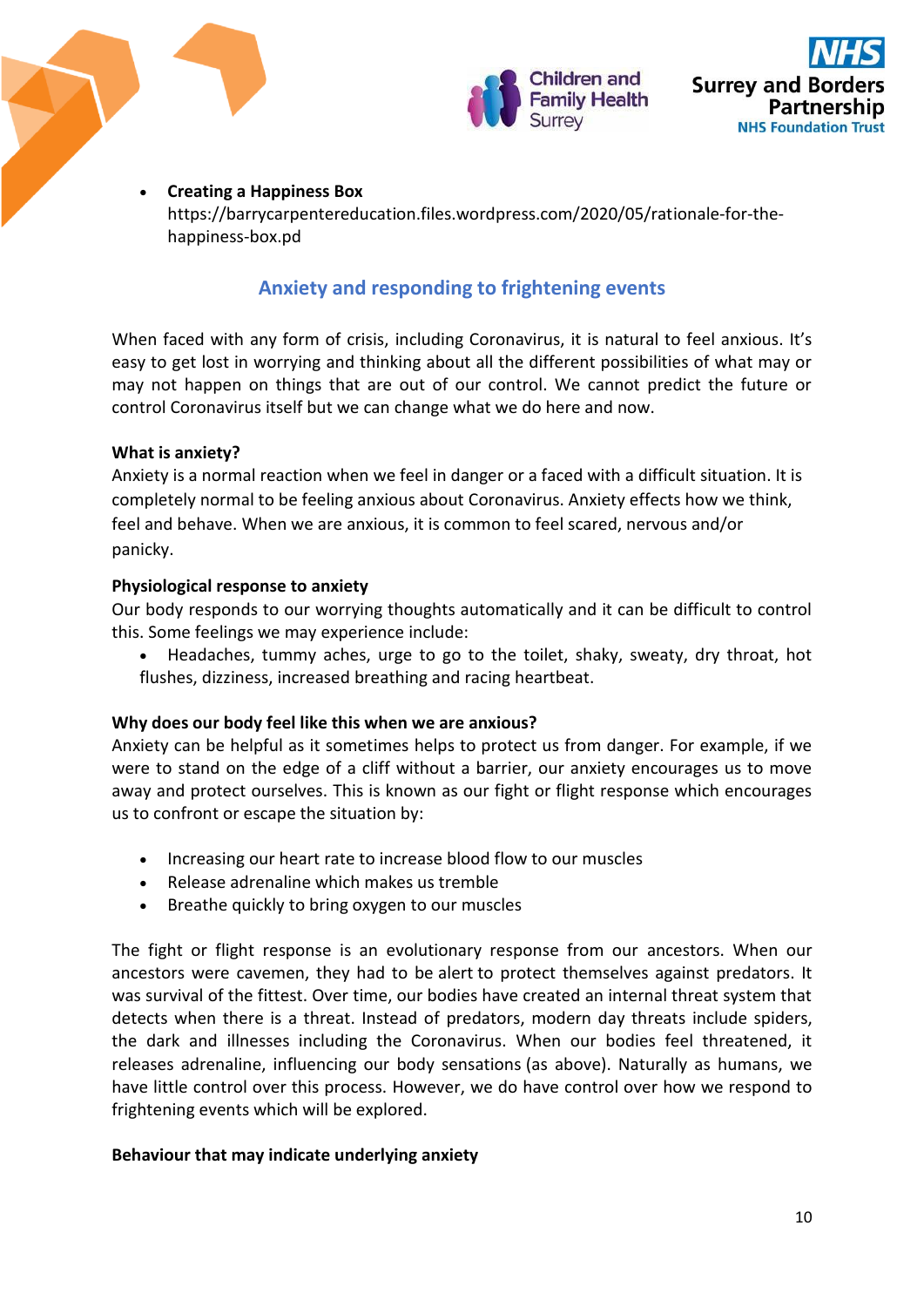

During times of anxiety, our children may struggle to identify that they are worried or what they are worried about. They may experience the physical symptoms as above or you may see a change in their behaviour. For example:

- Restlessness and fidgety
- Difficulties with concentration, memory problems or irritability
- Avoidance, fear of failure, reluctant to attempt schools work or tasks.
- Perfectionism trying too hard, spending too long on tasks, worrying about making mistakes
- Rigid thinking, catastrophizing
- Tantrums and over reactions to everyday events
- Crying
- Refusing to go to school or meltdowns before school about clothing, hair, shoes, socks.
- Difficulties with transitions within the school, and between school and an activity/sport
- Difficulty settling down for bed

Some anxiety is normal and can be helpful, it is when it is out of proportion or impacting on functioning that it becomes an issue. Also, many anxieties are a normal developmental process (dependent on age), for example:

- Fear of the dark
- Fear of danger, bad things happening
- Insects, animals
- Dying, ghosts, monsters
- Anticipating something bad will happen parental separation etc.
- Being home alone
- **.** Sickness
- **School failure, tests, peer rejection**

# **General coping techniques and strategies that are helpful for worry and anxiety**

- Worry time. Set aside 10 to 15 minutes in the day to think and discuss your worries. If you find yourself worrying outside of worry time, write it down and focus on another task until worry time. This can be done daily.
- Controlled breathing. Our fight or flight response causes our heart rate to increase. Controlled breathing is an adaptive strategy to control our heart rate.
	- 1. Put one hand on your chest and one hand on your stomach.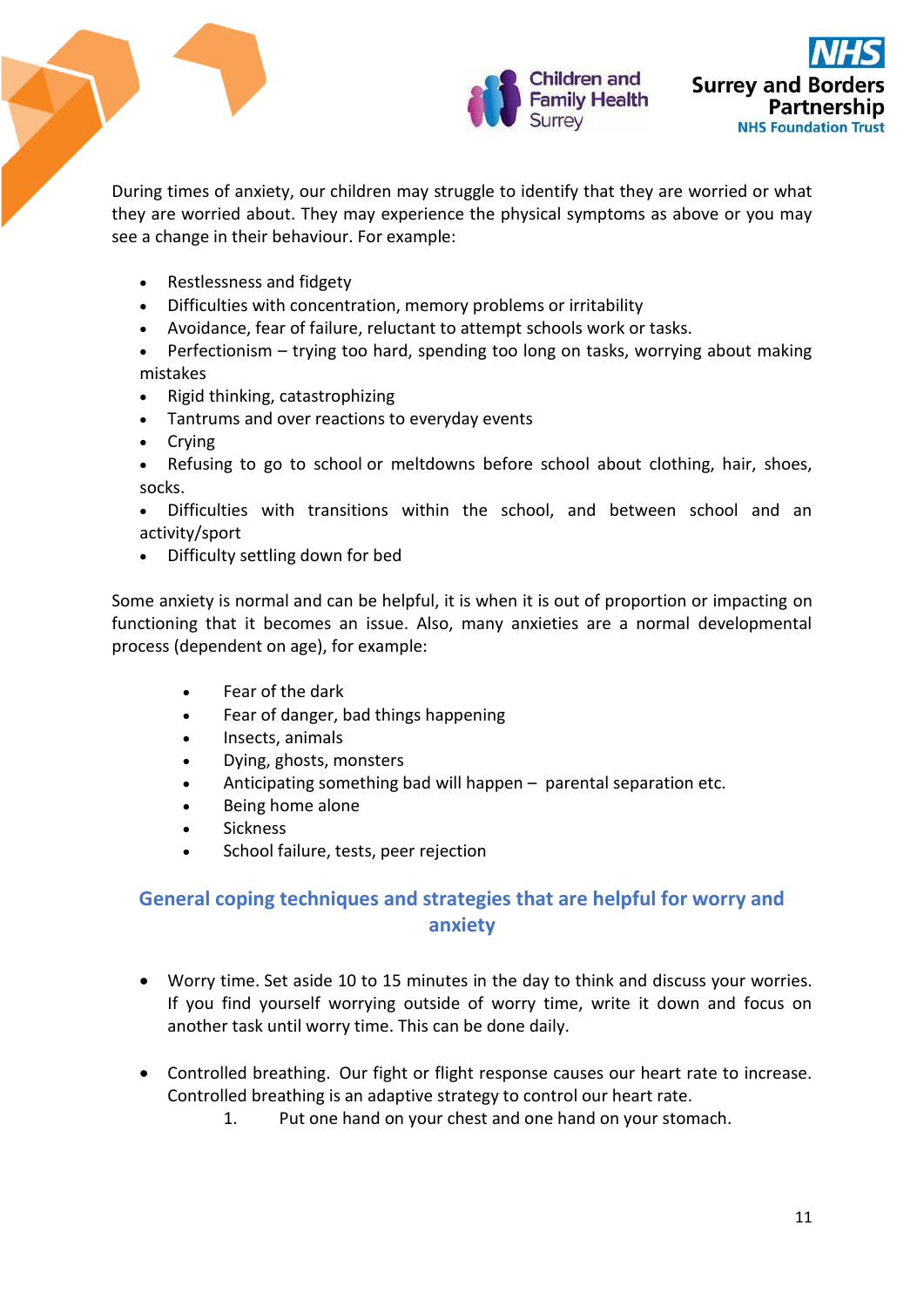



2. Take a deep breath in slowly through your nose for 7 seconds; both

- your hands should rise gently as you breathe.
- 3. Hold breath for 2 seconds.
- 4. Release breath slowly for 11 seconds
- 5. Repeat
- Block social media posts about Coronavirus
- Self-care
- Model brave behaviour
	- $\circ$  Children look to their parents on guidance on how to behave, especially in unfamiliar situations. They then tend to copy what their parents do if the behaviour is seen as safe.
	- o Parents need to acknowledge and understand their own anxieties and try to contain these when in the presence of their children.
	- $\circ$  Sometimes parents need to act brave, even when they do not feel brave.
- Mindfulness or meditation
- Challenge unhelpful thoughts
	- o Negative thoughts can make us feel anxious e.g. "I'm so hopeless, I'll never do it." Replace these thoughts with positive ones e.g. "If I keep practicing, I'll do it."

o Express and acknowledge your negative thoughts before thinking about more helpful thoughts.

# **Website links**

- [www.youngminds.org.uk](http://www.youngminds.org.uk/) Young Minds are a charity that focus on young people's mental health and emotional wellbeing. The website contains downloadable information leaflets that cover a range of topics.
- Royal College of Psychiatrists leaflets and advice on various mental health issues[.http://www.rcpsych.ac.uk/expertadvice/youthinfo/parentscarers/growingup/](http://www.rcpsych.ac.uk/expertadvice/youthinfo/parentscarers/growingup/worriesandanxieties.aspx) [worriesandanxieties.aspx](http://www.rcpsych.ac.uk/expertadvice/youthinfo/parentscarers/growingup/worriesandanxieties.aspx)
- AnxietyUK offers support, advice and information on a range of anxiety disorders <https://www.anxietyuk.org.uk/get-help-now/anxietyinformation/>
- Anxiety Alliance helping and supporting those suffering from anxiety <http://www.anxietyalliance.org.uk/>
- NHS mental health self-help guides and information on anxiety
- Hey Sigmund guide for helping young people with anxiety <http://www.heysigmund.com/anxiety-in-kids/>
- <http://carescenter.ucla.edu/helping-kids-manage-anxiety-during-pandemic>
- Binnie the Baboon- a workbook for anxiety, stress, worries, and fears<https://www.youtube.com/watch?v=AWEGxbnNe4E>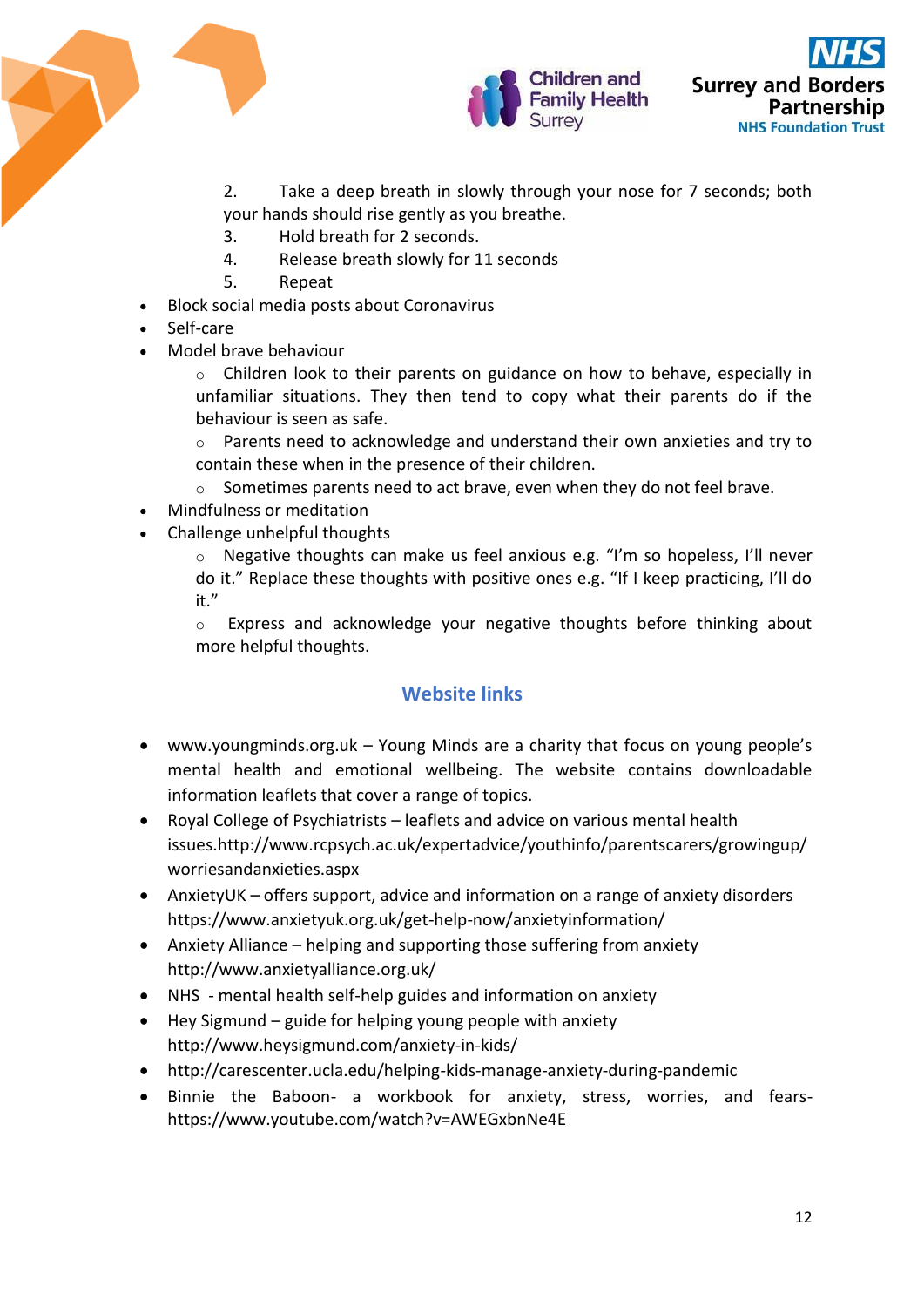

# **Loss, changes and adapting to the new normal**

Change can bring excitement and new opportunities but it is also accompanied by loss. This can affect people in different ways but is usually harder to cope and adjust if the change or ending has been sudden and there has not been a chance to prepare for it. The current situation with lockdown forcing school closures and many changes was an unexpected and abrupt ending to normal routines and so many will have experienced anxiety and loss with the change, particularly in the context of uncertainty, increased stress and health anxiety. There will be many similarities between the losses felt by children and those felt by their parents. However, children have less control and experience in loss and resilience and therefore may cope with this differently causing noticeable changes in anxiety and behaviour.

| <b>Parents</b>                                    | Children                                          |
|---------------------------------------------------|---------------------------------------------------|
| *work - job losses, change in routine,            | *school - loss of routine of attending school,    |
| balancing work with childcare                     | learning, emotional and social development.       |
| *social - not able to see friends and support     | *social. Not able to see school friends or        |
| systems                                           | friends or family in community. Social            |
|                                                   | interaction is key for a child's growing sense    |
|                                                   | of self-worth and identity.                       |
| *Key relationships - Not able to see family,      | *key relationships - a parent, family, friends,   |
| friends, partners who are a key source of         | teachers, counsellor, activity leaders.           |
| support, particularly around childcare.           |                                                   |
| *Activities/sports – loss of social, physical and | $\ast$<br>Activities - sports/dance/gym<br>clubs, |
| emotional wellbeing that is associated with       | beavers/cubs/brownies, class parties, park        |
| activity.                                         | visits, cinema                                    |
| *freedom - to enjoy regular trips outside and     | *freedom - to participate in their normal         |
| engage in meaningful activities.                  | routine and enjoy activities                      |
| *structure - A loss of structure can reduce       | *structure - can lead to a sense of lack of       |
| the feeling of control and increase anxiety.      | control and increased anxiety which can           |
| Motivation and interest can reduce and a          | impact<br>concentration,<br>motivation,<br>on     |
| feeling of detachment or chaos can arise.         | interest, sleep and appetite. In children,        |
|                                                   | anxiety often presents behaviourally. This        |
|                                                   | may be challenging behaviour or a regression      |
|                                                   | in behaviours (i.e. clingy, toileting or sleep    |
|                                                   | difficulties).                                    |
|                                                   | *Rites of passage - Transition groups would       |
|                                                   | normally be participating in activities to mark   |
|                                                   | the ending and prepare for and embrace the        |
|                                                   | change. Other traditional events such as          |
|                                                   | sports day, tournaments, residentials and         |
|                                                   | celebration days are usually in place to mark     |
|                                                   | the end of one chapter and the opening of         |
|                                                   | the next.                                         |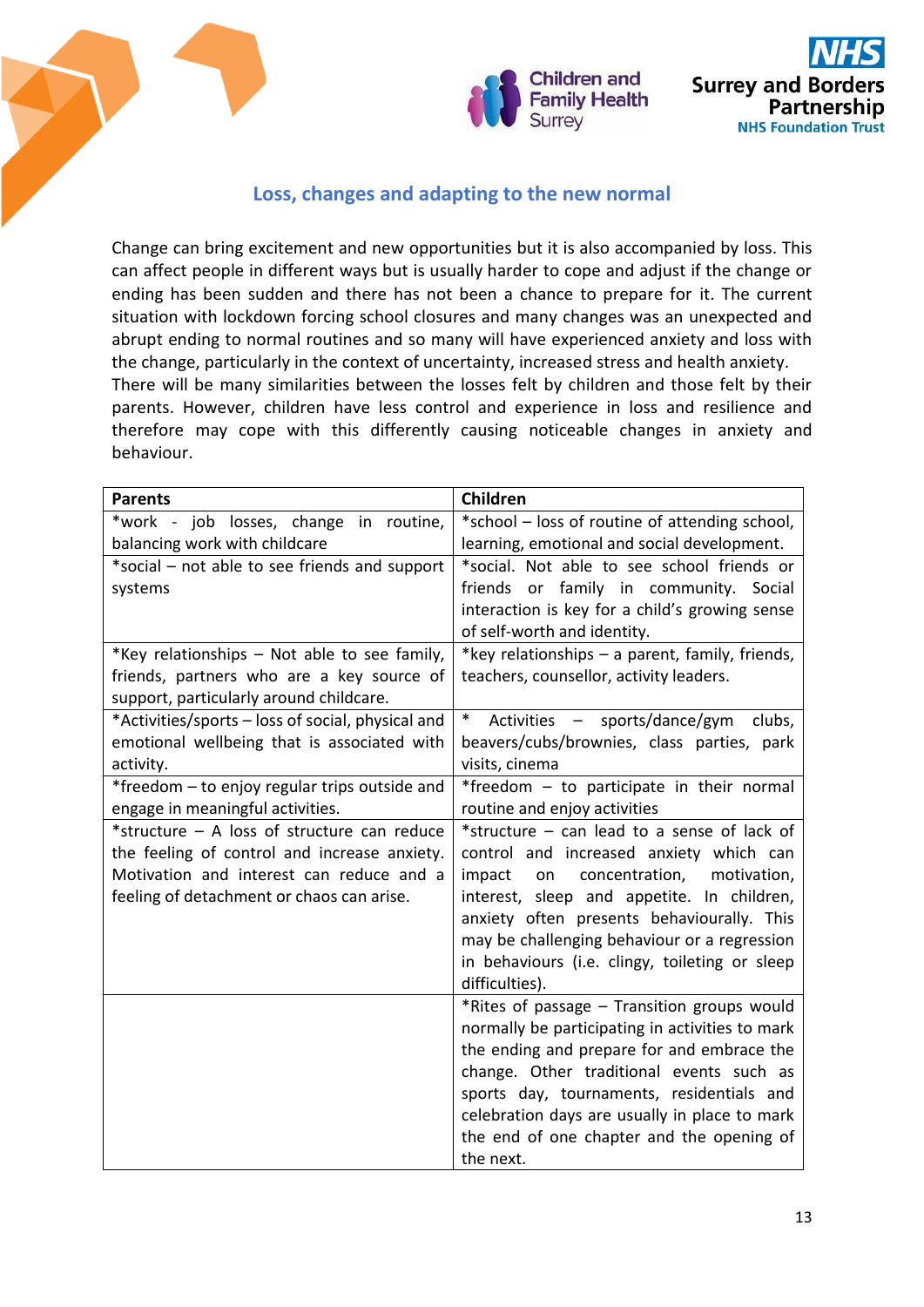

# **Top tips for managing loss**

**Talking about how we feel.** Encourage children to think and express how they feel. Take time to listen to their concerns and ensure they know that it's ok to feel the way they do. This might be disappointment, anger, worry or sadness. These are all normal emotions and our way of processing the loss and adjusting to the change that it brings.

**Create a consistent routine.** Knowing what to expect will help children to feel more in control and less anxious. This may be different to their old routine but will help them to feel safe in an uncertain time. For example, structuring their day with the same time to wake up, have breakfast lunch and dinner and go to bed. They may have a clear routine of when the do their home learning, free play, screen time and outdoor activities.

**Taking new opportunities.** With losses comes change and change can be positive; creating new opportunities and possibilities, leading to new learning and growth. It may be a good time to learn a new skill or develop a new hobby.

**Plan for the future.** Having things to look forward to can help to accept the current feelings of loss. It may be that many losses are not lost but placed on hold. Whilst on hold, alternatives could be implemented and opportunities for the future planned.

**Transition year groups and 'rites of passage'.** Many children are in transition years at school and would have been entering into a period of time where they would be engaging in exams, residentials, proms, celebration days and traditional activities such as signing peers uniform and writing in leaver's books. These activities signify the ending of one year or stage of life and movement to the next. Processing a loss in this way can help children to prepare for the change and adjust to the new routines and environment. It is important that these transitions are managed well, even in the context of continued school closures, as children are already facing increased stress, anxiety, changes and uncertainty and will therefore be less resilient to coping with these losses. The current lockdown has meant that these rites of passage will not be able to be implemented in their traditional ways, however alternatives can be.

# **Top tips for managing change and transitions**

**Communicate.** Ensure that your child is given the space to discuss how they are feeling and be open and honest with them about the situation. Try to validate and normalise their feelings to encourage them to continue to share what they may be struggling with and support problem solving.

**Focusing on development and achievements**. It is helpful to celebrate transitions and can be helpful to think of them as a time of growth rather than loss. Despite the many rites of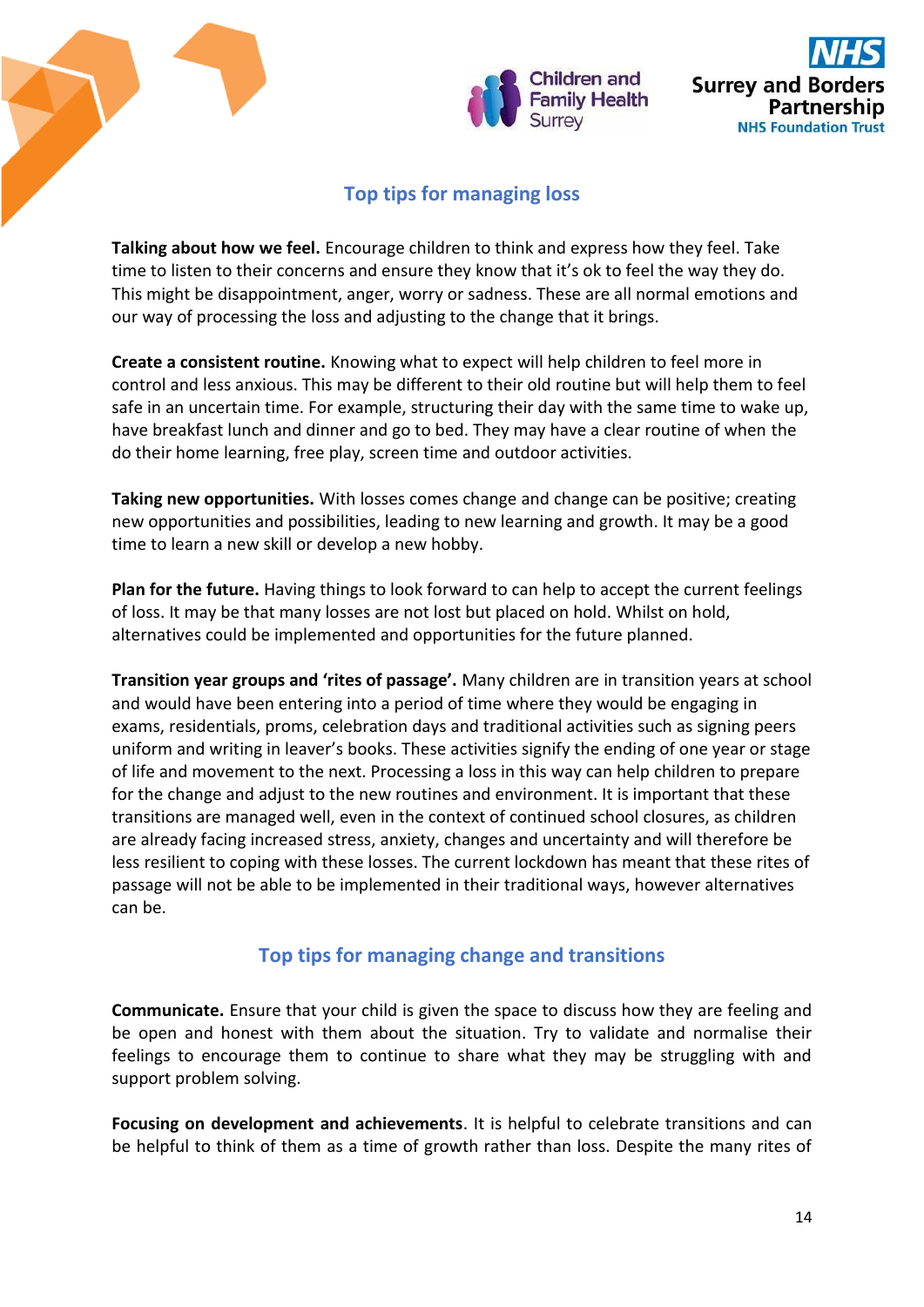

passage being more difficult to implement, achievements can still be celebrated with certificates, virtual assemblies and electronic leaver's books. Other transitional activities can be re-arranged for a time in the future and be something to look forward to.

**Encourage social connection**. Think of physical distancing instead of social distancing. There needs to be a physical space in social interactions but we should continue to encourage social connectedness. Children should be supported to stay in contact with parents, family, friends and teachers.

**Embrace alternative transition strategies**. To aid transition, preparation for the change is key. Whilst we have not been able to prepare for the ending, we can still prepare for the restarting. During this time, we can help to build resilience, coping strategies, problem solving and reduce anxieties. There may be alternative strategies available utilising technology rather than the physical strategies previously in place. For example, a virtual tour of a new school environment or new classroom or a peer describing a day in the life of being a student. The new school/teacher could write to your child or send a photo and discuss what to expect. This will help your child to feel excited about the change and valued by the new school and begin to build their sense of identity.

**What to expect as we transition back to school and the new 'normal'.** For many, anxiety and stress has increased during school closures and the lockdown period. There has been uncertainty surrounding many aspects of our lives and no clear ideas of if, when and how things will change back to how we remember. Many children and their parents will be anxious about going back to school. There are many things we still do not know about the return to school but what we do know is that children are returning to a different environment, routine, rules and expectations. Social distancing will be required and therefore children will be kept in smaller groups and asked not mix with other groups. There will be differences to the school day, drop offs and pick-ups, they may be in a different classroom to usual and they may have to take their own lunch and equipment. These are all changes that will require adjustment and may create initial anxiety. It is important that children are supported during these changes to allow time for them to adjust and assimilate to the new 'normal'.

# **Website links**

- Surrey County Council has recently sent out three letters to parents and carers, which are available to download under the returning to school and Early years seetings: [https://www.surreylocaloffer.org.uk/kb5/surrey/localoffer/advice.page?id](https://www.surreylocaloffer.org.uk/kb5/surrey/localoffer/advice.page?id=s8d0Hl3q3O0) [=s8d0Hl3q3O0](https://www.surreylocaloffer.org.uk/kb5/surrey/localoffer/advice.page?id=s8d0Hl3q3O0)
- Top tips for preparing your child returning to school <https://www.rcot.co.uk/preparing-your-child-returning-school>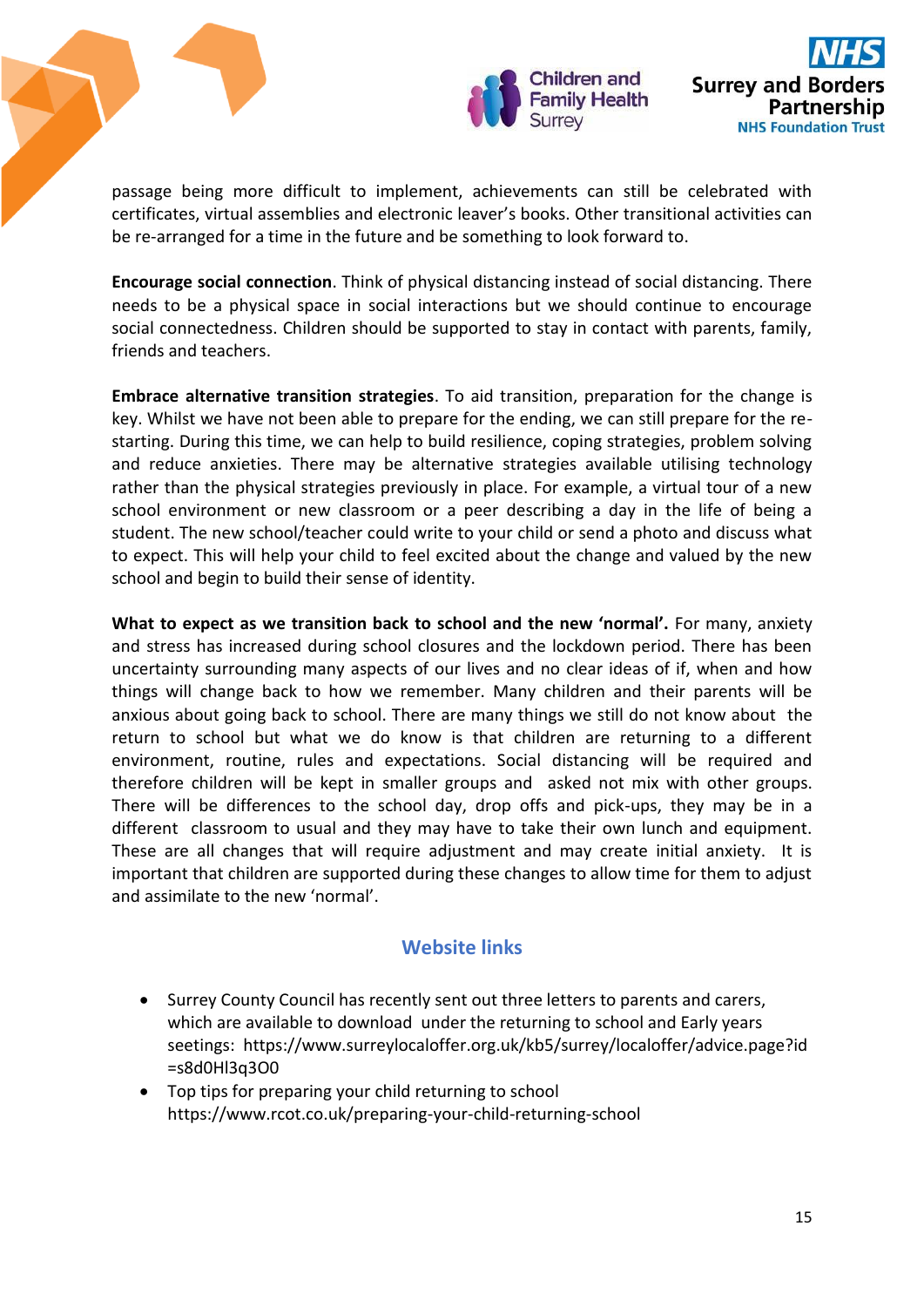

# **School Anxiety / School Refusal**

At times where uncertainty is high, it is understandable to see an increase in anxiety. People often experience some level of anxiety when doing something new, or something they haven't done for a long time. Given that schools are currently closed to most pupils, and have been for several months, it is expected that many more young people will experience some anxiety about returning to school, when they re-open and pupils are expected to return. Your child might feel worried about going into school, or leaving family at home when they go to school.

# **Top tips to manage anxiety about going back to school**

**Acknowledge anxiety and other feelings**. When talking to your child about their anxiety, ensure that you actively listen, validate and empathise with how they are feeling (i.e. I can see that you're worried; If I was thinking those worrying thoughts, I would feel worried too). Anxiety is a normal response to a sense of threat and it is important to normalise a child's reaction. These strategies will encourage your child to label and express their emotions, helping them to understand them better.

**Acknowledge change** Acknowledge change and use transition strategies to help adapt to the loss and prepare for the future.

**Recognise own feelings and stay calm** Model calm response and hope and limit sharing of own concerns or catastrophising.

**Create a safe space to talk** Be available to talk and show that you're listening and be curious, attentive and accepting of what they may be sharing. Some children prefer talking when distracted by an activity – like whilst playing games or doing exercise. Regularly check in with how they are feeling to normalise and encourage expression of feelings.

**Encourage problem solving and learning coping strategies.** This is more helpful for a young person that just providing reassurance. Help them to look at their anxiety from different perspectives and try to reduce stressors in their environment.

**Encourage social support and connection.** This can help whilst in lockdown but also getting reacquainted with friends and peers in preparation for transition back to school.

**Provide consistency**. Provide consistency and routine and ensure a healthy balance between school work and fun activities.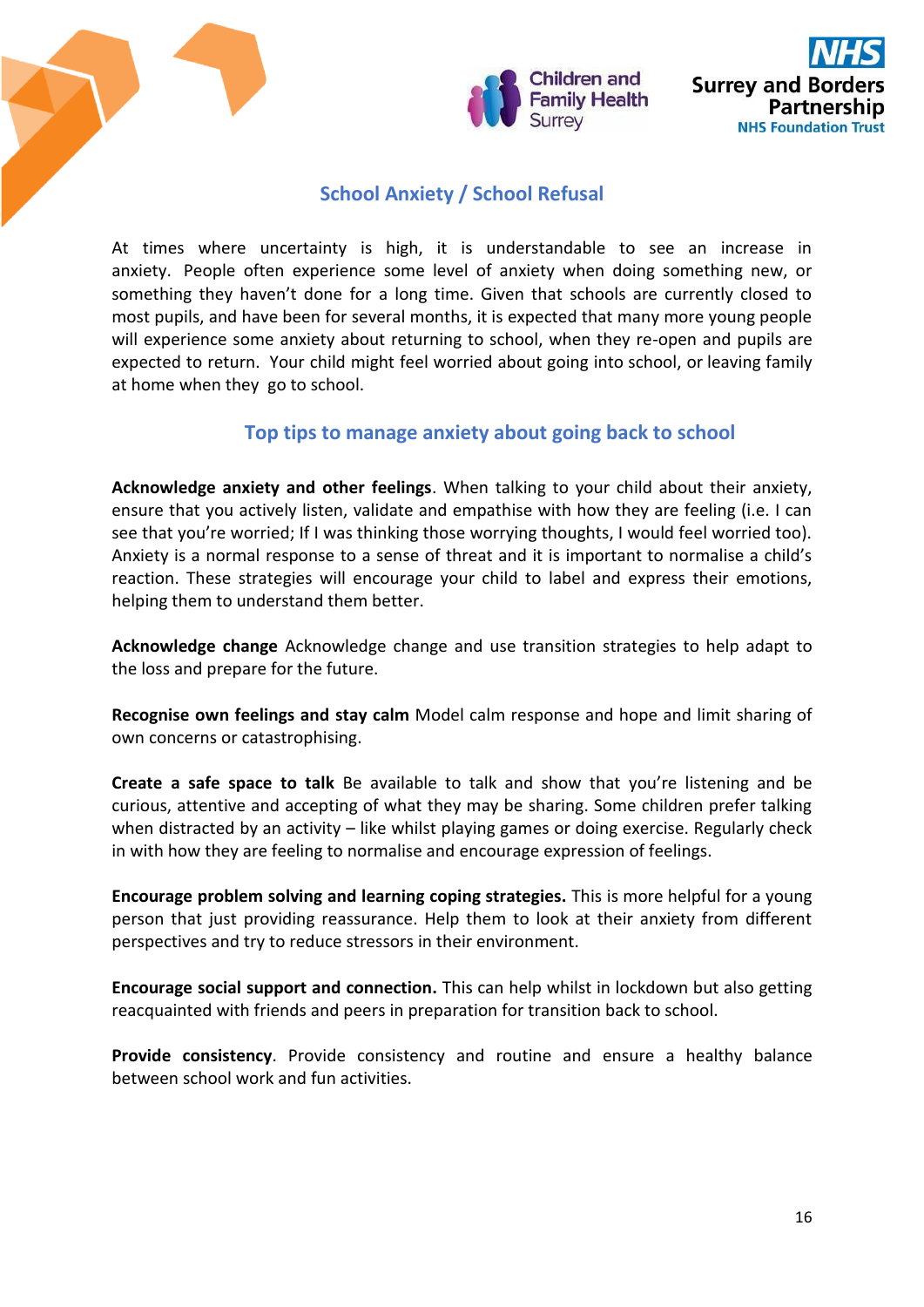



# **Website links**

- [CAMHS Guidance on School Refusal](https://www.camhsnorthderbyshire.nhs.uk/school-refusal)
- [YoungMinds: Parents guide to school refusal](https://youngminds.org.uk/find-help/for-parents/parents-guide-to-support-a-z/parents-guide-to-support-school-refusal/)
- [YoungMinds: What to do if your child is anxious about going back to school](https://youngminds.org.uk/blog/what-to-do-if-your-child-is-anxious-about-going-back-to-school/)
- [https://youngminds.org.uk/find-help/for-parents/parents-guide-to-support-a](https://youngminds.org.uk/find-help/for-parents/parents-guide-to-support-a-z/parents-guide-to-support-school-anxiety/)[z/parents-guide-to-support-school-anxiety/](https://youngminds.org.uk/find-help/for-parents/parents-guide-to-support-a-z/parents-guide-to-support-school-anxiety/)
- [https://www.hopkinsmedicine.org/health/wellness-and-prevention/5-tips-to-ease](https://www.hopkinsmedicine.org/health/wellness-and-prevention/5-tips-to-ease-backtoschool-anxiety)[backtoschool-anxiety](https://www.hopkinsmedicine.org/health/wellness-and-prevention/5-tips-to-ease-backtoschool-anxiety)
- [YoungMinds: Problems at school](https://youngminds.org.uk/find-help/feelings-and-symptoms/problems-at-school/)
- [STEM4: Coping with cancelled exams](https://4123n13bqnypihxzs1aprwwe-wpengine.netdna-ssl.com/wp-content/uploads/2020/04/Coping-With-Cancelled-Exams.pdf)
- [STEM4: Managing time and school work](https://4123n13bqnypihxzs1aprwwe-wpengine.netdna-ssl.com/wp-content/uploads/2020/04/Managing-Time-and-Work.pdf)
- School refusal<https://www.anxietycanada.com/articles/school-refusal/>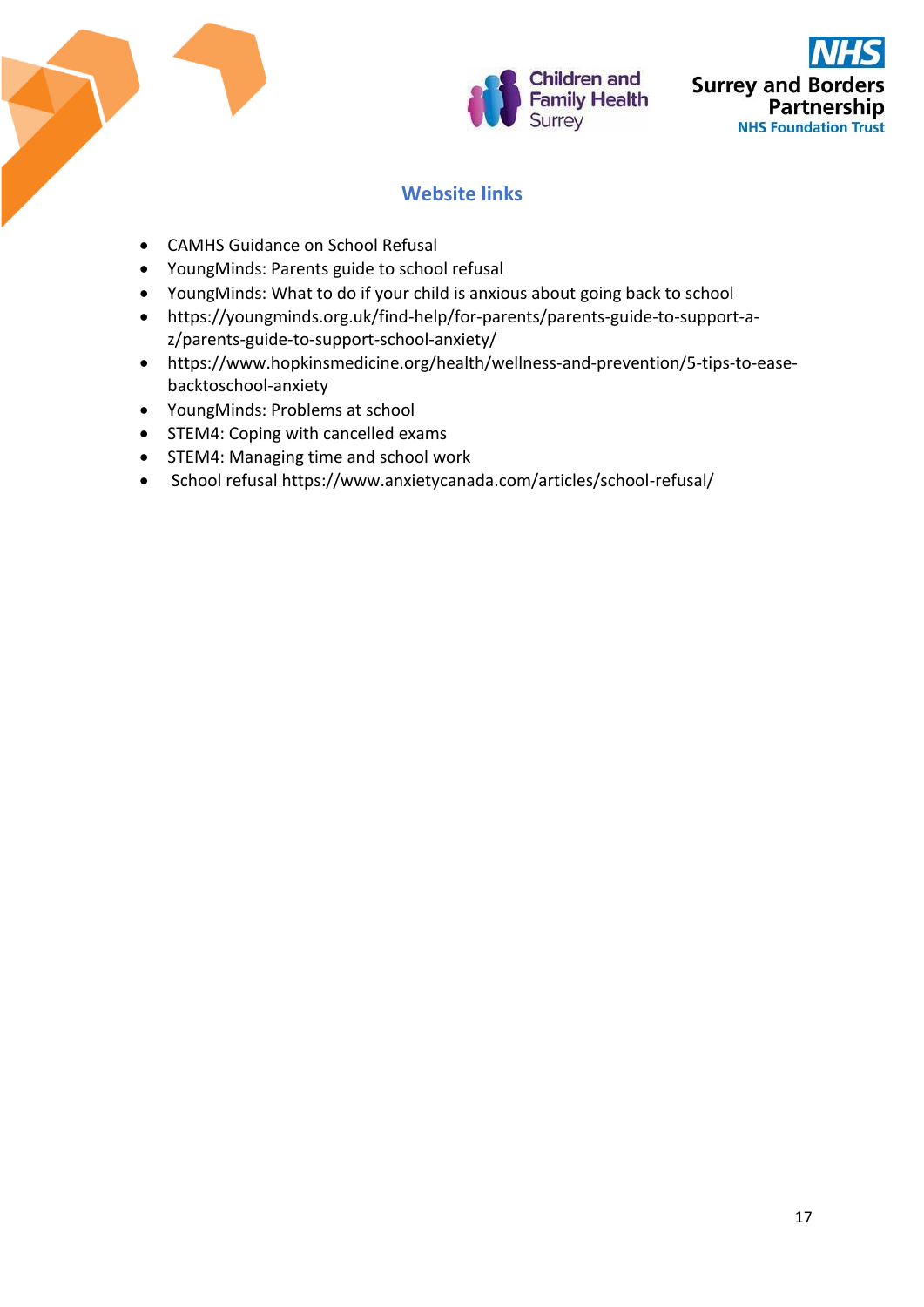

# **Separation Anxiety – Going back to school**

It would be understandable to think children's separation anxiety may be reduced due to spending longer periods of time at home with parents or carers however there are some challenges and potential obstacles worth considering as the pandemic evolves and children return to school. These include:

**Working from home can be complicated when your child struggles to separate**. Children with separation anxiety are often triggered by separation events within the home as well. For instance, your child may become very anxious (beyond what is typical for their developmental level) when you leave the house to take out the rubbish or they have trouble staying in a room or on a floor of the house by themselves. They may feel uncomfortable and become challenging when you can't engage with them when you're on a work call, for example. So even though work from home arrangements are meant to be helpful and add flexibility, it can add even more stress for both parent and child.

**Some parents are still going to work,** particularly if key workers, and there are parents working in healthcare at the front lines of the pandemic. Children with separation anxiety can be particularly triggered when their parents' leave home while they are expected to remain at home. They may feel lonely or frightened without you present and fear that something bad will happen to you while you're away from home. It's not uncommon for children to worry that their parent "will never come back," and to fear loss despite reassurances. The risk that's currently associated with leaving home and the heightened risk for healthcare workers on the front lines within the media further fuels these fears. Also, as a parent who's still working outside the home, you may have fewer opportunities to create distractions, organise school assignments and structure your child's day.

**Some parents may be ill.** Due to the delay sometimes experienced before confirming test results, individuals who are experiencing symptoms of COVID-19 have been advised to socially distance from their relatives as much as possible. This is going to be a stressor for any child, not just those with separation anxiety. Having a parent in quarantine and not being able to see them and feeling frightened for them will undoubtedly affect a child and many also struggle with sleeping by themselves at night.

**Pros and cons of educational resources and online classrooms**. For children anxious about school attendance, it may be more difficult to get these children back in school as they have experienced home learning and possibly become quite comfortable with this option. As an alternative option has become available children may become more defiant in refusing school.

**The transition back to school and work can be a challenge.** Change is challenging for everyone and the transition back to school after the summer holidays can be challenging enough. For children with separation anxiety, re-introducing the fear-inducing trigger of separation may be especially tough. Children with separation anxiety are more likely to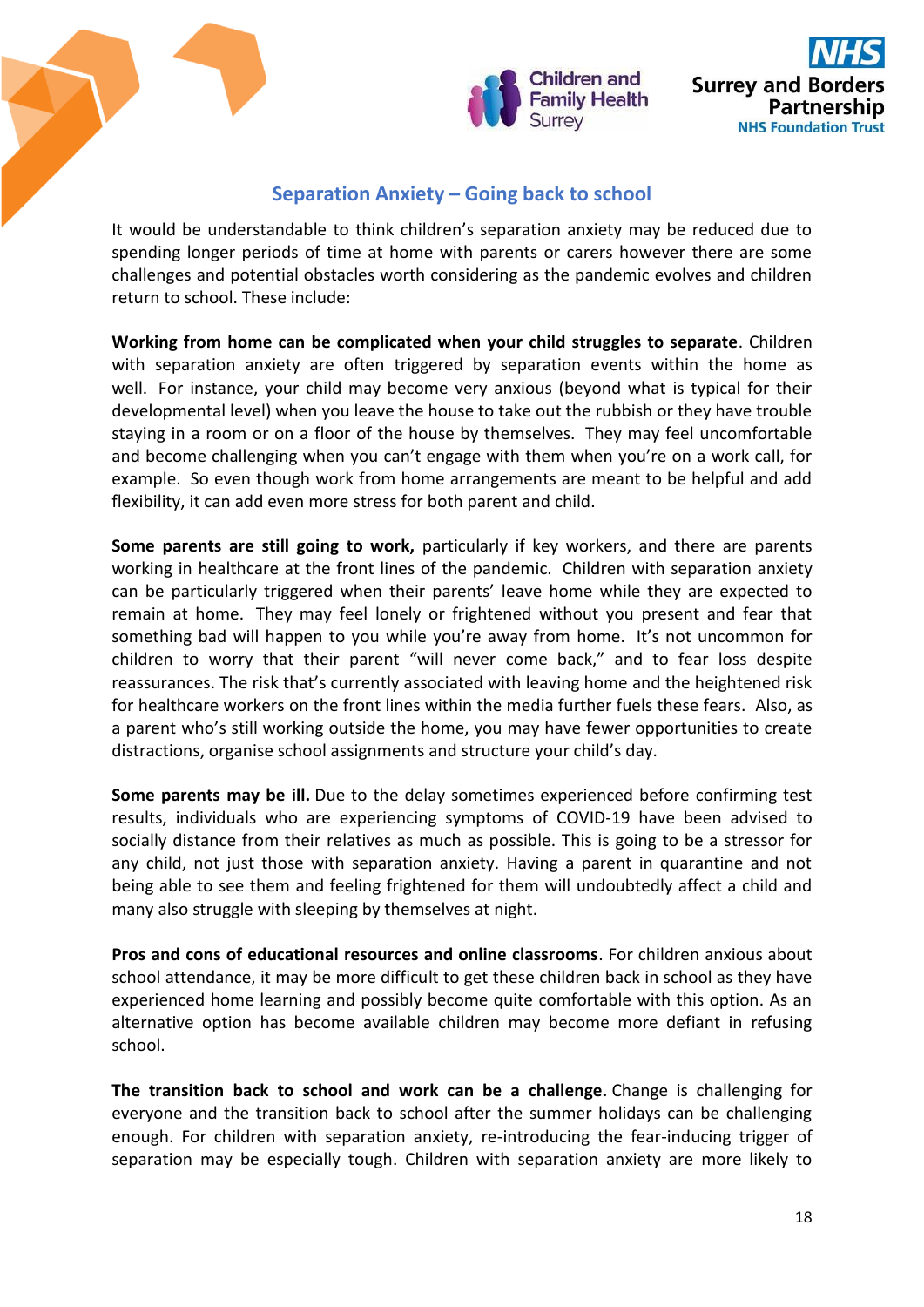

avoid going to school and may refuse to go back therefore we have outlined some top tips on how to prepare your child for this transition.

# **Top tips to help your child manage separation anxiety at home and preparing to go back to school**

**Help your child maintain a healthy lifestyle**. This includes regular meals, exercise, activity and bedtime routine. Encourage them to avoid heavy snacks and dark television shows or films in the evening hours. Children with separation anxiety are more prone to nightmares and sleep difficulties.

**Prepare your child for separations.** These are highly unpredictable times, but to the greatest extent possible, talk to your child before leaving home, emphasising that you will come back (and if possible, approximately when). Check-ins by text are okay but should be limited due to unhelpful reassurance seeking (agree on the number of contacts and exceptions to the rule, such as in the case of a true emergency beforehand).

**Use creativity and engage your child's imagination.** For instance, have a scavenger hunt at home or play hide and seek. This will help prepare your child for moments when you will leave the room to hide or search a different part of the house. Use a visual timer so your child knows how long you'll be gone and then extend the time with each round of the game.

**Involve your child in your plans to go grocery shopping.** When you're going out grocery shopping, give your child some control by allowing them to help create the grocery list. Explain to your child some items may be out of stock due to supply issues at this time. Explain why they cannot come with you or if they need to come with you prepare them by explaining social distancing rules, some people might be wearing masks which may look scary but it is to protect them from the virus. Warn your child there may be long queues and if you take a while coming home it could be for this reason. You can consider rewarding your child for coping with the uncertainty and waiting patiently for your return or complying with social distancing whilst out by letting them choose a family movie to watch that evening.

**Talk about school** in a positive way so your child understands they do not need to fear going back. Have conversations leading up to going back to school and preparing your child for what to expect.

Ask how they're feeling and try to accept, validate and normalise their feelings. 'You're right, it is a bit nerve-wracking on your first day back – same for me and work. I bet there are 15 other kids in your class feeling exactly the same.'

**Plan activities** to do in the evenings and at weekends for the first few weeks, to give them something to look forward to and remind them they will have time to spend with you.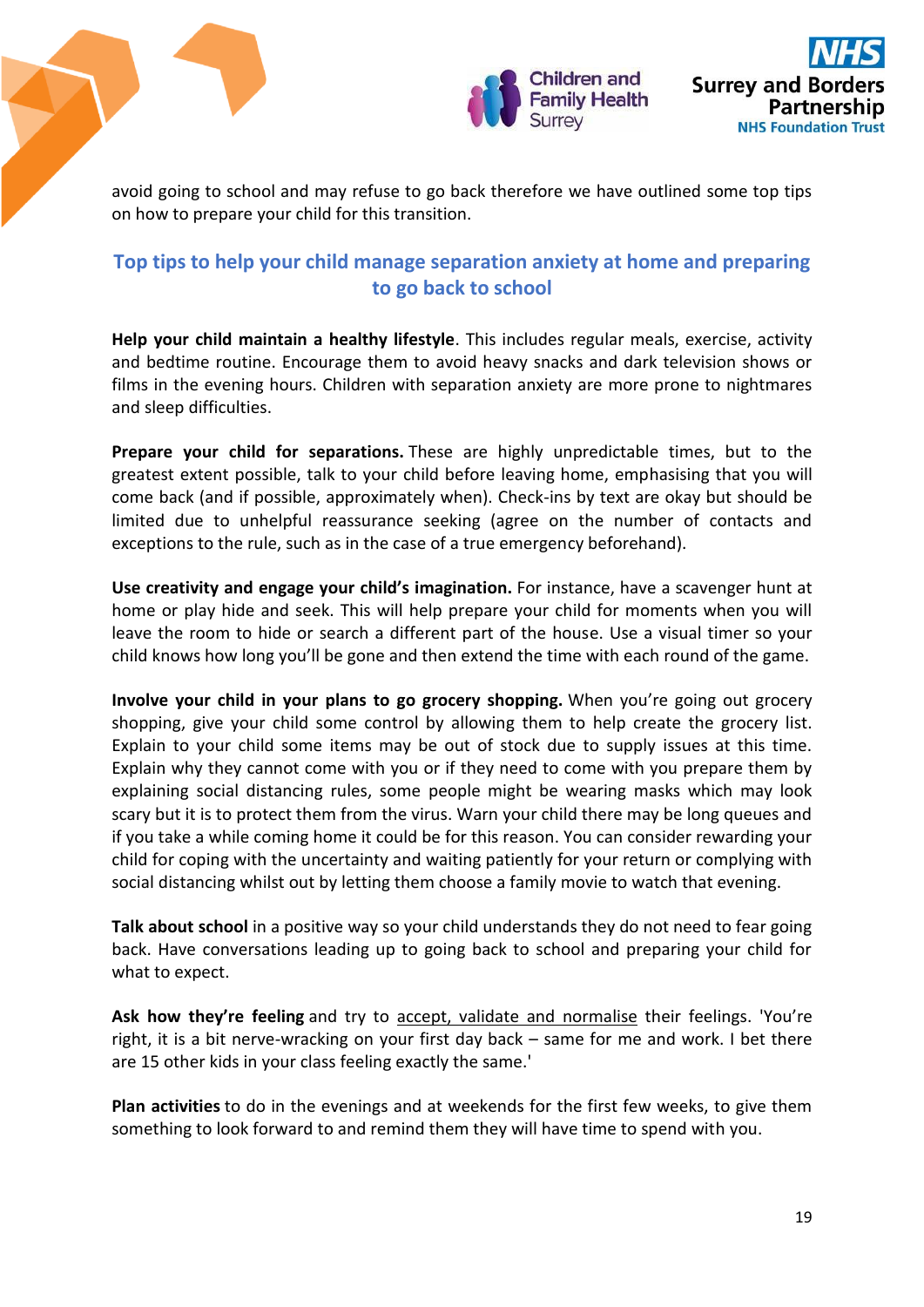

**Establish a routine 'family feedback' time** which makes it normal for everyone to air and share worries from their day, as well as the fun things. This could happen over dinner time and involve questions like, 'What was the silliest moment of your day? What was the most interesting fact you learnt today? Did anyone say anything kind or mean?" This also encourages your child to talk about their feelings.

**Transitional objects.** Parents could introduce a transitional object – something simple and small that belongs to a parent or something that reminds them of home. A transitional object may help some children feel braver because they have something familiar that brings security. Some examples of transitional objects include a special bracelet, keyring, pen, a locket with a picture.

**Stories**. Story books are a good way to support children with a range of emotional issues. Stories can give a child a framework so they know what to do when confronted with certain situations. Little parachutes website has recommendations for books on anxiety [https://www.littleparachutes.com](https://www.littleparachutes.com/)

If safe to do so **arrange a play date** with one or more familiar peers before school starts. Research shows that the presence of a familiar peer during school transitions can improve children's academic and emotional adjustment.

**Teach your child simple** [breathing techniques](https://youngminds.org.uk/blog/what-to-do-if-your-child-is-anxious-about-going-back-to-school/#breathing-techniques-and-grounding-exercises) or a [grounding exercise](https://youngminds.org.uk/blog/what-to-do-if-your-child-is-anxious-about-going-back-to-school/#breathing-techniques-and-grounding-exercises) to use at school if they feel anxious during the day.

### **54321**

Describe/name 5 things you can see Describe/name 4 things you can touch Describe/name 3 things you can hear Describe/name 2 things you can smell Describe/name 1 things you can taste

### **Colours**

Find 3 things in the room that are red/yellow/green etc.

# **Practice breathing**

Find somewhere comfortable to sit or lie down.

- Put one hand on your chest and one hand on your stomach.
- Take a deep breathe in slowly through your nose for 7 seconds; both your hands should rise gently as you breathe
- Hold the breath for 2 seconds.
- Release the breath slowly for 11 seconds.
- Repeat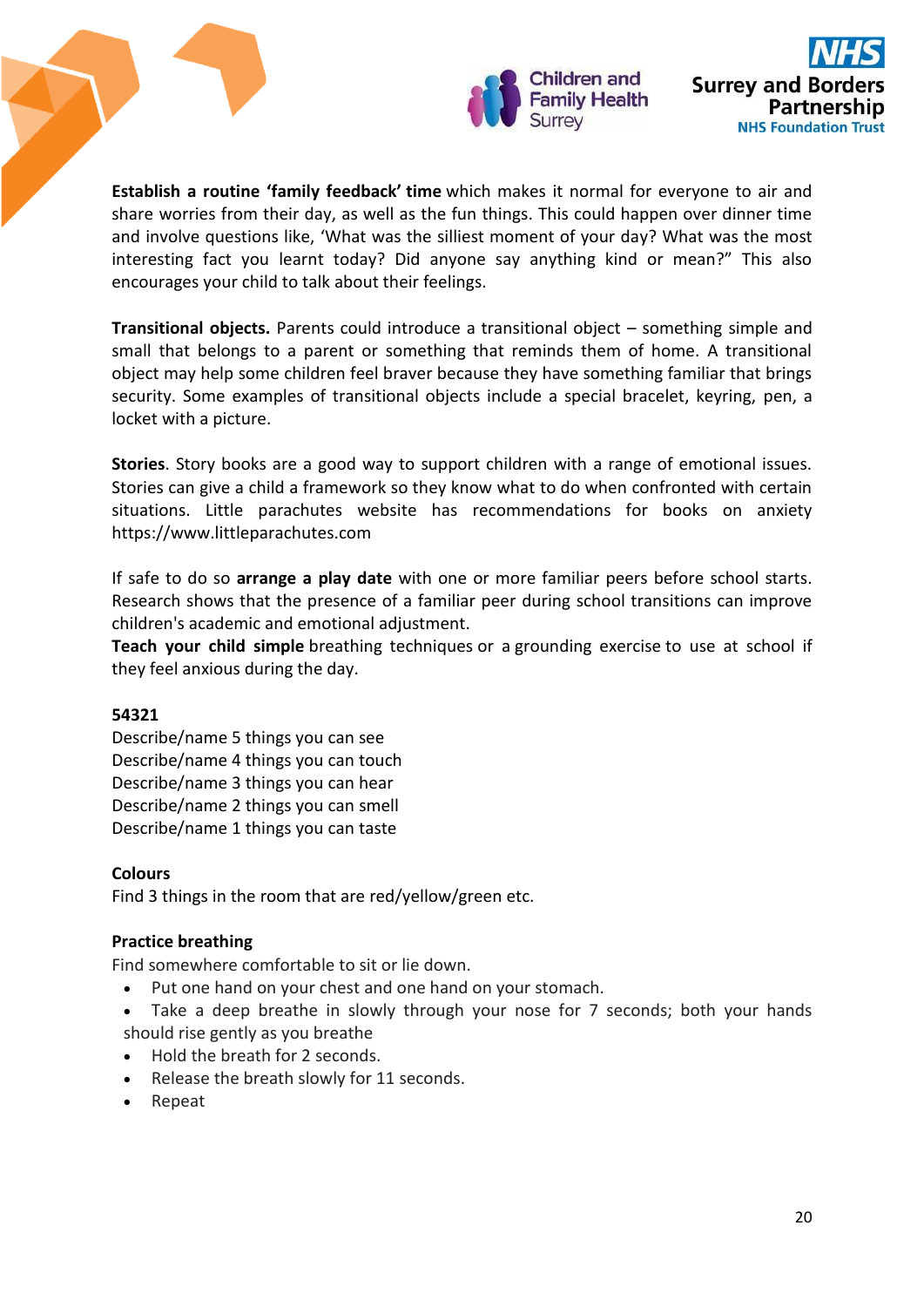

If your child is feeling particularly anxious it could be beneficial to visit the school and practice the drop off routine before your child returns to school.

## **Remember**

It is important to keep in mind that separation anxiety is common in children younger than primary-school age, so at that age, it may not be a cause for concern. Remember too, that separation anxiety may be situational — the result of a traumatic experience, such as the unexpected loss of a loved one.

With many of us feeling more anxious than usual about the health and wellbeing of our loved ones, it's important to validate our children's concerns and offer comfort. All children are more prone to anxiety during this health crisis due to its unpredictable nature and the challenges that presents for putting information from the news into perspective.

# **Website links**

- Separation anxiety COVID-19 [https://www.stonybrookmedicine.edu/SeparationAnxietyCOVID19\\_keluskar\\_reicher](https://www.stonybrookmedicine.edu/SeparationAnxietyCOVID19_keluskar_reicher_crowell) [\\_crowell](https://www.stonybrookmedicine.edu/SeparationAnxietyCOVID19_keluskar_reicher_crowell)
- Separation anxiety https://www.anxietycanada.com/disorders/separation-anxiety/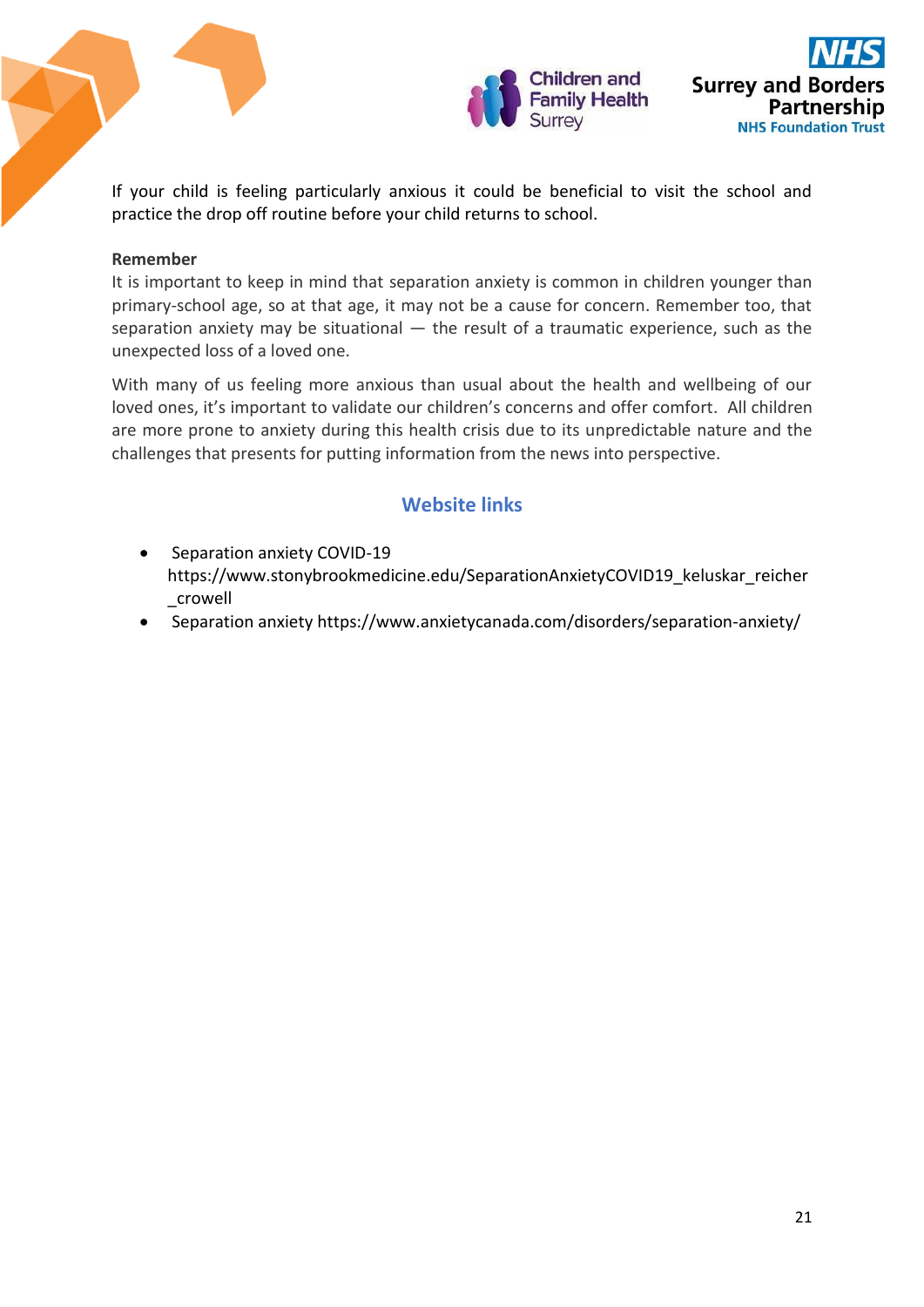

# **Health Worry and the Coronavirus**

During the current Coronavirus pandemic, it is understandable that you might see an increase in your child worrying about their health or the health of others. When children are feeling anxious it might not be clear to you how they are feeling. Children might not always be able to express in words how they are feeling. What we know about anxiety in children is that it could look like:

- Physical symptoms like headaches or stomach aches
- Reassurance-seeking  $-$  'are we going to be ok?'
- Reluctance to separate from parents not wanting carers to leave the house
- Moodiness or irritability
- Tantrums or meltdowns
- Trouble sleeping or changes in appetite

In older children and teenagers, you may notice the following:

- Always worrying about their health
- Frequently checking their body for signs of illnesses, such as lumps, tingling, or pain
- Worrying that the doctor or medical tests may have missed something
- Obsessively looking at health information on the internet or in the media
- Acting as if they are ill (for example, avoiding physical activities)

Note: Anxiety itself can cause symptoms like headaches or a racing heartbeat, and these can be mistaken as signs of an illness.

# **Tips on how to find out what my child is thinking and feeling**

How to ask your child about their worries and when you ask are important.

 Empathise with your child: A child must believe that you are asking because you want to understand the worries better in order to help them. Using what questions rather than why questions. 'What are you feeling worried about?' Before you ask a question you could say, 'I see you are feeling worried/frightened that must be really difficult'.

• Normalise the problem: Let your child know they are not the only ones who gets anxious. Think about a time you might have been anxious 'I remember when I got anxious about x…'

 Sometimes children will say they don't know. You can make tentative suggestions 'Do you think that you are worried x might happen' 'I have been worried x might happen, do you think you are worried about that too?'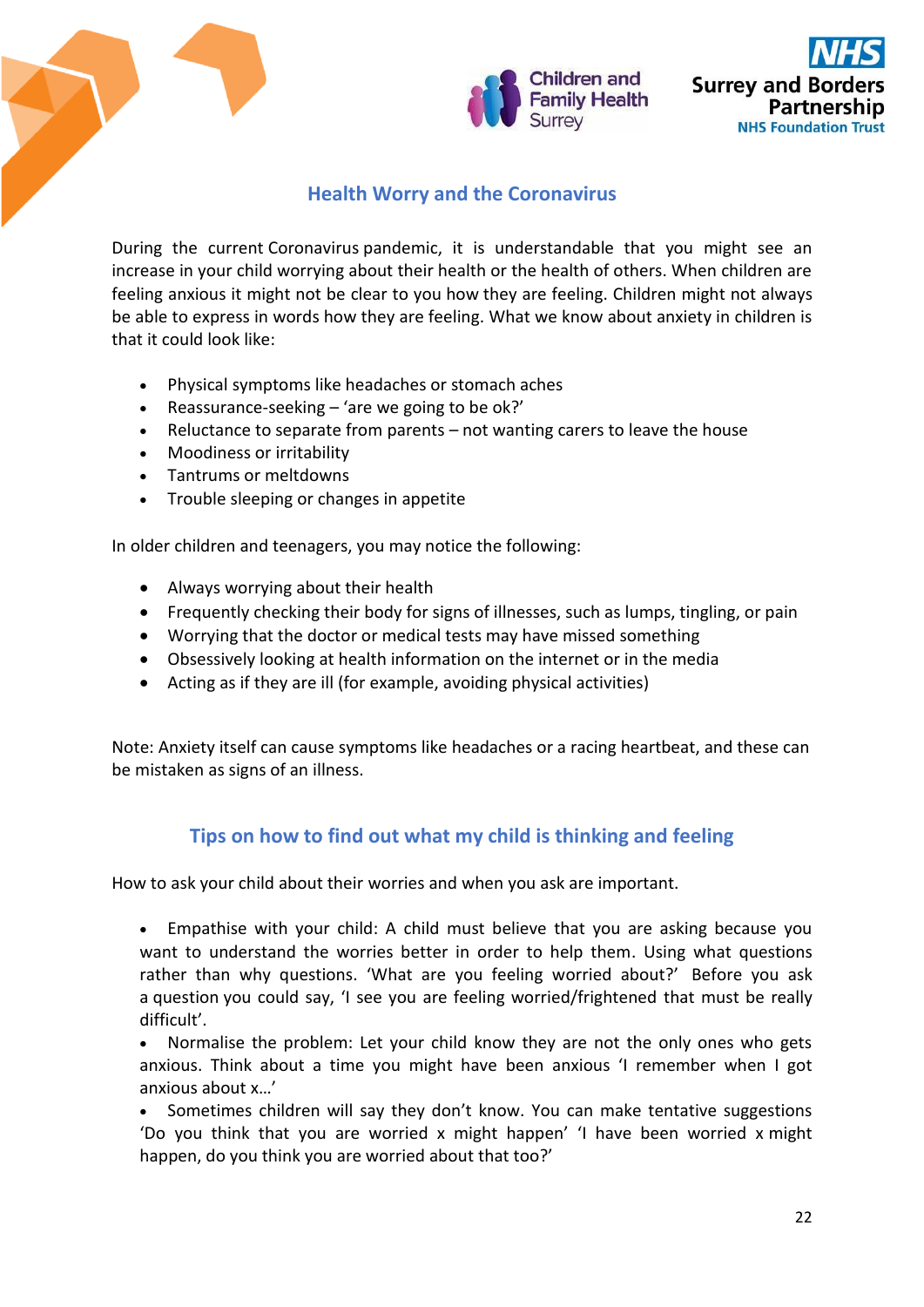

 Pick your moment: You know your child best. Sometimes it is helpful to sit down with your child for a chat but for others it might be helpful to ask when you are both doing an activity (when you're in the car, washing up, cooking).

- You don't need to get all of the answers straight away. If you feel your child is losing concentration or getting frustrated stop and try again another time.
- *Taken from 'Helping your child with fears and worries' by Cathy Creswell and Lucy Willetts*

# **Top Tips on managing your child's worry about health and the coronavirus**

Here are some tips that might help you and your child cope with anxiety and worries which can give you a sense of control even during an uncertain time.

- Make some time in the day to talk to your child about how they are feeling. Allow them to be open if they have fears and seek answers. Do not be afraid to answer your child's questions about the coronavirus or worries about going back to school.
- It is helpful to understand exactly what your child is worried about. Write down the worries and thoughts they are having at the moment. These worries might be around their health and the coronavirus and/or worries about the future and what it might look like. It might be helpful for you to write a list of their worries from what they are most worries about to least worried about. *(See table below)*

| Most worried about  |  |
|---------------------|--|
| Least worried about |  |
|                     |  |
|                     |  |

 Notice, label and accept what they are feeling. If they are noticing feeling stressed, tense or anxious, suggest they quietly say to themselves 'OK, there's my anxiety again' sometimes putting a label on what we feel helps reduce our concern.

 Setting your child a 'worry time' can be helpful. Decide on the worry time period 10- 15 minutes, and use that designated time to allow your child to discuss their worries. Outside of this time, encourage your child to set aside their worries, notice the worry (make note of it, write them down) and use coping strategies and mindful activities to bring themselves back to the present moment (see below).

Direct your attention and try a grounding technique.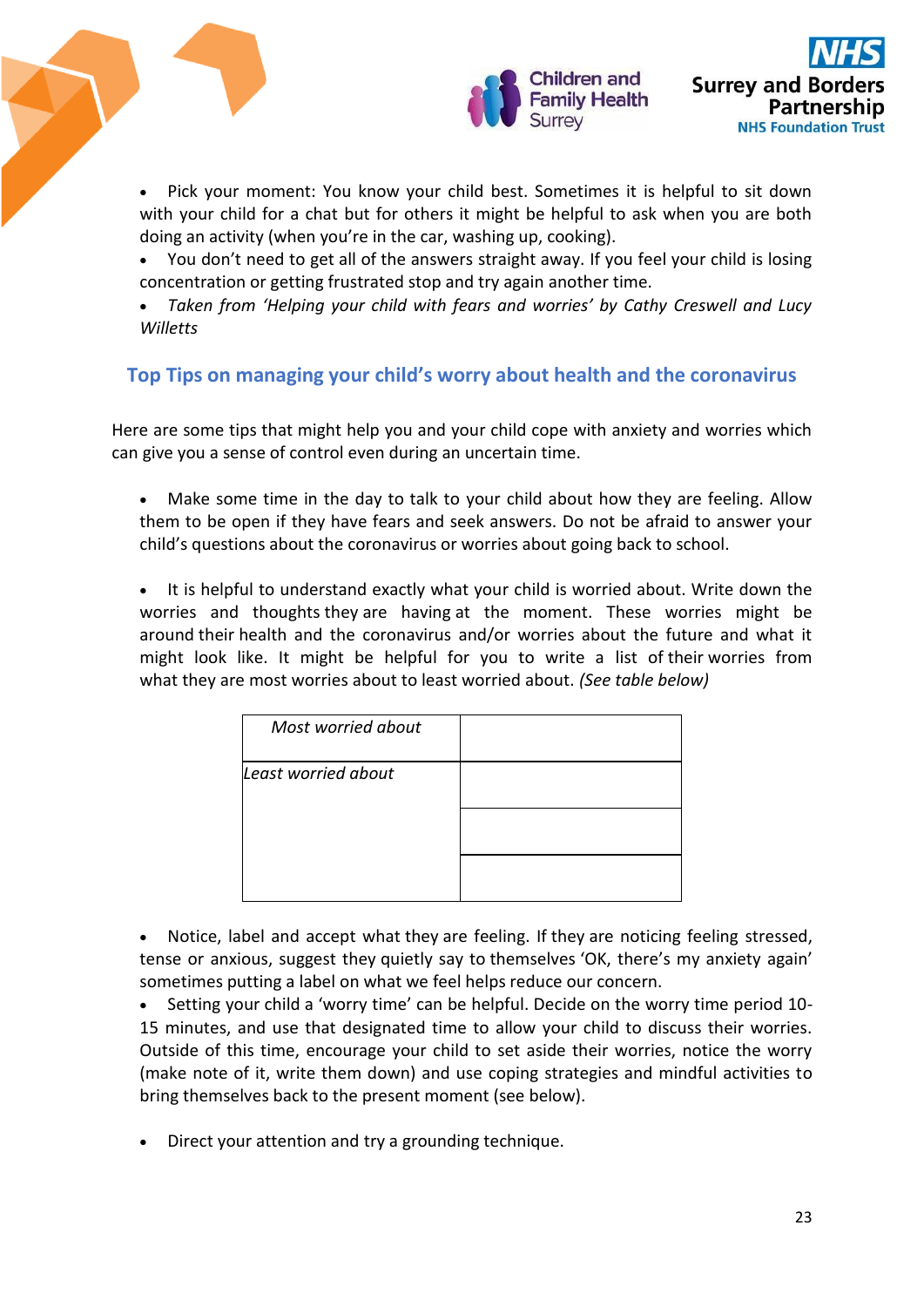

## **Controlling exposure to the news**

Your child may be seeking information around the coronavirus throughout the day, checking on the guidelines and information that they have is correct. It might be helpful to create rules around when and how often your child can seek information about the virus.

 If your child has social media and finds the coronavirus is present on their feeds, you can 'mute' words such as coronavirus and covid-19 on platforms such as Facebook and twitter.

### **Stay connected**

Just because your child may not be able to see friends or family doesn't mean they can't still talk. There are many ways to connect, video chat, instant messaging and phone calls. Encourage your child to reach out to friends and family.

- No matter what their age, it is important to set a routine. Keeping a sleep routine is also really important. (For better sleep top tips refer to our bed time leaflet).
- Notice your own anxieties around the coronavirus. You may have your own concerns which your child may be able to read which fuels their own anxiety or fears. Try to keep your outward mood as neutral as possible but also remember to look out for yourself.

# **Website links**

 Covibook – [Supporting and Reassuring Children Round the World](https://rcpsych-mail.com/43MR-SZ24-52OPH0-MK63P-1/c.aspx)An interactive resource designed to support and reassure children aged 7 and under, designed to help children explain and draw the emotions that they might be experiencing during the pandemic 

- Coronavirus recourses for younger children https://library.nhs.uk/coronavirusresources/children-and-young-people/
- https://nhsforthvalley.com/wp-content/uploads/2020/04/COVID-19-Resource-pack-For-Parents.pdf
- [https://youngminds.org.uk/find-help/for-parents/supporting-your-child-during-the](https://youngminds.org.uk/find-help/for-parents/supporting-your-child-during-the-coronavirus-pandemic/)[coronavirus-pandemic/](https://youngminds.org.uk/find-help/for-parents/supporting-your-child-during-the-coronavirus-pandemic/)
- Amaze information pack for parents [https://amazesussex.org.uk/faqs-about-the](https://eur02.safelinks.protection.outlook.com/?url=https%3A%2F%2Famazesussex.org.uk%2Ffaqs-about-the-coronavirus-for-parent-carers-of-children-with-send-brighton-hove%2F&data=02%7C01%7CAAllard%40ncb.org.uk%7C92a7a8384aa149ae85e808d7cb487833%7Cadc87355e29c4519954f95e35c776178%7C0%7C0%7C637201384417448135&sdata=vNjEFd%2F0%2BTMSMYvl2HRnHO02RnJpLmMDUdkpu2oDS8w%3D&reserved=0)[coronavirus-for-parent-carers-of-children-with-send-brighton-hove/](https://eur02.safelinks.protection.outlook.com/?url=https%3A%2F%2Famazesussex.org.uk%2Ffaqs-about-the-coronavirus-for-parent-carers-of-children-with-send-brighton-hove%2F&data=02%7C01%7CAAllard%40ncb.org.uk%7C92a7a8384aa149ae85e808d7cb487833%7Cadc87355e29c4519954f95e35c776178%7C0%7C0%7C637201384417448135&sdata=vNjEFd%2F0%2BTMSMYvl2HRnHO02RnJpLmMDUdkpu2oDS8w%3D&reserved=0)
- Child Mind Institute- Lots of resources on supporting families during COVID-19: <https://childmind.org/coping-during-covid-19-resources-for-parents/>
- Educational Psychology Corona Virus pack [https://search3.openobjects.com/mediamanager/surrey/fsd/files/educational\\_psyc](https://search3.openobjects.com/mediamanager/surrey/fsd/files/educational_psychology-_coronavirus_covid_resource_pack_1.pdf) hology- coronavirus covid resource pack 1.pdf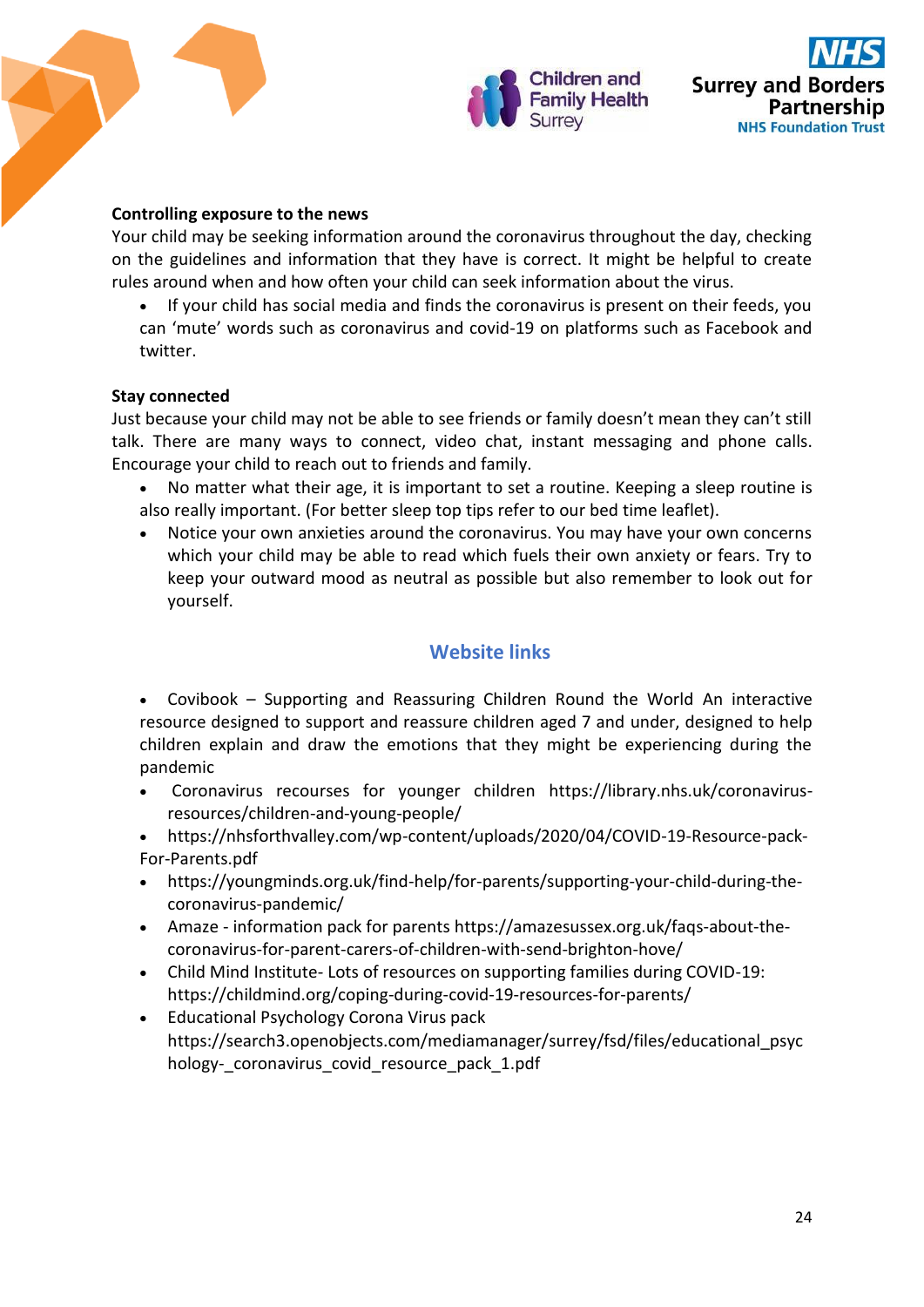

# **Obsessive Compulsive Behaviours and Coronavirus**

Because of the Coronavirus, it is understandable that you might see an increase in your child worrying about their health or the health of others. If your child has a diagnosis of OCD or related disorder, you may notice their symptoms getting worse or more intense. When children are feeling anxious it might not be clear to you what they are feeling. Children might not always be able to express how they are feeling. What we know about OCD in children is that it could look like:

- Contamination fears leading to additional washing/cleaning
- Intrusive thoughts around getting the virus or passing the virus on to loved ones
- Increase in health anxiety/worry about being more vulnerable to the virus
- Worries about not being able to use previously used coping strategies (i.e. exercise) for mental wellbeing due to isolation
- Seeking more reassurance 'Am I going to be ok?'

# **Tips on how to find out what my child is thinking and feeling**

How to ask your child about their worries and *when* you ask are important.

- Empathise with your child: A child must believe that you are asking because you want to understand the worries better in order to help them
	- o Using what questions rather than why questions. 'What are you feeling worried about?'
	- o Before you ask a question you could say, 'I see you are feeling worried/frightened that must be really difficult'
- Normalise the problem: Let your child know they are not the only ones who gets anxious. Think about a time you might have been anxious 'I remember when I got anxious about x…'
- Sometimes children will say they 'don't know' why they are worried. You can make tentative suggestions 'Do you think that you are worried x might happen' 'I have been worried x might happen, do you think you are worried about that too?'
- Pick your moment: You know your child best. Sometimes it is helpful to sit down with your child for a chat but for others it might be helpful to ask when you are both doing an activity (when you're in the car, washing up, cooking).
- You don't need to get all of the answers straight away. If you feel your child is losing concentration or getting frustrated stop and try again another time.

Taken from *'Helping your child with fears and worries'* by Cathy Creswell and Lucy Willetts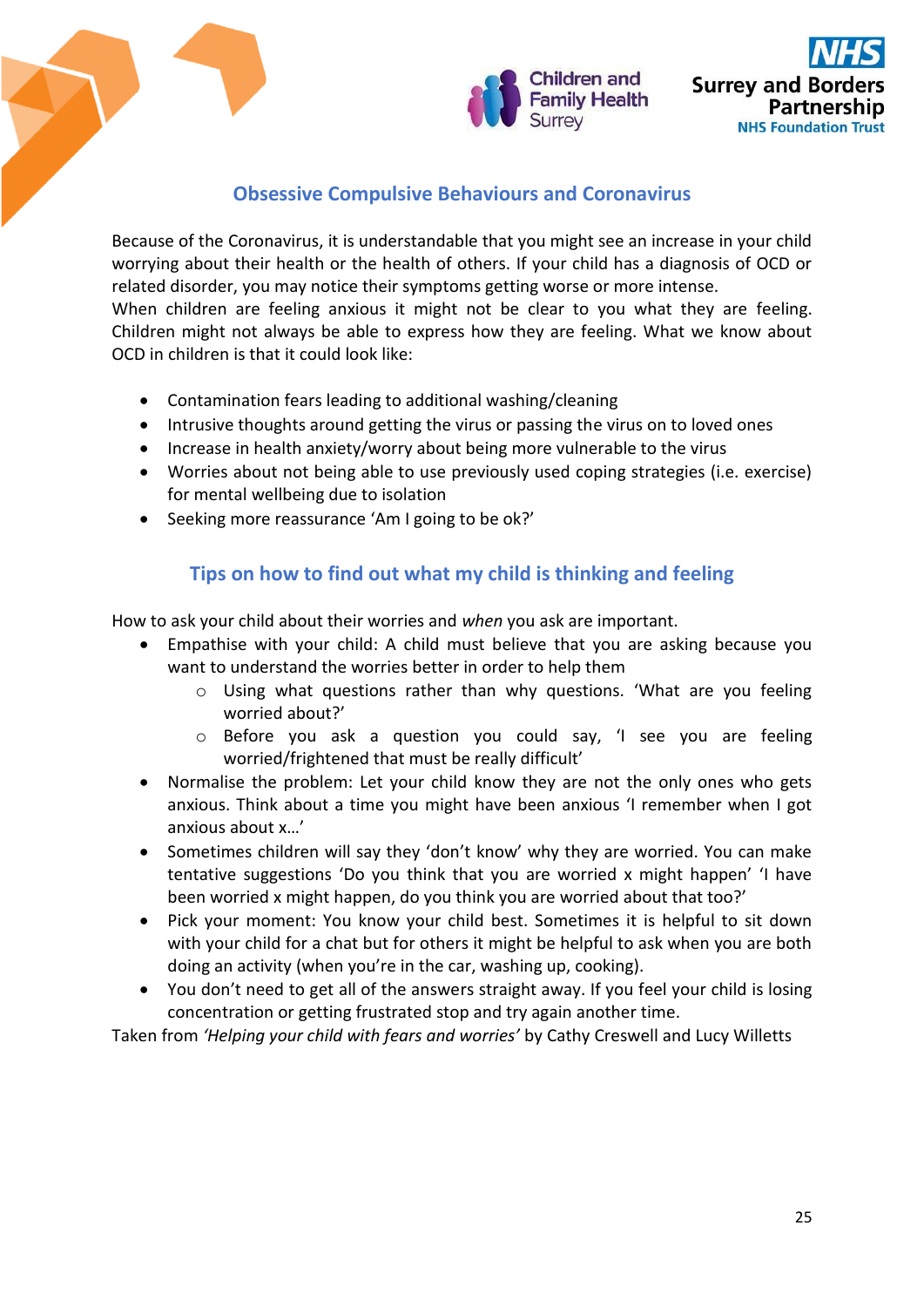



# **Top Tips for Managing your child's OCD during Coronavirus**

- Be mindful of your child asking questions. Not all COVID-19-related questions are OCD reassurance seeking — your child will have questions, and you should be prepared to answer them in an age appropriate manner. However, if your child asks the same question repeatedly, asks in a pressured way, or needs you to answer in "the right way," then it is likely OCD reassurance seeking and will make anxiety worse. *Reassurance seeking* is an unhelpful coping strategy used when we feel anxious. Although used to try and reduce anxiety, it reinforces the worries and prevents the person from learning more adaptive and helpful ways of coping with anxiety. Challenging their thoughts or problem solving is more adaptive as it allows them to weigh up factual evidence and find their own solution or balanced alternative rather than relying on others to reassure them.
- If your child struggles with contamination fears: Set out a basic safety plan based on the recommendations of trusted health organisations and do not add to it. An example of a safety plan might be:
	- o Wash your hands with soap and water for 20 seconds after being outside or in public, before eating, after going to the bathroom and after you've coughed/sneezed/blown your nose. If soap and water are not available to you, use hand sanitizer.
- If your child struggles with thoughts of harming others: Try to open a conversation with your child around how their OCD might take advantage of coronavirus fears. Often children with OCD might fear that they have infected someone or that they are going to infect someone. Validate whatever feelings or concerns your child might have and provide realistic assurance. For example, 'Doctors say that the best way to stay healthy is to wash our hands for 20 seconds, so we are!'
- Controlling exposure to the news: Keep an eye on how they may be reacting to the news, being aware that times of high stress might mean an increase in or changing of their OCD symptoms. Your child may be seeking information around the coronavirus throughout the day, checking on the guidelines and information that they have is correct. It might be helpful to create rules around when and how often your child can seek information about the virus.
	- $\circ$  If your child has social media and finds the coronavirus is present on their feeds, you can 'mute' words such as coronavirus and covid-19 on platforms such as Facebook and twitter
- Stay connected: Just because you may not be able to see friends or family doesn't mean you can't still talk. There are many ways to connect, video chat, instant messaging and phone calls.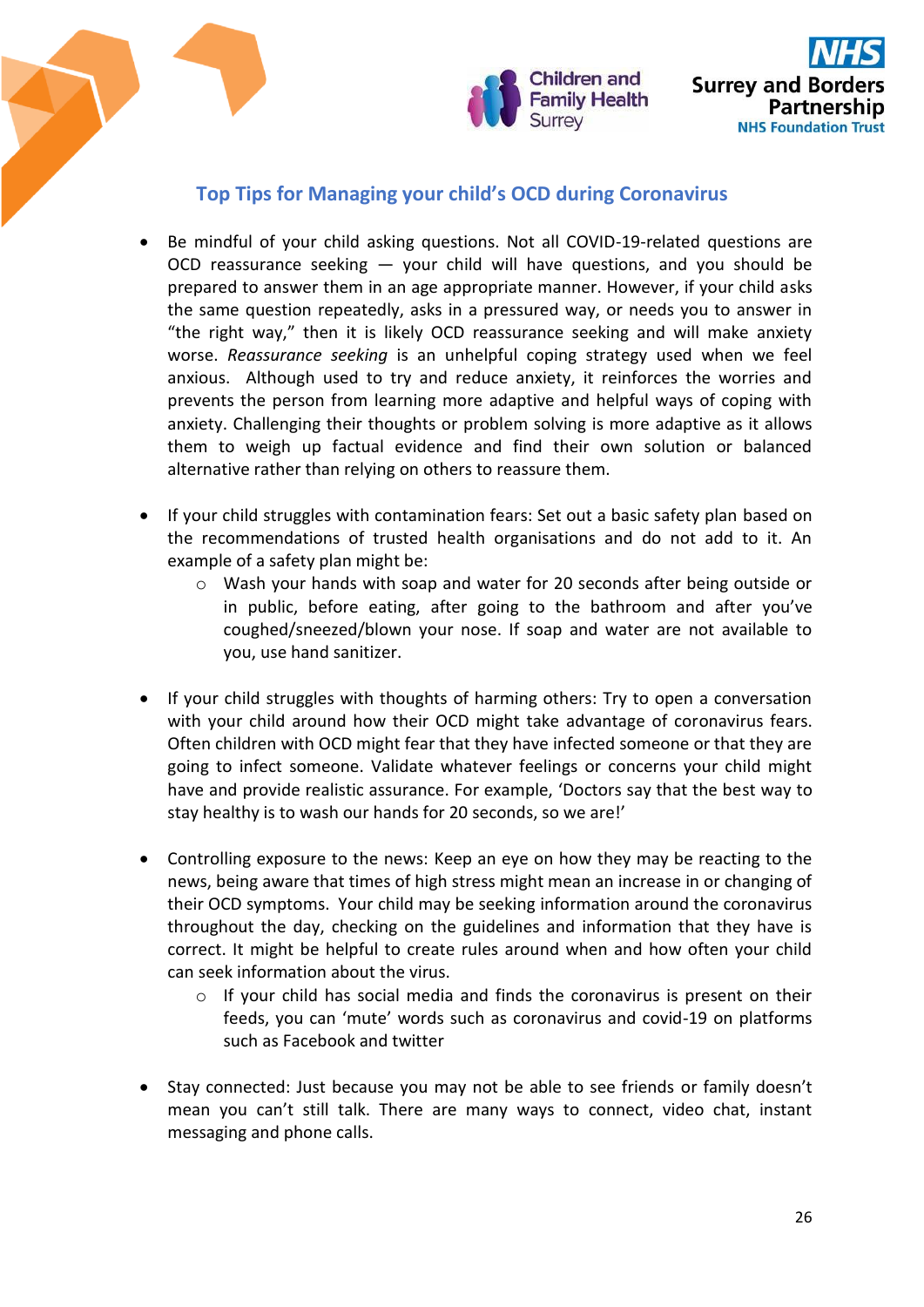

- No matter what their age, it is important to set a routine: without distractions some people can find themselves spending more time thinking about the anxieties and worries. Take advantage of this extra time and build enjoyable activities into your day. This could be reading, painting, going for a walk.
- Keeping a sleep routine is also really important. Plan a sleep routine including when your child wants to go to sleep, what you will just before going to sleep.
	- o Make the bedroom a relaxing plan
	- o Keep their room dark, cool and quiet depending on preference
	- o Build exercise into your child's day can help them to sleep better at night.
	- $\circ$  If your child finds that they are kept awake by thoughts sometimes people have reported its helpful to listen to the radio, music or podcast before bed.
	- o Avoid screen time in the hour before bed, including TV, IPads, mobile phones, computer screens. These use a blue light which tricks the brain into thinking it's still day time.
	- o Consistency is key! Decide on a routine and stick to it.
- Notice your own anxieties around the coronavirus. You may have your own concerns which your child may be able to read which fuels their own anxiety or fears. Try to keep your outward mood as neutral as possible but also remember to look out for yourself.
- If your child needs support over the phone or online OCD Action, Kooth, the Samaritans are all invaluable resources at providing support.

# **Website links**

- COVID-19 vs. Your OCD Symptoms https://iocdf.org/covid19/covid-19-vs-your-ocdsymptoms
- OCD Action –helpline for support and offers information on a range of obsessive behaviours.
- OCD UK OCD pack for young people <https://www.ocduk.org/teens/>
- Mood Juice free self help guide to Obsessions and Compulsions <https://www.moodjuice.scot.nhs.uk/pdfGuides/ObsessionsandCompulsions.pdf>
- The national OCD charity, run by and for people with lived experience of OCD <https://www.ocduk.org/>
- What to Do When Your Brain Gets Stuck: A Kid's Guide to Overcoming OCD, book by Dawn Huebner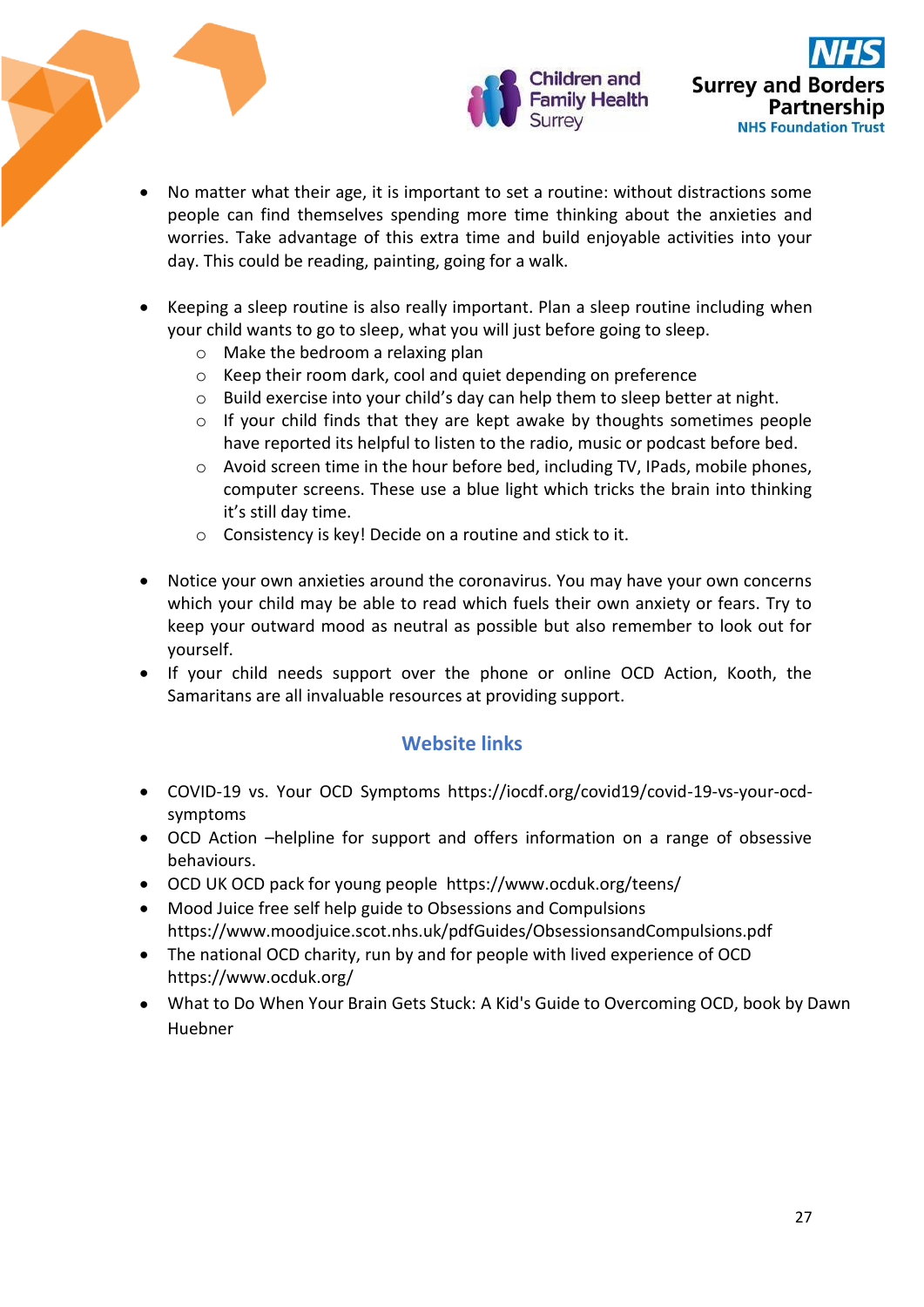



# **ADHD Community How to support your child through the Coronavirus crisis?**

## **Understand your own fears**

Be mindful of your own fears about the coronavirus crisis and how this may be unintentionally projected onto your child, which may affect their behavior. Acknowledge your own and your child's anxiety, fear and worry and accept these feelings with compassion. Remember that we are living in uncertain times and that will, naturally, cause justified worry. Try to focus on the facts and learn to sit with the uncertainty, focusing more on hope than fear.

## **Check in with your child**

Ask gently about how your child is doing. If they share that they are worried or scared or have questions about COVID-19, discuss this. Use reliable websites such as the Centers for Disease Control and Prevention (CDC) and show them what scientists are saying. Try to discourage them from reading social media posts or rumours which may be portraying incorrect and unhelpful information.

### **Limit news exposure**

Seeing images of people wearing masks in hospital wards and hearing coronavirus news reports all day long can increase distress in most people, but particularly those who are already predisposed to anxiety. Try reducing your viewing time in common family areas of your home. If necessary, read news reports discretely on your phone away from your child.

### **Manage screen-time**

Children with ADHD particularly struggle with getting off their screens; gaming and social media is often the way they interact with others. Plan a set amount of screen time for your child each day and allow them to earn bonus time. For example: If they do chores around the housework and complete their work on time, this time can be increased.

### **Exercise**

Even if you are not a fan of exercise, your child may be motivated to start and follow through with exercise if they observe you doing it and enjoying it! This could be something as simple as dancing to music in the living room or going for a walk or bike ride.

# **Be flexible**

It is much harder to do something when you do not have the motivation to do so, particularly for children with ADHD. Be kind to yourself and your child and be flexible around morning and evening routines; it is okay to make exceptions and have a lie-in every now and then.

# **Play and laugh with your child**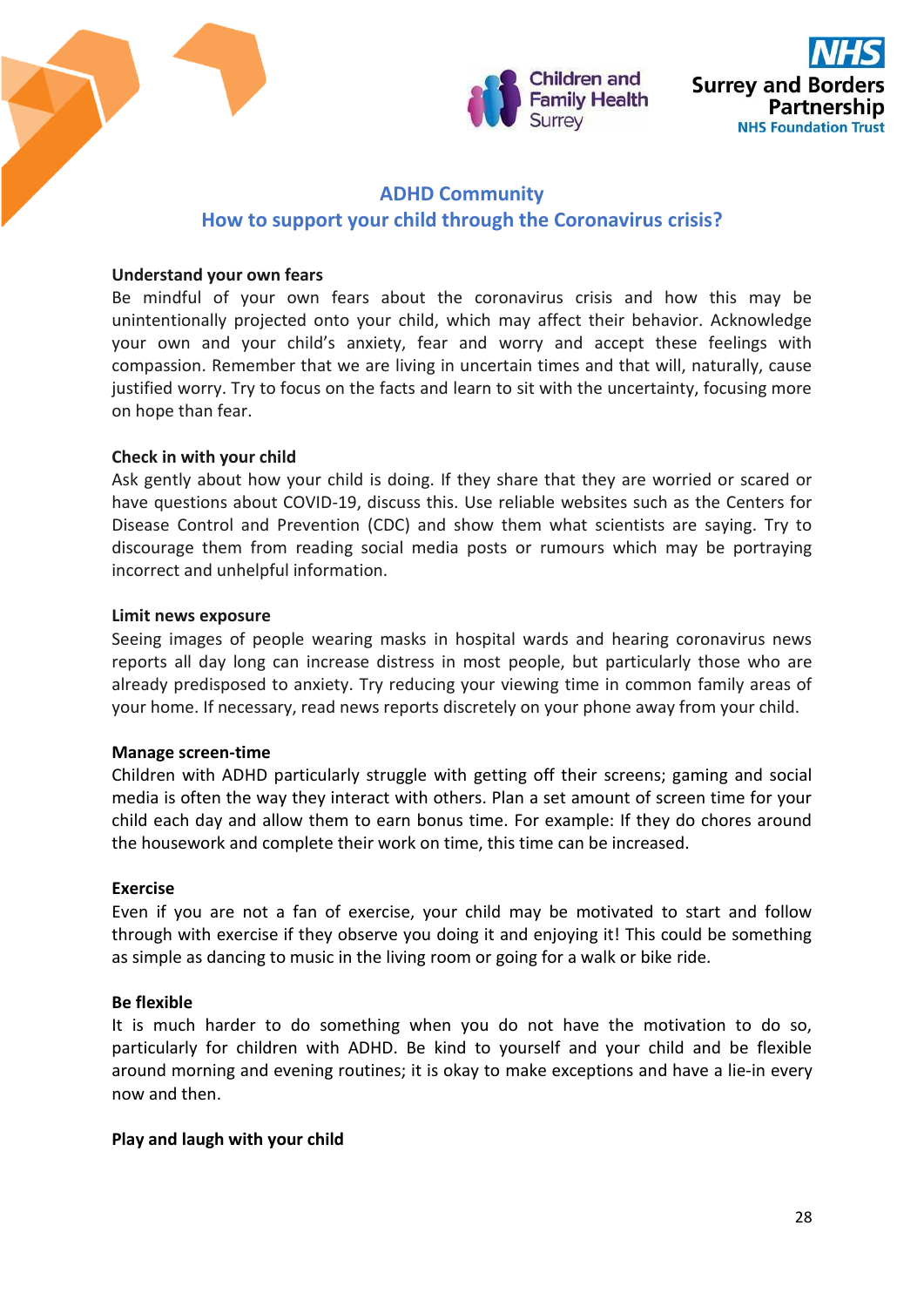

By giving your time and attention freely and positively, this should hopefully reduce your child's challenging behaviour. Make a list of games, interests or projects that you and your child have always wanted to do or try out but never had the time to explore. Show them that there is a positive side to being at home with usual routines and activities cancelled!

# **How to support your child with home-schooling?**

## **Communicate with the school**

It is important for you to know what support your child has been getting in the classroom, and how you might maintain continuity at home. Ask teachers and/or school staff how much of a role you should have in keeping your child or teen organized, focused and on task. Frequent and consistent communication with school staff will go a long way in easing this transition for both students and parents.

## **Structure the day**

All children will benefit from structure in this unsettling time, but those with ADHD require this even more. Children with ADHD often do not cope well with uncertainty, long delay of gratification, and not knowing when the activities they find more rewarding are going to occur. Having a structured schedule will help reduce these feelings of uncertainty.

### **Chunking**

Research shows that children can only really focus and work effectively for 45 minutes at most. In Psychology this is known as 'chunking' and it encourages engaging children for a short period of time that is realistic for their attention span and then allowing them a break. You can also offer incentives (like bonus screen time) for the completion of work. If you are able to, try to work alongside your child to be available for any questions and help them stay on task.

Children with ADHD benefit from having clear set expectations given in advance about how long each chunk will last, what they are being asked to complete in that time period and being followed up to see if this has been completed in line with the expectations set.

### **Alternate activities**

It may be beneficial for your child if their activities are alternated, following those that are less appealing with those that they enjoy more. For example: If they have been asked to complete 45 minutes of work from their teacher, this can be followed with spending some time playing in the garden.

# **Use positive attention — and make it big!**

Positive attention is a powerful motivator to influence children's behavior. Children with ADHD require this feedback to be as big and bold as possible. Think about how long you are giving the positive attention for, how close you are when you give it, how specific you are and the tone of your voice.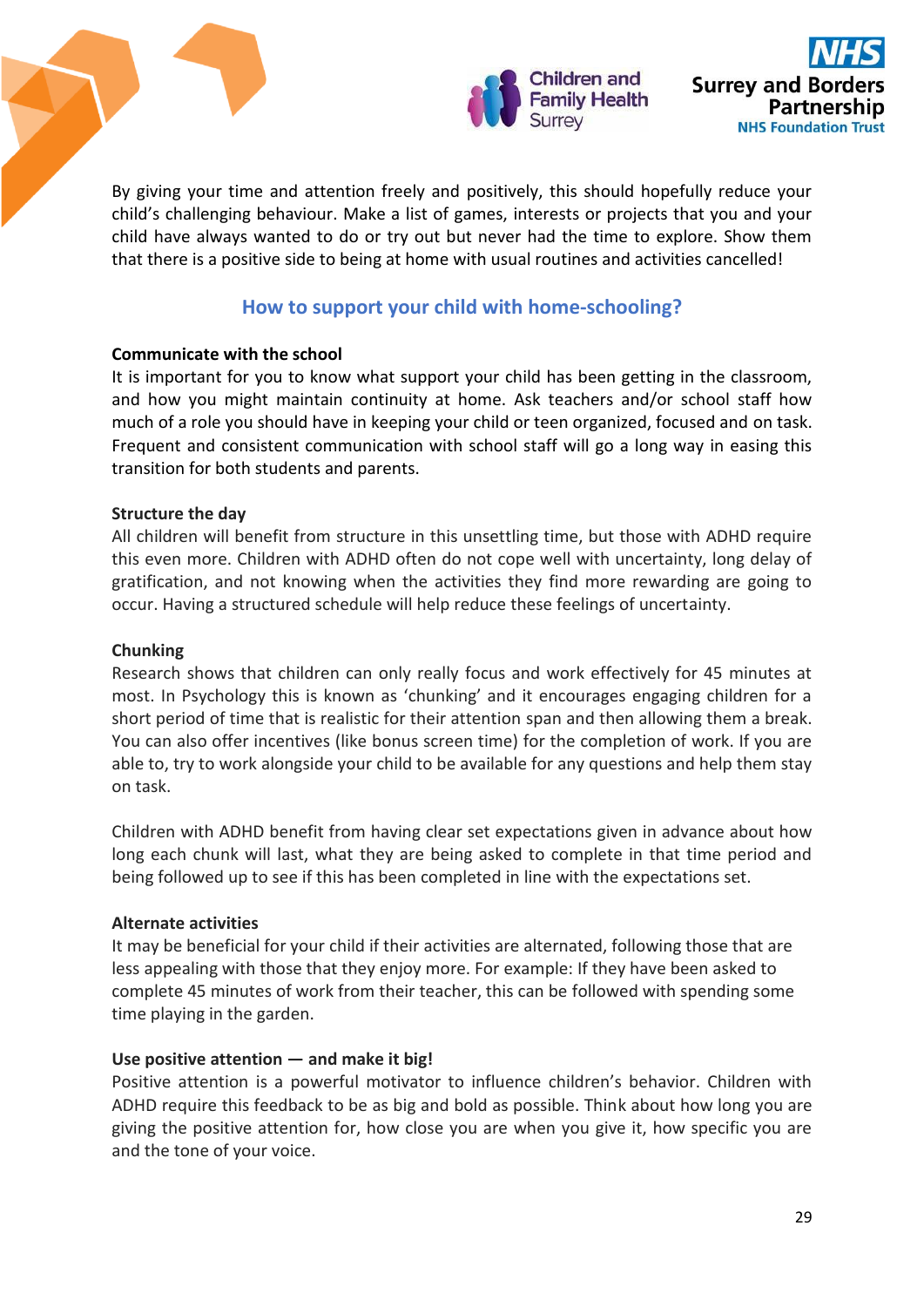

There is a difference between: "Good job" and "GREAT JOB GETTING STARTED ON YOUR ASSIGNMENT SO QUICKLY!"

## **Use attention as a motivator and reward**

As everybody has been asked stay at home, children are going to be frequently seeking their parents' attention, which can be challenging particularly if parents are working remotely. Teaching your child to earn your attention can be an effective way to get them to focus on their work or activities that they can do independently. For example: "I am going to be doing work on the computer while you do your English homework. When you have finished this, we can both go for a walk together".

# **How to support your child to transition back to school**

Following the COVID-19 lockdown, it is not yet known when the return to school will be for most children. Currently, the Government are saying that there is likely to be a phased return. It is important to start preparing children with ADHD for the transition back to school in order to support their emotional wellbeing and adjust to the significant changes of re-integration into school. Alongside this guidance, there are plenty of resources online to support with this transition.

# **Reflect on lockdown**

Create mind maps – What do you know now? What have you learnt about your child during the pandemic? Ask your child about their experiences in lockdown. They will likely have experienced a range of emotions and this will help your child to process these.

- Create a visual table of variables (virus, social distancing, school closed etc.) and support your child to communicate how they feel about each of them.
- You can use feeling scales of intensity (1=very happy, 5=very sad).
- Colour coding can also be helpful in expressing emotions (red=angry, blue=sad).

|                          | Intensity | <b>How I Feel</b> |
|--------------------------|-----------|-------------------|
| <b>Virus</b>             |           |                   |
| <b>Social Distancing</b> |           |                   |
| <b>School Closed</b>     |           |                   |

### **Collaborate with schools**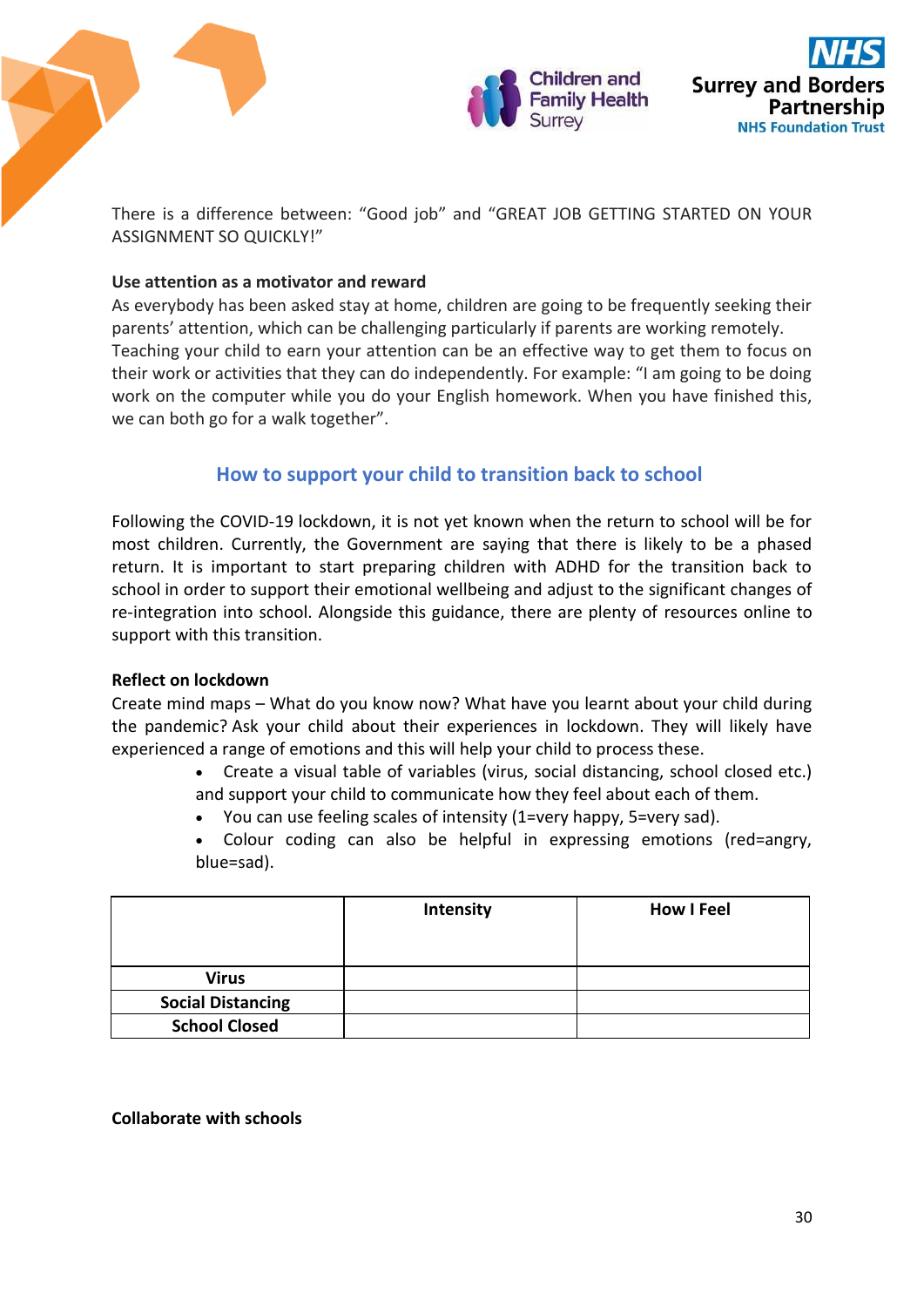

Share your experiences of home-learning with your child's teachers. Being relieved of the demands of social interactions and expectations during lockdown may mean that your child has felt more comfortable at home. They also may have been able to access sensory breaks more regularly, which has helped with their emotional regulation. However, others may have struggled with variations in routine.

Describe what the positives and challenges have been with home-learning during lockdown. As the classroom environments are adapted for social distancing, discuss how the needs of your child may be addressed best on return to school. For example:

- Use of a sensory space for time out
- Staggered start times
- Continued use of online/video learning
- Removing overwhelming information from walls
- Keep regularly updated on information from schools and the Government surrounding the phased return to school to aid the transition period.

### **Sensory processing**

Children with ADHD may have had sensory provision or support in school before. In times of trauma, there may be a significant shift in their sensory responses and experiences. Being on heightened alert through lockdown may mean they are oversensitive to things like crowds, noises and smells. This may feel intense and overwhelming for children going back into school.

Some children may 'stim' more to help self-regulate in overwhelming situations (flapping, rocking, fiddling). This is to help the brain to focus on one sensory message at a time. It may be helpful to offer sensory strategies for your child to use in collaboration with school. For example:

- Fidget toys or stress balls can help your child regulate in the classroom environment.Note: Schools needed to make changes, and they may temporarily not allow some sensory toys in school (e.g., putty). Please check with the school to find out what is permitted and if you or the school will provide the alternative.
- Sensory breaks (quiet space, time outdoors)
- Use of ear defenders or headphones can help block out noise

### **Communicate with your child**

The uncertainty of the pandemic may have induced heightened anxiety in your child. Additionally, many children may display anxiety around returning to school following the long period of lockdown.

- Create social stories to explain what the current situations are and what is going to happen
- Write information down clearly and concisely. Allow processing time.
- Use visual aids (pictures, photographs)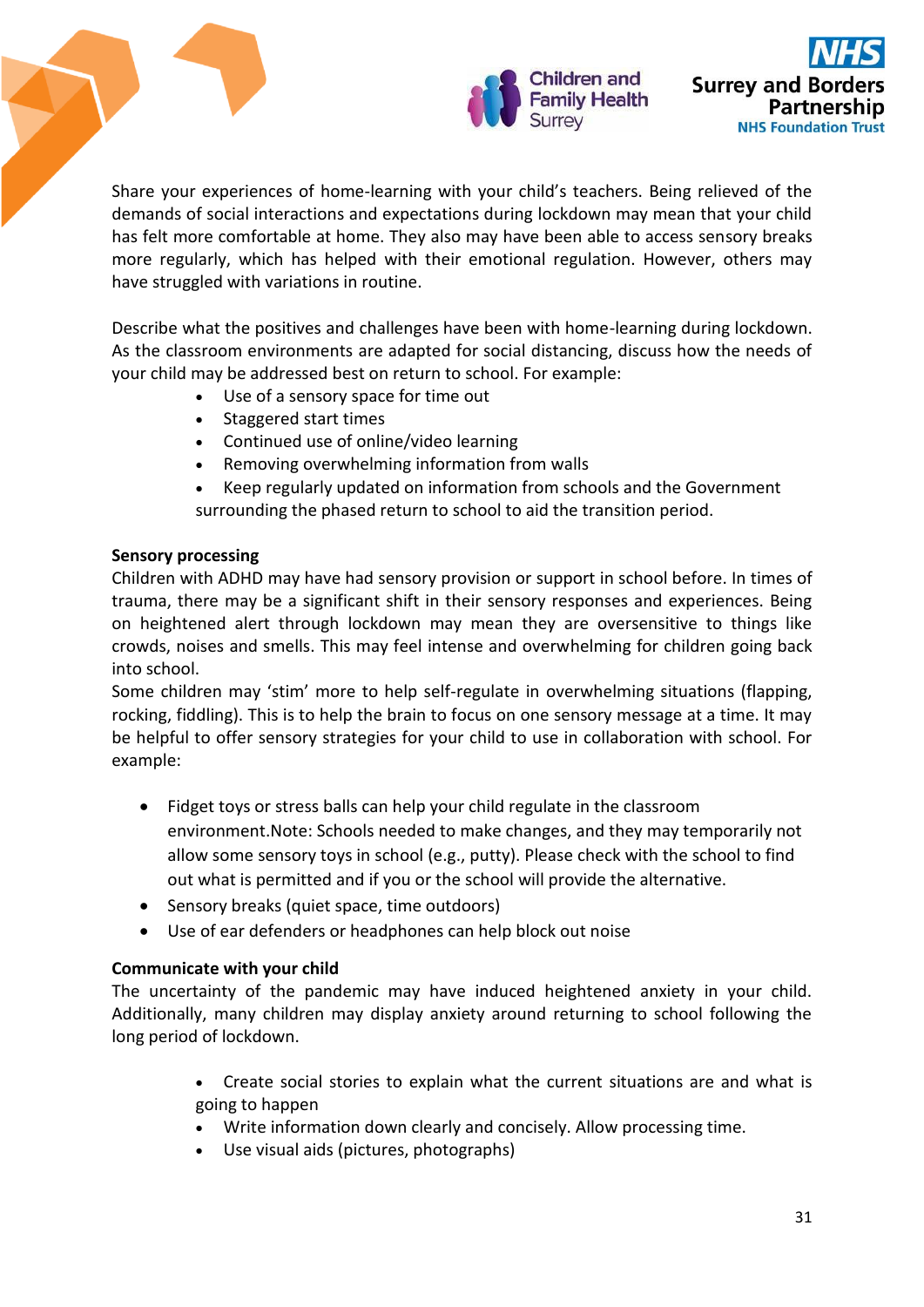

## **Preparing for the transition**

The familiar is what brings comfort in times of change. When introducing the concept of returning to school, remind your child of the things that will be the same (their workstation, teacher, classroom etc.).

> You could ask your child's teacher to take videos or photos of the school to help familiarise with the environment and routines.

> Whether or not you know the date of return to school, use a calendar to cross off the days spent at home so your child can recognise where they're at.

> Encourage your child to use visual timetables and schedules whilst at home to promote independence and self-checking. This will also aid with refamiliarizing routines.

# **Website links**

- ADDitude Coronavirus Crash Course for Parents: Keeping Kids with ADHD in 'Study Mode' While Home from School [https://www.additudemag.com/webinar/coronavirus-homeschooling-parent](https://www.additudemag.com/webinar/coronavirus-homeschooling-parent-strategies/)[strategies/](https://www.additudemag.com/webinar/coronavirus-homeschooling-parent-strategies/)
- ADHD Foundation- <https://www.adhdfoundation.org.uk/>
- Coronavirus (COVID-19): implementing protective measures in education and childcare settings[https://www.gov.uk/government/publications/coronavirus-covid-](https://www.gov.uk/government/publications/coronavirus-covid-19-implementing-protective-measures-in-education-and-childcare-settings/coronavirus-covid-19-implementing-protective-measures-in-education-and-childcare-settings)[19-implementing-protective-measures-in-education-and-childcare](https://www.gov.uk/government/publications/coronavirus-covid-19-implementing-protective-measures-in-education-and-childcare-settings/coronavirus-covid-19-implementing-protective-measures-in-education-and-childcare-settings)[settings/coronavirus-covid-19-implementing-protective-measures-in-education-and](https://www.gov.uk/government/publications/coronavirus-covid-19-implementing-protective-measures-in-education-and-childcare-settings/coronavirus-covid-19-implementing-protective-measures-in-education-and-childcare-settings)[childcare-settings](https://www.gov.uk/government/publications/coronavirus-covid-19-implementing-protective-measures-in-education-and-childcare-settings/coronavirus-covid-19-implementing-protective-measures-in-education-and-childcare-settings)
- Useful link about social story<https://carolgraysocialstories.com/>
- Visual Time table: free resources [https://www.twinkl.co.uk/resources/class](https://www.twinkl.co.uk/resources/class-management/daily-routine/visual-timetable)[management/daily-routine/visual-timetable](https://www.twinkl.co.uk/resources/class-management/daily-routine/visual-timetable)
- Supporting children with special educational needs and disabilities. Advice for parents and carers on supporting SEND children during coronavirus (COVID-19). [https://www.nspcc.org.uk/keeping-children-safe/support-for-parents/coronavirus](https://www.nspcc.org.uk/keeping-children-safe/support-for-parents/coronavirus-supporting-children-special-educational-needs-disabilities/)[supporting-children-special-educational-needs-disabilities/](https://www.nspcc.org.uk/keeping-children-safe/support-for-parents/coronavirus-supporting-children-special-educational-needs-disabilities/)
- Surrey local offer SEND COVID-19 resources, information and FAQs [https://www.surreylocaloffer.org.uk/kb5/surrey/localoffer/advice.page?id=s8d0Hl3](https://www.surreylocaloffer.org.uk/kb5/surrey/localoffer/advice.page?id=s8d0Hl3q3O0) [q3O0](https://www.surreylocaloffer.org.uk/kb5/surrey/localoffer/advice.page?id=s8d0Hl3q3O0)
- Surrey SEND Advice https://sendadvicesurrey.org.uk/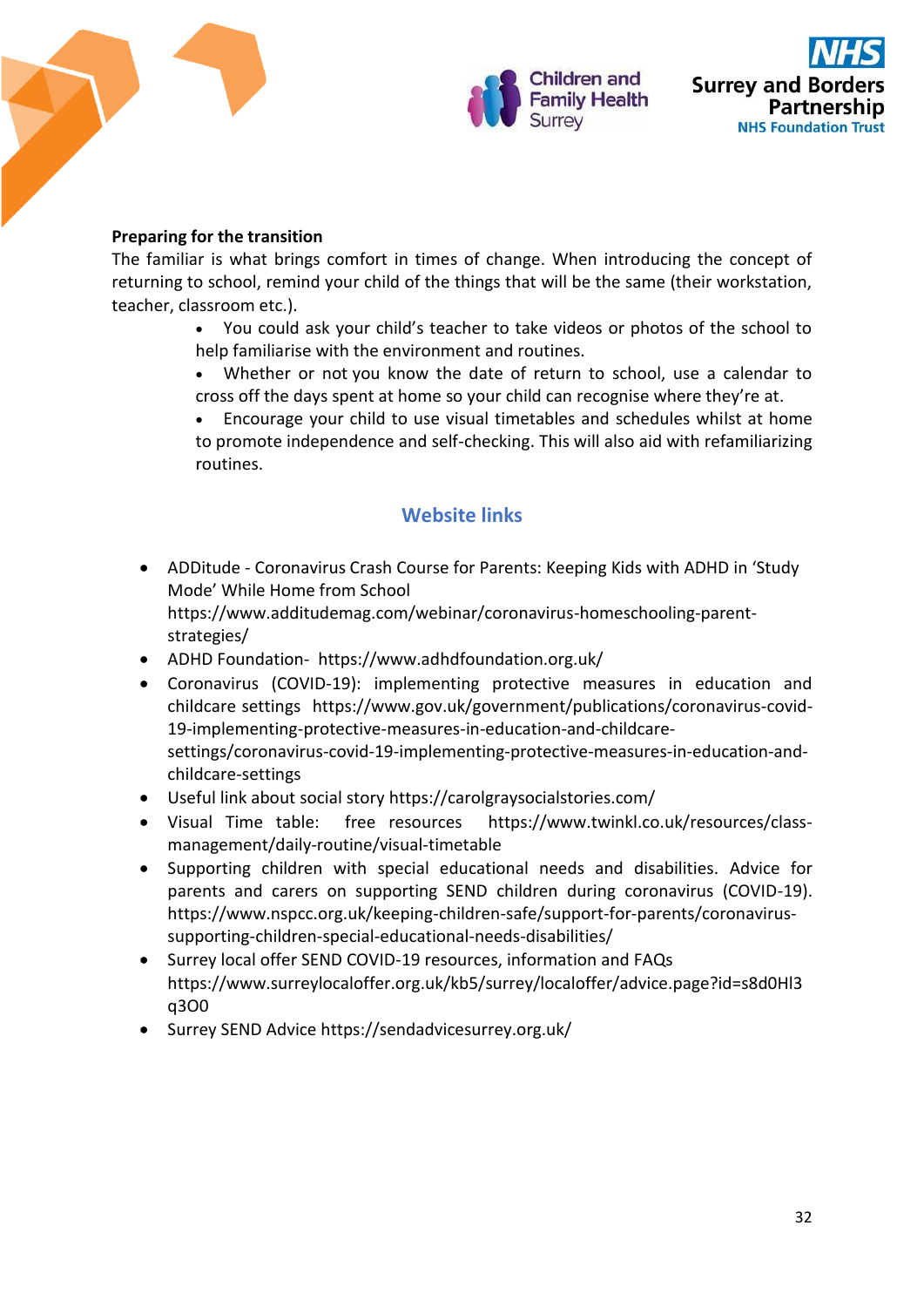

# **Autism Community**

We understand that many people with Autistic Spectrum Disorder (ASD) and their families are impacted by the constant uncertainty of what comes next and the many disruptions in services. In light of the current situation we felt it was important to collate a number of useful autism specific information that may help you at this time.

## **Talking to your children about what is happening**

If you are caring for a young person with ASD it is important to talk to them about the coronavirus to ensure they have the information they need, but without causing unnecessary fear.

- It is important to talk to them before they hear about it elsewhere, so you can understand what they know and provide facts that are age appropriate.
- Try to communicate in a way that your child prefers, such as pictures or stories.
- Allow them time to process this information. They may need you share the information a few times.

## **Coping with uncertainty**

Uncertainty can be difficult for everyone, but for some people the feeling of uncertainty can be particularly upsetting. Although difficulties coping with uncertainty are not specific to ASD, research suggests that people with ASD find uncertainty particularly difficult and anxiety provoking. When people find uncertainty upsetting, they might react in a number of ways. They may try and avoid uncertain situations completely; of course, this is not always possible.

- **Routines**: These are very important as they provide predictability which in turn lessens anxiety. Try to keep bedtime, bath time and mealtimes consistent.
- **Make a daily visual schedule**: With no school and many services not running as normal there are unavoidable schedule changes to the day. Try to make a daily schedule with some preferred activities on it. Schedule some family social time and play and reduce screen time.
- **Exercise**: Make some time to do some physical activity. This will help with lowering anxiety, improving sleep and supporting regulation. Encourage activities such as an outdoor walk, bike ride or even playing sports in the garden/park if the weather permits.
- **Video Calls with family/friends**: It helps to stay connected, and doing so visually gives assurance that people are well and provides some outside interest.
- **Limit demands and changes**: With so many changes happening weekly, try to limit adding more new things. Allow time for adjustment to new scheduled changes. When adding new things do so one at a time, not several. If you notice anxiety, think about pulling back.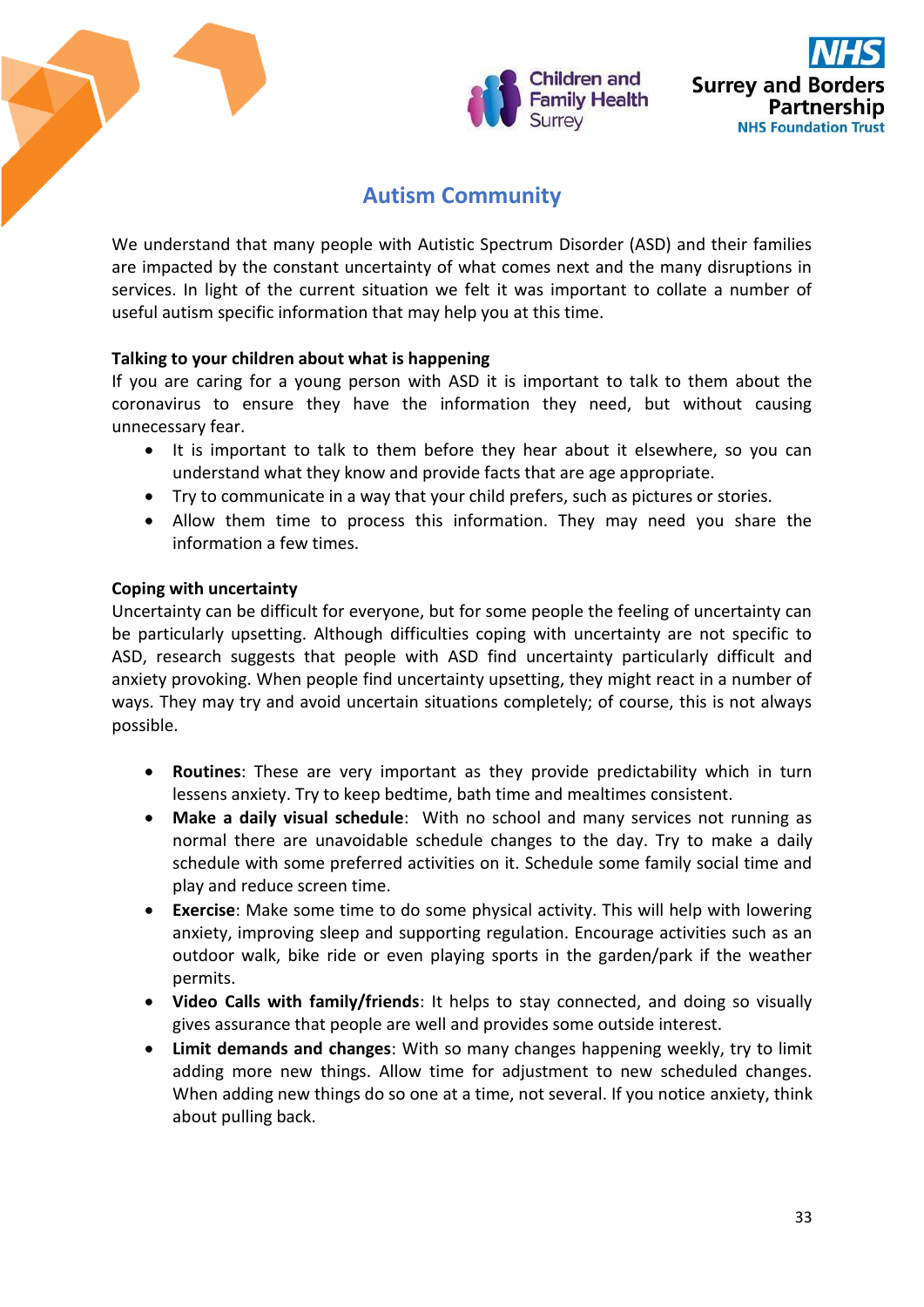

### **Anxiety management**

We understand the difficulties that will come with the transition as you are forced to adapt your daily routine, stay indoors and isolate from some of your support networks. It is normal for children and young people to feel worried and anxious at this moment. For those with ASD, the coronavirus pandemic may also worsen or trigger anxieties that they were already struggling with.

- Find out how they are feeling and what they are thinking about, reassure them that it is okay to feel scared or unsure, and try to answer their questions.
- Keep information clear and simple. General "chit chat" about the virus and its impact may not be helpful in helping those with ASD manage their anxieties.
- Establish familiarity where possible to help them safeguard their routines, if this is in line with the official government advice. Keep to their normal routine as much as possible, with changes made as appropriate.
- Encourage your child to keep a diary in which they write about situations which make them anxious and how these make them feel. Keep a close eye on the psychological and physical symptoms they present with. (see resources below)
- If there is an interest or activity which helps them relax then encourage the young person to do these, particularly when they are feeling anxious. Also try to engage in some relaxation techniques such as deep breathing, meditation or listening to relaxing music.

### **Emotion regulation and mood**

Children and young people may have worries about the coronavirus that you cannot reassure them about. In these cases, it will be helpful for you to help them regulate their emotions. Emotional regulation will prepare them to handle future challenges.

- **Be aware**: Observe and listen to how your child expresses different feelings and emotions. Try to normalise talking about feelings and emotions to help children build a vocabulary on different feelings.
- **Name your child's feeling out loud:** They will feel more secure when they feel that they are heard. Ask, rather than tell, but if they are not sure then you can offer suggestions for them to consider.
- **Visual aids**: Try to use visual aids to explain and express different types of emotions. Presenting information in a visual way can help to encourage and support communication for young people with ASD. Examples include mood charts, feelings ratings, social stories and emotional cards.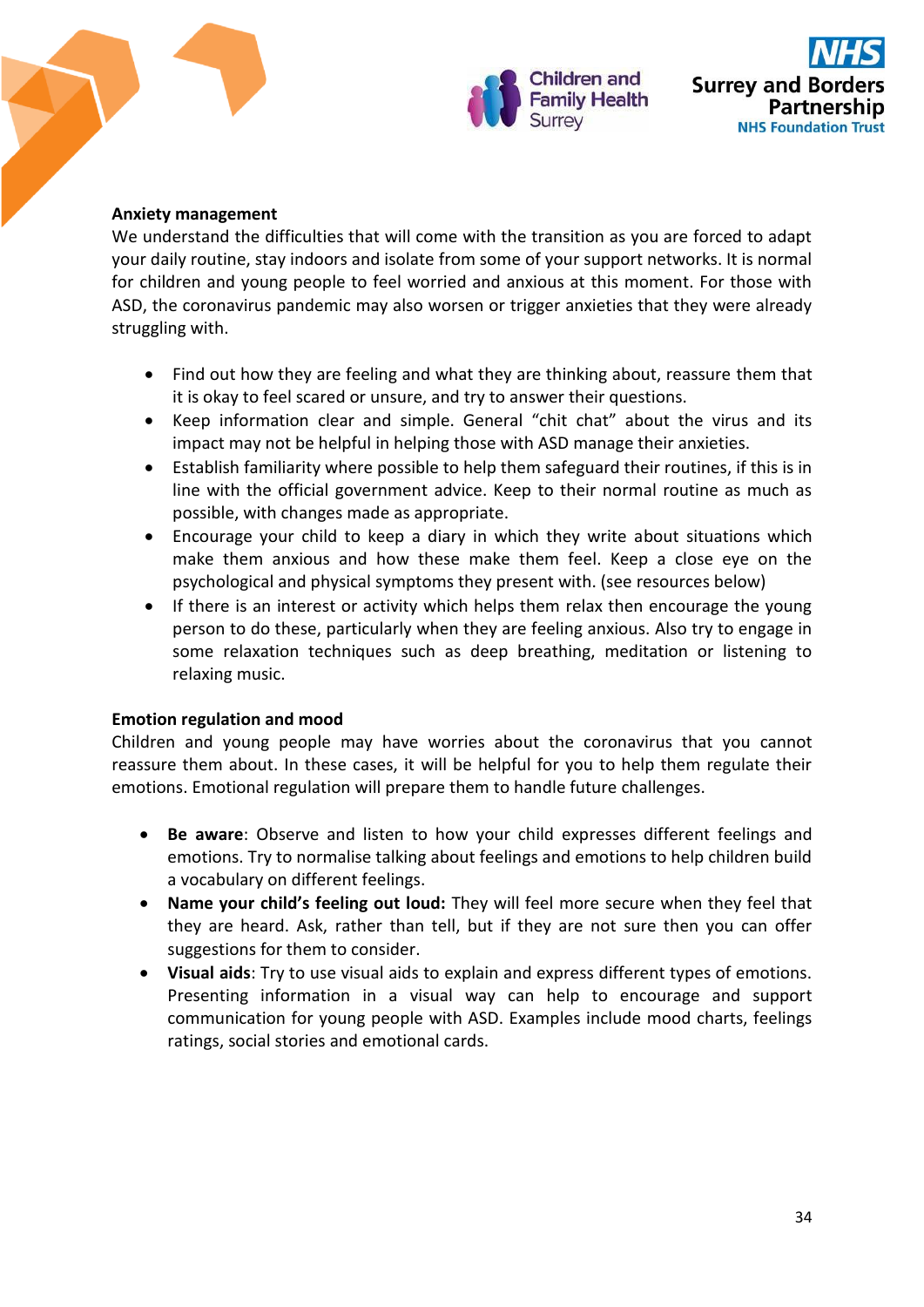







## **Behaviour management**

Children and young people with ASD can have a difficult time managing their behaviour. In most cases children with ASD react to physical and emotional stress without any agenda; they may simply be expressing feelings of frustration, anxiety, excitement or sensory stimulation.

- **Be patient and realistic**: Tracking the behaviour will make it easier to notice small, positive changes. Behaviour generally does not change overnight so try to be realistic and set achievable goals. Try not to worry if things get worse before they get better.
- **Consistency**: When you start to see patterns of behaviour from the diary tracking then a behaviour plan can be put in place. It is important that all those involved stay consistent with their approach and regularly discuss progress.
- **Communication**: Consider limiting your communication to ensure they are not overloaded by information. Support them to communicate their needs using methods that work for them.
- **Consider their environment**: Many people with ASD may find it difficult to process everyday sensory information. It may be helpful to block out the sensory stimuli that causing them distress and utilise those that they may find pleasing (e.g. sensory toys).
- **Praise and Reward**: Using rewards when the desired behaviour is shown will help the young person to feel positive about their behaviour. This will also encourage them to repeat the behaviour.
- **Timeout**: Offer a safe space where they can feel calm. This can be a familiar place or perhaps doing a calm activity.

### **Meltdowns**

A meltdown is 'an intense response to overwhelming situations'. During a meltdown the young person may become so overwhelmed that they temporarily lose behavioural control. The loss of control can be expressed physically or verbally. Give them some time if they are not responding to you and try to create a quiet, safe space as best as you can.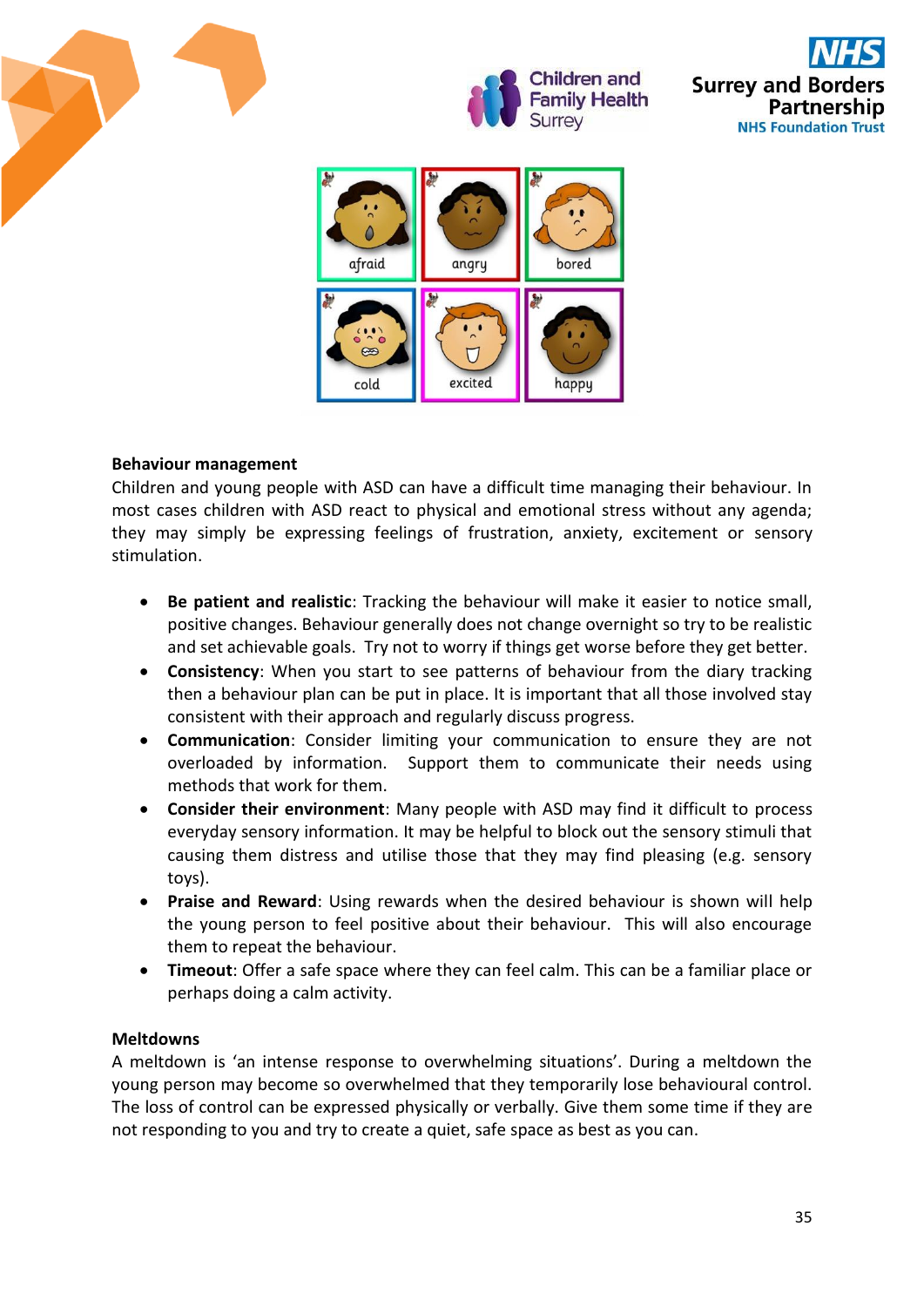

- **Anticipate a meltdown**: Some young people may show signs of distress before having a meltdown. Try to keep track of their triggers or any physical signs of distress.
- **Minimise the triggers**: Once you have some idea of what their triggers are, try to think of ways that you might minimise these triggers.
- Develop strategies to minimise their anxiety (see resources below).

# **Preparing for the Transition Back to School**

Following the COVID-19 lockdown, it is not yet known when the return to school will be for most children. Currently, the Government are saying that there is likely to be a phased return. It is important to start preparing children with ASD for the transition back to school in order to support their emotional wellbeing and adjust to the significant changes of reintegration into school. Alongside this guidance, there are plenty of resources online to support with this transition.

# **Reflect on lockdown**

Create mind maps – What do you know now? What have you learnt about your child during the pandemic? Ask your child about their experiences in lockdown. They will likely have experienced a range of emotions and this will help your child to process these.

- Create a visual table of variables (virus, social distancing, school closed etc.) and support your child to communicate how they feel about each of them.
- You can use feeling scales of intensity (1=very happy, 5=very sad).

 Colour coding can also be helpful in expressing emotions (red=angry, blue=sad).

|                          | Intensity | <b>How I Feel</b> |
|--------------------------|-----------|-------------------|
| <b>Virus</b>             |           |                   |
| <b>Social Distancing</b> |           |                   |
| <b>School Closed</b>     |           |                   |

# **Collaborate with schools**

Share your experiences of home-learning with your child's teachers. Being relieved of the demands of social interactions and expectations during lockdown may mean that your child has felt more comfortable at home. They also may have been able to access sensory breaks more regularly, which has helped with their emotional regulation. However, others may have struggled with variations in routine.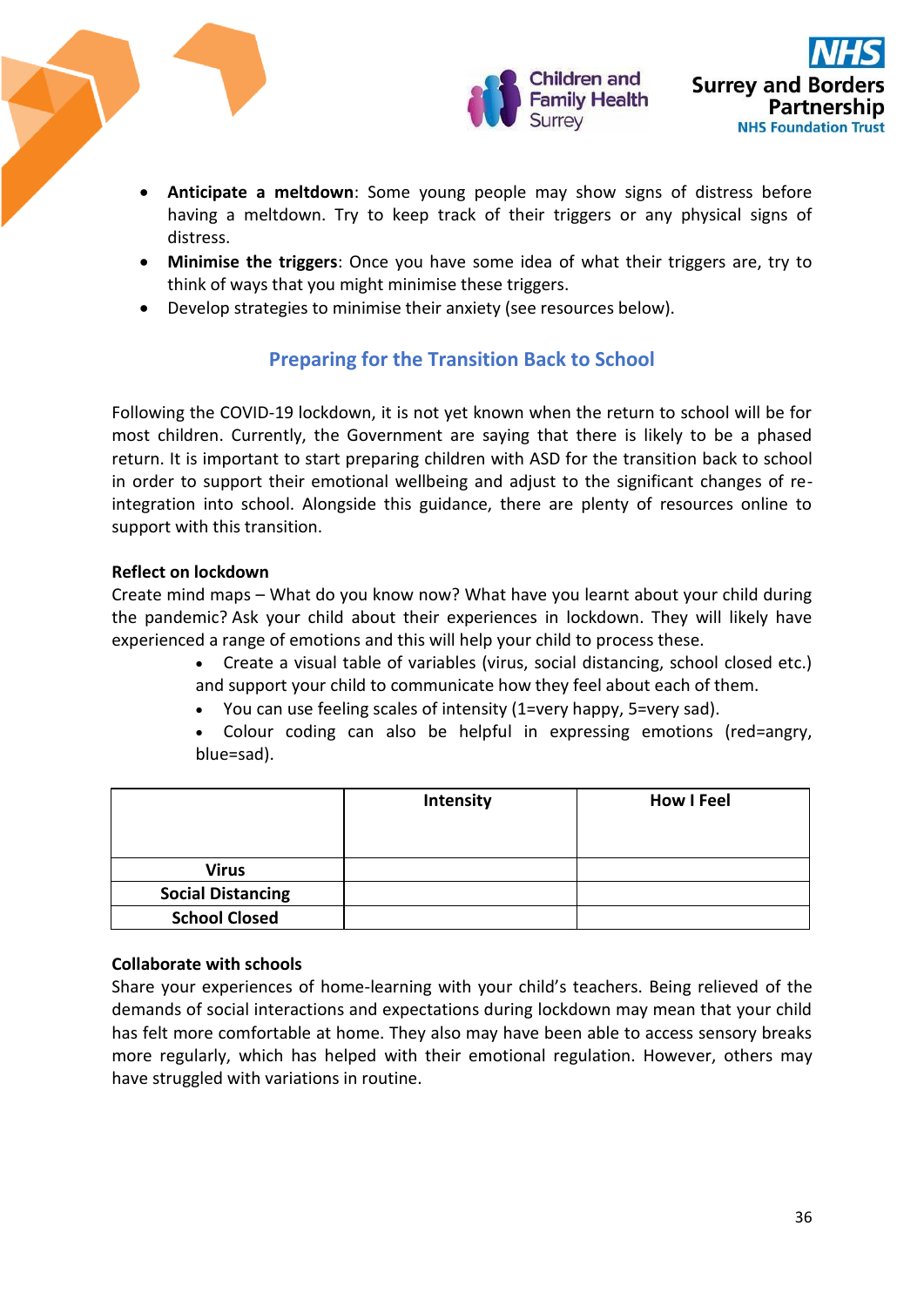

Describe what the positives and challenges have been with home-learning during lockdown. As the classroom environments are adapted for social distancing, discuss how the needs of your child may be addressed best on return to school. For example:

- Use of a sensory space for time out
- Staggered start times
- Continued use of online/video learning
- Removing overwhelming information from walls
- Keep regularly updated on information from schools and the Government surrounding the phased return to school to aid the transition period.

### **Sensory processing**

Children with ASD may have had sensory provision or support in school before. In times of trauma, there may be a significant shift in their sensory responses and experiences. Being on heightened alert through lockdown may mean they are oversensitive to things like crowds, noises and smells. This may feel intense and overwhelming for children going back into school.

Some children may 'stim' more to help self-regulate in overwhelming situations (flapping, rocking, fiddling). This is to help the brain to focus on one sensory message at a time. It may be helpful to offer sensory strategies for your child to use in collaboration with school. For example:

- Fidget toys or stress balls can help your child regulate in the classroom environment. Note: Schools needed to make changes, and they may temporarily not allow some sensory toys in school (e.g., putty). Please check with the school to find out what is permitted and if you or the school will provide the alternative.
- Sensory breaks (quiet space, time outdoors)
- Use of ear defenders or headphones can help block out noise

### **Communicate with your child**

The uncertainty of the pandemic may have induced heightened anxiety in your child. Additionally, many children may display anxiety around returning to school following the long period of lockdown.

- Create social stories to explain what the current situations are and what is going to happen
- Write information down clearly and concisely. Allow processing time.
- Use visual aids (pictures, photographs)

### **Preparing for the transition**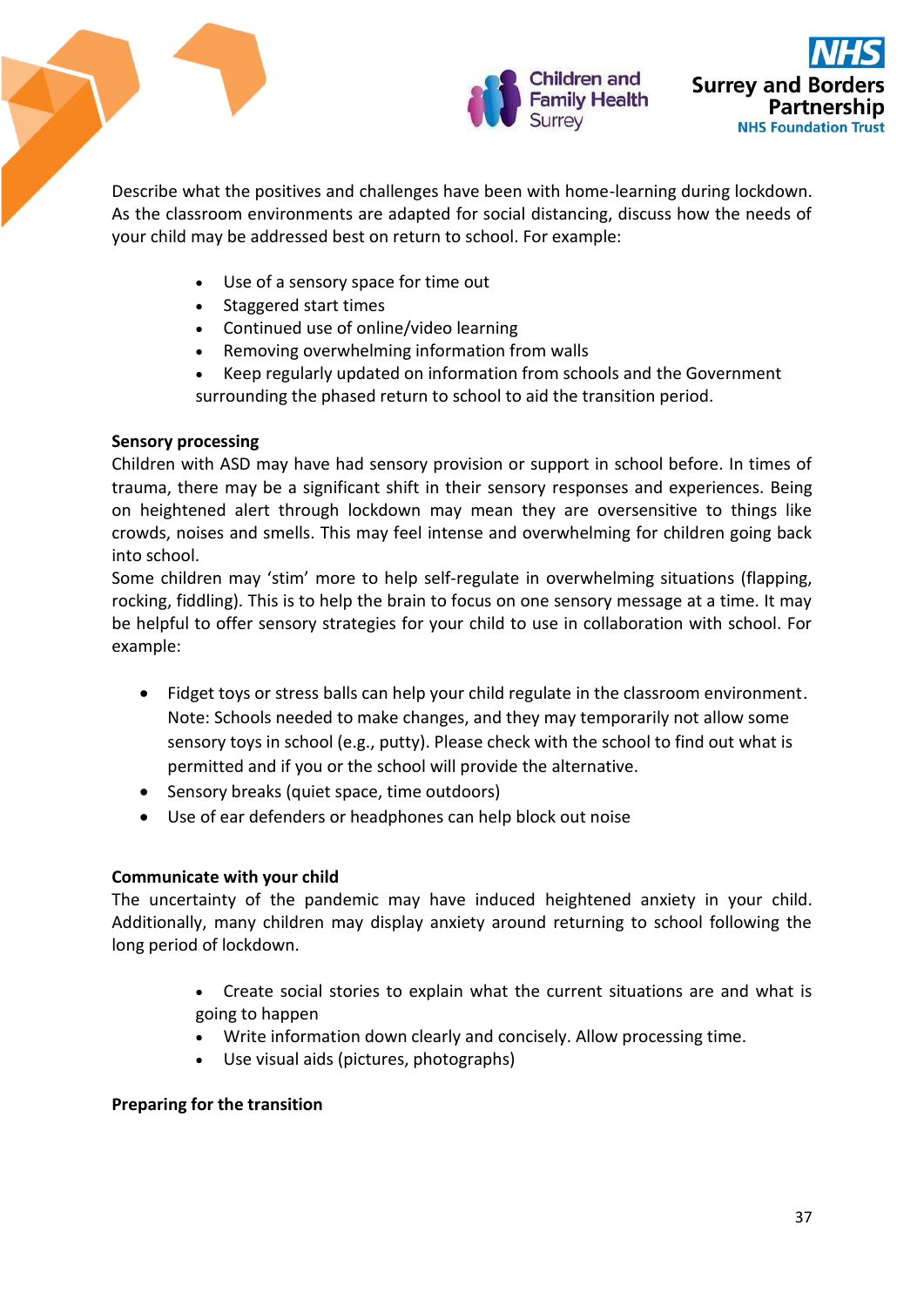

The familiar is what brings comfort in times of change. When introducing the concept of returning to school, remind your child of the things that will be the same (their workstation, teacher, classroom etc.).

- You could ask your child's teacher to take videos or photos of the school to help familiarise with the environment and routines.
- Whether or not you know the date of return to school, use a calendar to cross off the days spent at home so your child can recognise where they're at.
- Encourage your child to use visual timetables and schedules whilst at home to promote independence and self-checking. This will also aid with refamiliarizing routines.

# **Website links**

- <https://www.reachoutasc.com/blog/8-ways-to-help-autistic-pupils-manage-anxiety>
- [https://www.schudio.tv/courses/preparing-autistic-send-children-for-going-back-to](https://www.schudio.tv/courses/preparing-autistic-send-children-for-going-back-to-school)[school](https://www.schudio.tv/courses/preparing-autistic-send-children-for-going-back-to-school)
- [https://www.annakennedyonline.com/autism-and-coronavirus-advice-for-parents](https://www.annakennedyonline.com/autism-and-coronavirus-advice-for-parents-by-rosie-weldon/)[by-rosie-weldon/](https://www.annakennedyonline.com/autism-and-coronavirus-advice-for-parents-by-rosie-weldon/)
- <https://themighty.com/2020/03/covid-19-autism-routine-disruption/>
- <https://www.autistica.org.uk/what-is-autism/coping-with-uncertainty>
- National Autistic Society<https://www.autism.org.uk/>
- Helping your child with anxiety: List written by Jacqui Rodgers: [https://www.acamh.org/app/uploads/2020/03/When-anxiety-feels-overwhelming-](https://www.acamh.org/app/uploads/2020/03/When-anxiety-feels-overwhelming-2.pdf)[2.pdf](https://www.acamh.org/app/uploads/2020/03/When-anxiety-feels-overwhelming-2.pdf)
- Coronavirus (COVID-19): implementing protective measures in education and childcare settings[https://www.gov.uk/government/publications/coronavirus-covid-](https://www.gov.uk/government/publications/coronavirus-covid-19-implementing-protective-measures-in-education-and-childcare-settings/coronavirus-covid-19-implementing-protective-measures-in-education-and-childcare-settings)[19-implementing-protective-measures-in-education-and-childcare](https://www.gov.uk/government/publications/coronavirus-covid-19-implementing-protective-measures-in-education-and-childcare-settings/coronavirus-covid-19-implementing-protective-measures-in-education-and-childcare-settings)[settings/coronavirus-covid-19-implementing-protective-measures-in-education-and](https://www.gov.uk/government/publications/coronavirus-covid-19-implementing-protective-measures-in-education-and-childcare-settings/coronavirus-covid-19-implementing-protective-measures-in-education-and-childcare-settings)[childcare-settings](https://www.gov.uk/government/publications/coronavirus-covid-19-implementing-protective-measures-in-education-and-childcare-settings/coronavirus-covid-19-implementing-protective-measures-in-education-and-childcare-settings)
- Useful link about social story<https://carolgraysocialstories.com/>
- Visual Time table: free resources [https://www.twinkl.co.uk/resources/class](https://www.twinkl.co.uk/resources/class-management/daily-routine/visual-timetable)[management/daily-routine/visual-timetable](https://www.twinkl.co.uk/resources/class-management/daily-routine/visual-timetable)
- Supporting children with special educational needs and disabilities. Advice for parents and carers on supporting SEND children during coronavirus (COVID-19). [https://www.nspcc.org.uk/keeping-children-safe/support-for-parents/coronavirus](https://www.nspcc.org.uk/keeping-children-safe/support-for-parents/coronavirus-supporting-children-special-educational-needs-disabilities/)[supporting-children-special-educational-needs-disabilities/](https://www.nspcc.org.uk/keeping-children-safe/support-for-parents/coronavirus-supporting-children-special-educational-needs-disabilities/)
- Surrey local offer SEND COVID-19 resources, information and FAQs [https://www.surreylocaloffer.org.uk/kb5/surrey/localoffer/advice.page?id=s8d0Hl3](https://www.surreylocaloffer.org.uk/kb5/surrey/localoffer/advice.page?id=s8d0Hl3q3O0) [q3O0](https://www.surreylocaloffer.org.uk/kb5/surrey/localoffer/advice.page?id=s8d0Hl3q3O0)
- Surrey SEND Advic[e https://sendadvicesurrey.org.uk/](https://sendadvicesurrey.org.uk/)
- **Social stories:** autism.org.uk/about/strategies/social-stories-comic-strips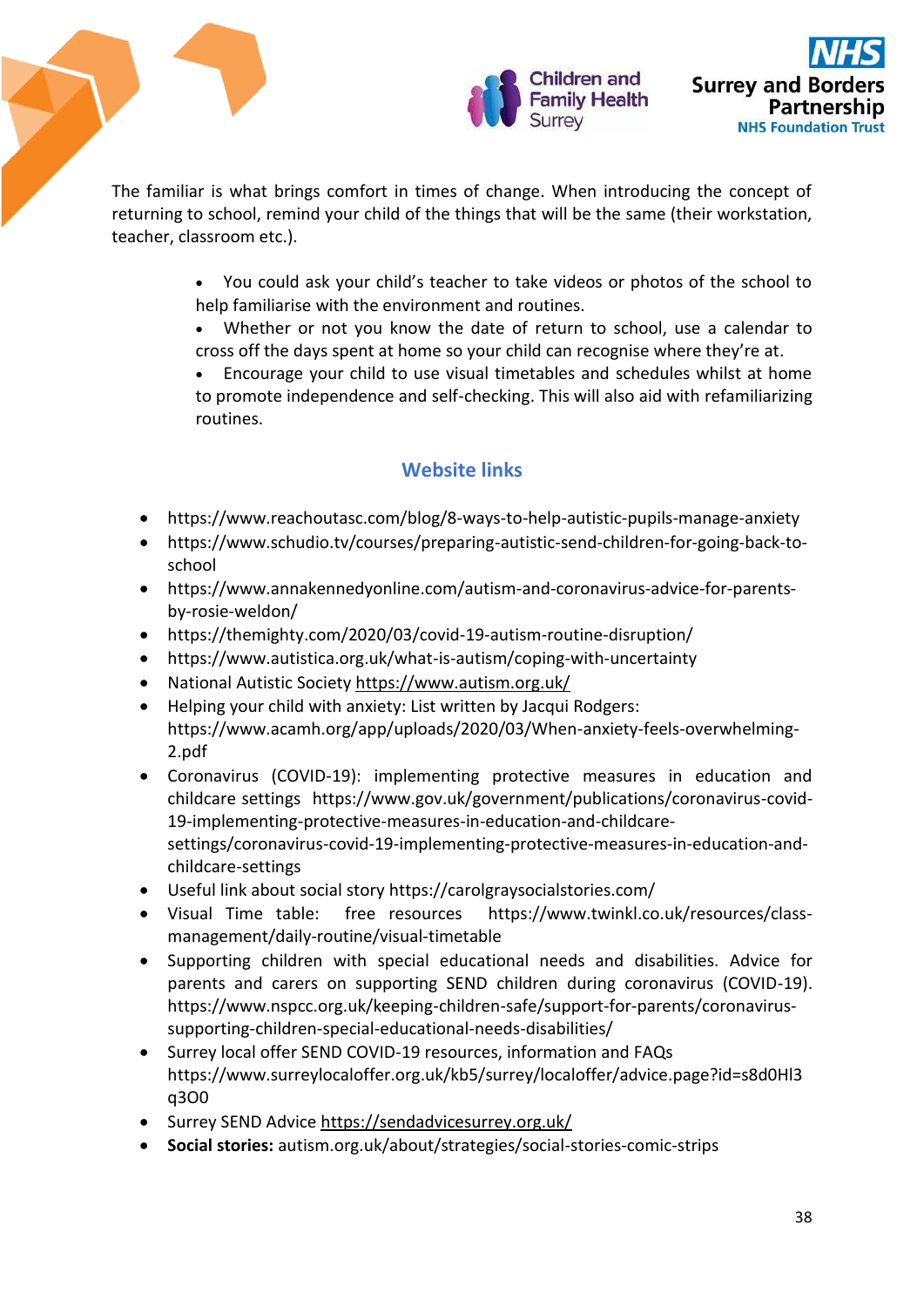



# **Children with parents or significant others in 'shielded' group**

There are many reasons why someone may be isolating which can include being vulnerable, not being able to go to work/school or having Coronavirus. Regardless of the reason, it can be stressful being isolated from other people. Having to remain indoors with limited social interaction, does increase levels of stress and anxiety. Remember that physical distance between you and your family and friends, does not mean you are alone.

### **Things you may want to know!**

As your child is spending more time at home, outside of their usual routines, you may notice certain regressions in your child's behaviour. Regressive behaviour is when events that a child experiences are unexpected and cause distress, like the current health crisis. You may also notice other behavioural changes in your child which can include:

- Regression to behaviours like bed-wetting, thumb sucking and baby talk
- Increased separation anxiety (e.g. not wanting to sleep alone)
- Tantrums
- Trouble sleeping
- **•** Emotionality
- Increased anxiety
- Increased inattention
- Challenging behaviour
- Lack of motivation
- Changes in appetite

#### **Children communicate through behaviour:**

It might be difficult for children to understand what they feel. Some children may experience feelings like fear, sadness or anger without knowing why they feel that way as such feelings may be outside of their consciousness. Other children may not have the words to explain what they are experiencing and may struggle to name emotions. Or you may notice changes in their behaviour including meltdowns.

# **Top Tips**

**Be curious.** Ask yourself, "Why is my child acting this way? What is my child communicating? Is my child scared?" (Young children have vivid imaginations that are inclined to make them fret about situations with which they have no previous experience.)

Talk with your child about what happened when you are both ready. Using emotion coaching can help your child to regulate. (For information about emotion coaching refer to  leaflet "Should I talk to my child about COVID-19?")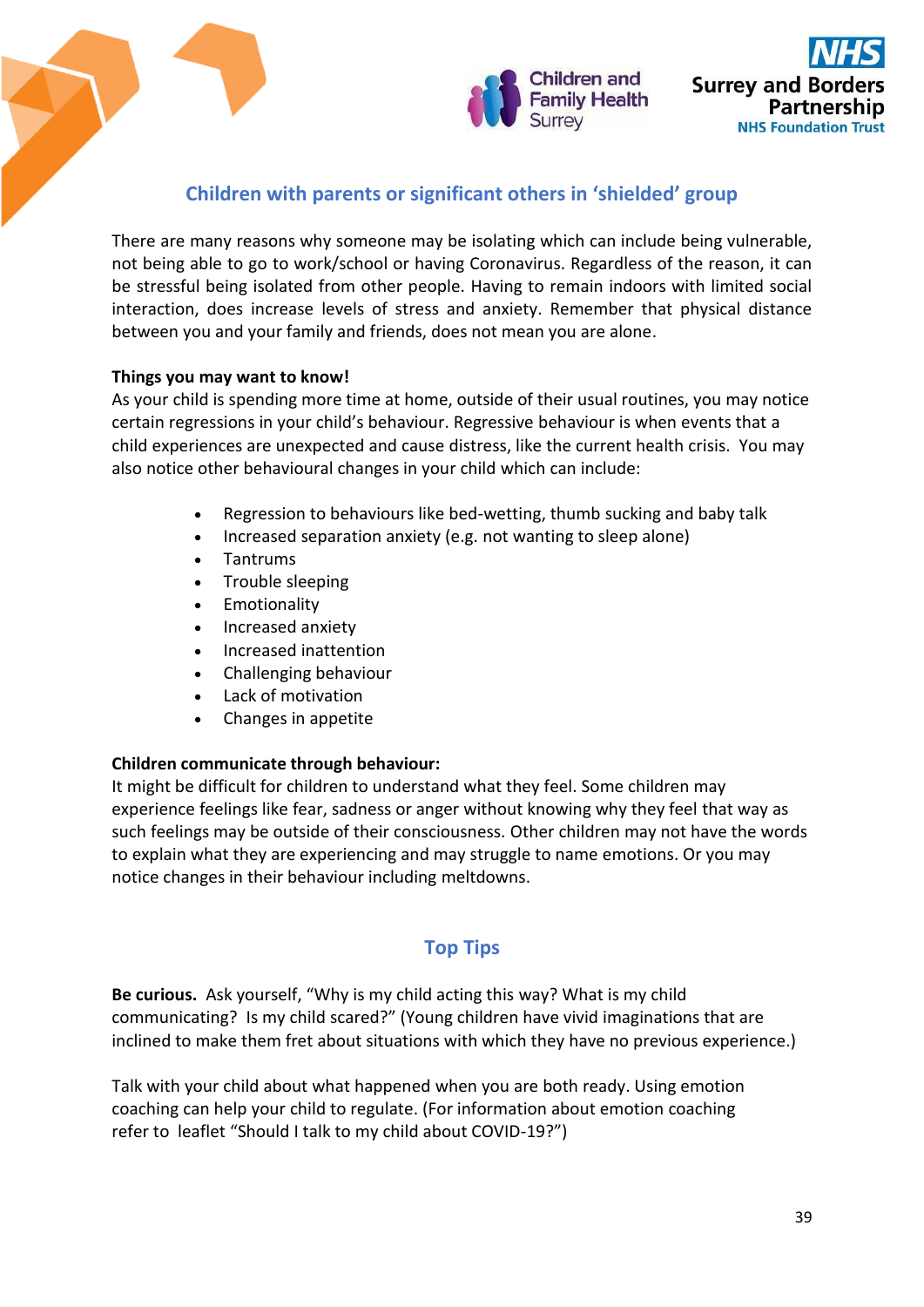

**It's very important that you talk with your children about the pandemic and what it means.** For primary-aged children, you can download a book on coronavirus produced by children's illustrator Axel Scheffler in collaboration with public health specialists. For older children and teens, there is The Mix website. Remember your child may have additional concerns not related to the virus. Try to understand how your child is feeling and help your child express remembering that each child is different and have their own emotions and thoughts. Help them to voice their thoughts and feelings. You could consider allocating a special time in the day to talk to your child about their experiences; you don't need lots of time and 10 to 15 minutes would be enough. Not all children want to talk so don't get discouraged if your child doesn't initially as it is important not to pressure them; instead be consistent and let them know you are there for them when they are ready.

**Structure the day**. It might be difficult to keep a routine if you are isolating. However routines and structures are vital to mental health and wellbeing. Maybe consider using visual timetables to try and plan your days like mealtime and bedtime and try to keep them consistent.

**Screen Time**. It's possible that currently you and your children are having more screen time than usual and you may have temporarily relaxed rules. However, do remember it is important to strike a balance between relaxing screen time and boundaries. Also it is important to know what your kids are watching and doing online and to keep talking to them about it. (For tips on how to help keep your child safe, find the balance of routine and boundaries refer to our internet and online safety leaflet).

**Connect as a family**. Try to connect and bond as a family. Whilst there may be challenges there may also be considerable opportunities to get to know your children better and for your children to get to know you better. Think about activities the whole family can engage; play, games that bring you joy, have a meal together, be creative; you can wash the car, build, do cooking/baking. Have pampered sessions nail painting, face packs, bubble baths. Watch movies you can pretend that you are going to the cinema; your child can sell tickets and popcorn. All the simple things you do can turn into a fun activity if you allow yourself to be playful. If you feel you have run out of ideas try swapping ideas

with your friends and think about the games you played when you were younger. A suggestion is to explore theraplay activities where there is a range of games and ideas that can enhance

bonding: http://www.burdenbasket.co.uk/media/files/Theraplay%20activity%20list%5B1%5 D.pdf.

**Time alone**. Time alone is vital for mental health and wellbeing and it is important that alone time is not used as a punishment, but the time a child and young person takes to relax and have downtime. You can help younger children build their own space, i.e. you can build a 'den' or a quiet space with pillows/blankets/fairy lights/favourite toys where a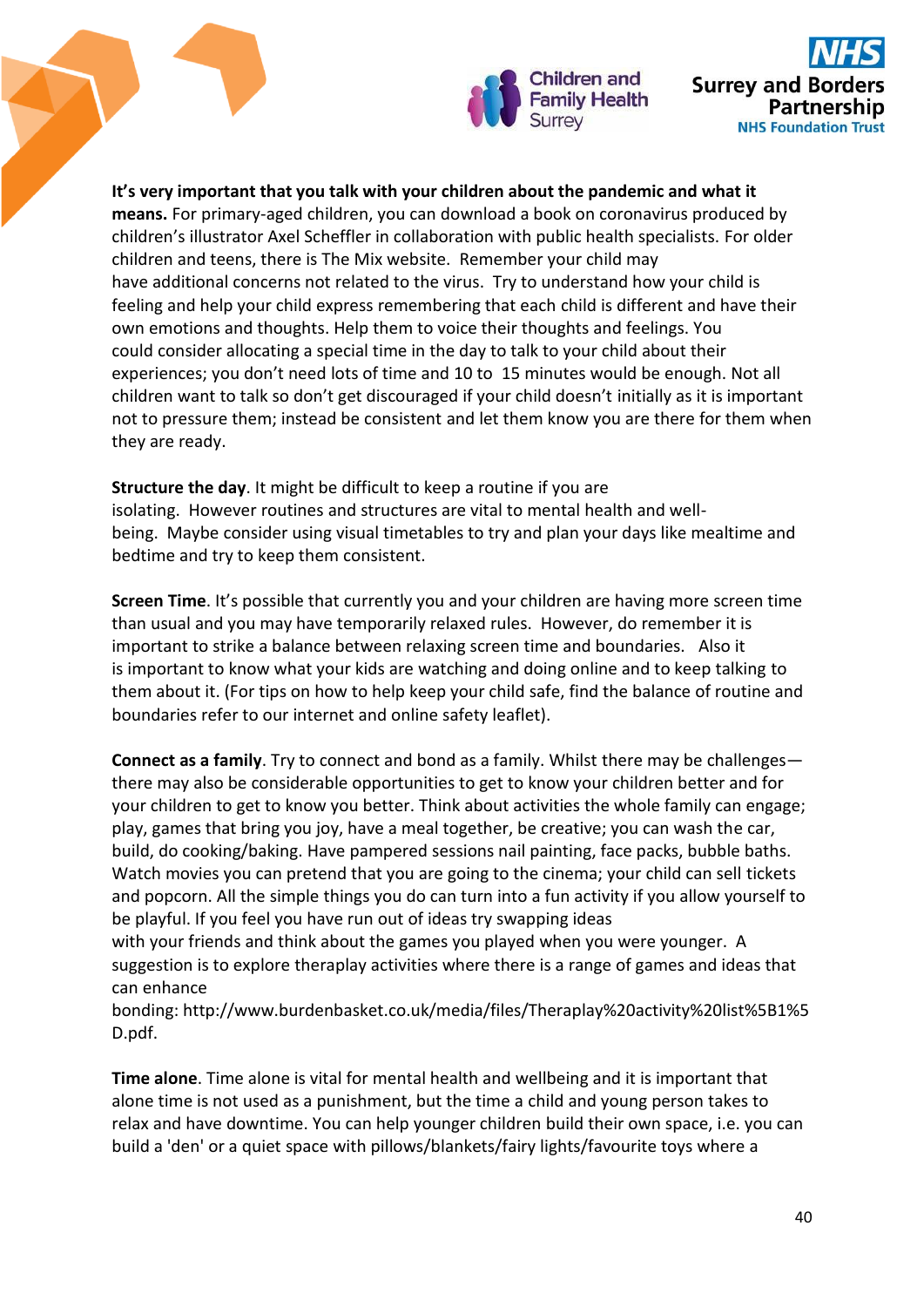

child can retreat to. This could be a popup tent or just some sheets over chairs. Equally, it is good for you to find a time and place for your own alone energising time.

**Ensure your family has access to natural light**. If you don't have a garden, you and your family may have limited exposure to natural light, which may result in a drop in the production of melatonin (sleep hormone that regulates the sleep-wake cycle), and serotonin (helps regulate mood), which are essential for mental health and well-being. So plan daily daytime exercises, and sit in the garden or next to the window to access daylight.

Eat foods that help boost melatonin such as walnuts, cherries, milk, or bananas. Salmon, poultry, eggs, soy products, nuts, milk and spinach are among the foods that can help boost serotonin.

**Avoid pressure.** What sort of pressure are you under? Is there pressure to carry on with life as if nothing is happening? To be a perfect parent or employee? Making difficult decisions? Feeling like you have to look like you have it all together? All of these pressures can lead to anxiety. Try to be kinder to yourself and acknowledge that you are doing the best you can under the current circumstances. Children and young people may also feel pressurised so you can consider reducing demands and expectations. Maybe liaise with the school and agree on certain tasks to be completed (e.g. core subjects or a certain number of hours work a day).

**Connect with friends and family**. Being unable to visit your family and friends may feel heart-breaking, your children also may have a hard time not being able to see their friends and play with them. It can be especially hard if some of your children's friends are now returning to school. Maybe you can help your children connect with their friends on the telephone or online. You can organise 'informal class' through one of the online meeting platforms; if you or child likes cooking, exercising, dancing why not try to organise an 'informal class' and invite your friends and family. Or you can bring your child's class friends together; especially if they are transitioning year 2, 6 and year 11 and may not be able to say goodbye. One way of connecting is to send homemade cards as then you are helping your child to connect and also developing skills whilst being creative. Maybe you could connect with your school and encourage your child to get involved in a project taking video or photos and this could be emailed into school. It is important to remember that positive feedback builds enthusiasm and enhance motivation. Additionally, there may be a lack of cuddles from others during the pandemic isolation. When we cuddle our body release oxytocin (the hormone that helps to deal with stress) so be aware they, and you, may need more cuddles at home.

**Reach out**. It's a strength to reach out and ask for support, so speak to someone you trust a friend, a family member or a helpline such as Samaritans or Mind. Children and young people may need to reach out too and they can access Childline or Young Mind. You may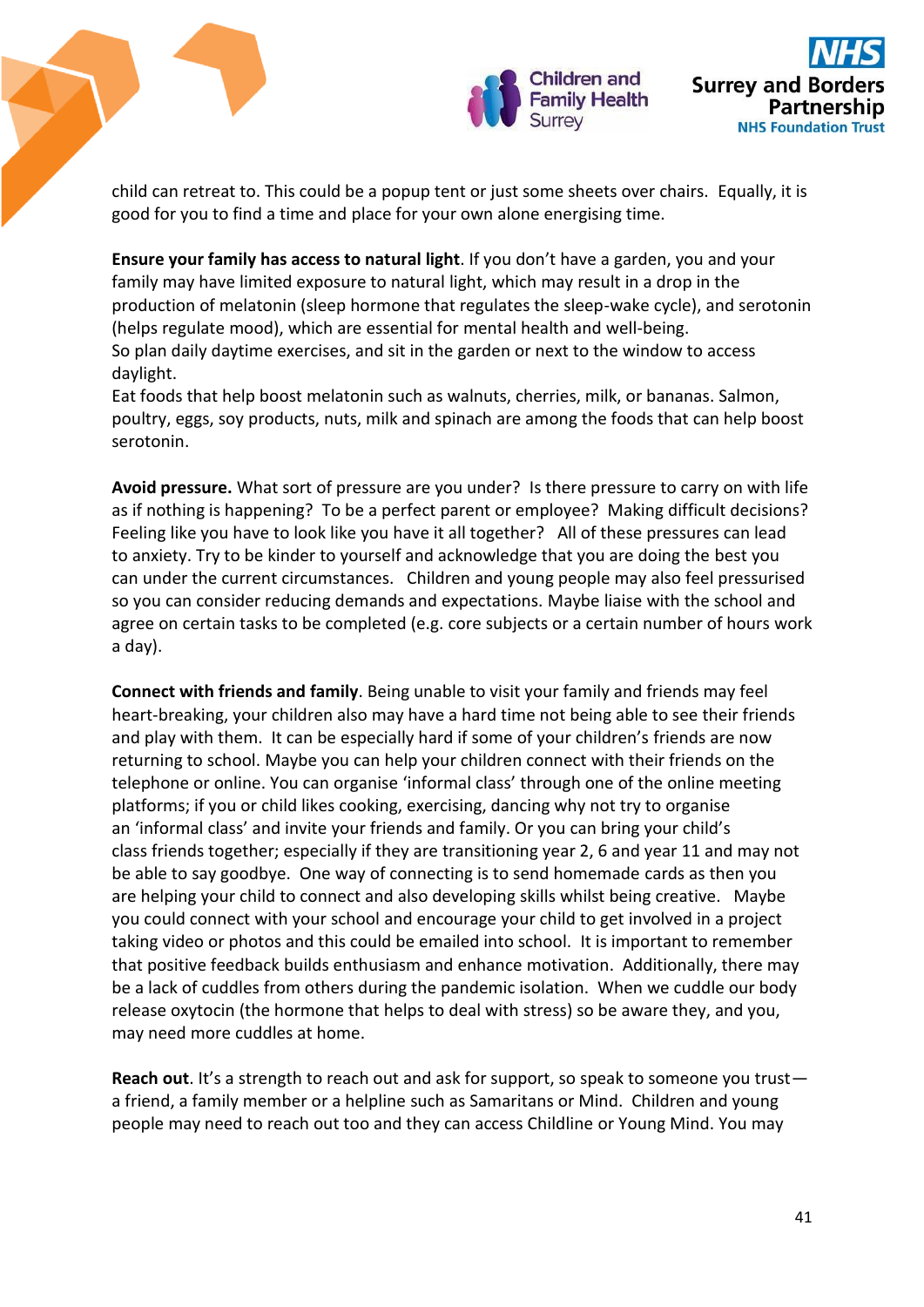

want to make a list of people you know and identify those who are good at providing practical, psychological and moral support. This is something that your child could do also.

**Control what you can**. Focus on controlling the things that are within your control. This means knowing you cannot control others or the future. 'Every day is a school day' so be compassionate to yourself as, if not, uncertainty may drive you to hopelessness and a heightened level of anxiety. Now is the time to make memories with your family yet thinking about the future and what will happen once lockdown is over can provide good focus points for all.

**Patience**. Remember you are trying the best you can!!!

# **Website links**

- Action for Happiness is a movement of people committed to building a happier and more caring society. We want to see a fundamentally different way of life - where people care less about what they can get just for themselves and more about the happiness of others[. https://www.actionforhappiness.org/about-us](https://www.actionforhappiness.org/about-us)
- Lets get cooking at home [https://www.bda.uk.com/food-health/lets-get](https://www.bda.uk.com/food-health/lets-get-cooking/cooking-at-home/cooking-with-children-of-different-ages.html)[cooking/cooking-at-home/cooking-with-children-of-different-ages.html](https://www.bda.uk.com/food-health/lets-get-cooking/cooking-at-home/cooking-with-children-of-different-ages.html)
- Diet behaviour and learning [https://www.bda.uk.com/resource/diet-behaviour-and](https://www.bda.uk.com/resource/diet-behaviour-and-learning-children.html)[learning-children.html](https://www.bda.uk.com/resource/diet-behaviour-and-learning-children.html)
- Healthy eating for children [https://www.bda.uk.com/resource/healthy-eating-for](https://www.bda.uk.com/resource/healthy-eating-for-children.html)[children.html](https://www.bda.uk.com/resource/healthy-eating-for-children.html)
- Government publication advice on shielding: https://www.gov.uk/government/publications/guidance-on-shielding-andprotecting-extremely-vulnerable-persons-from-covid-19/guidance-on-shielding-andprotecting-extremely-vulnerable-persons-from-covid-19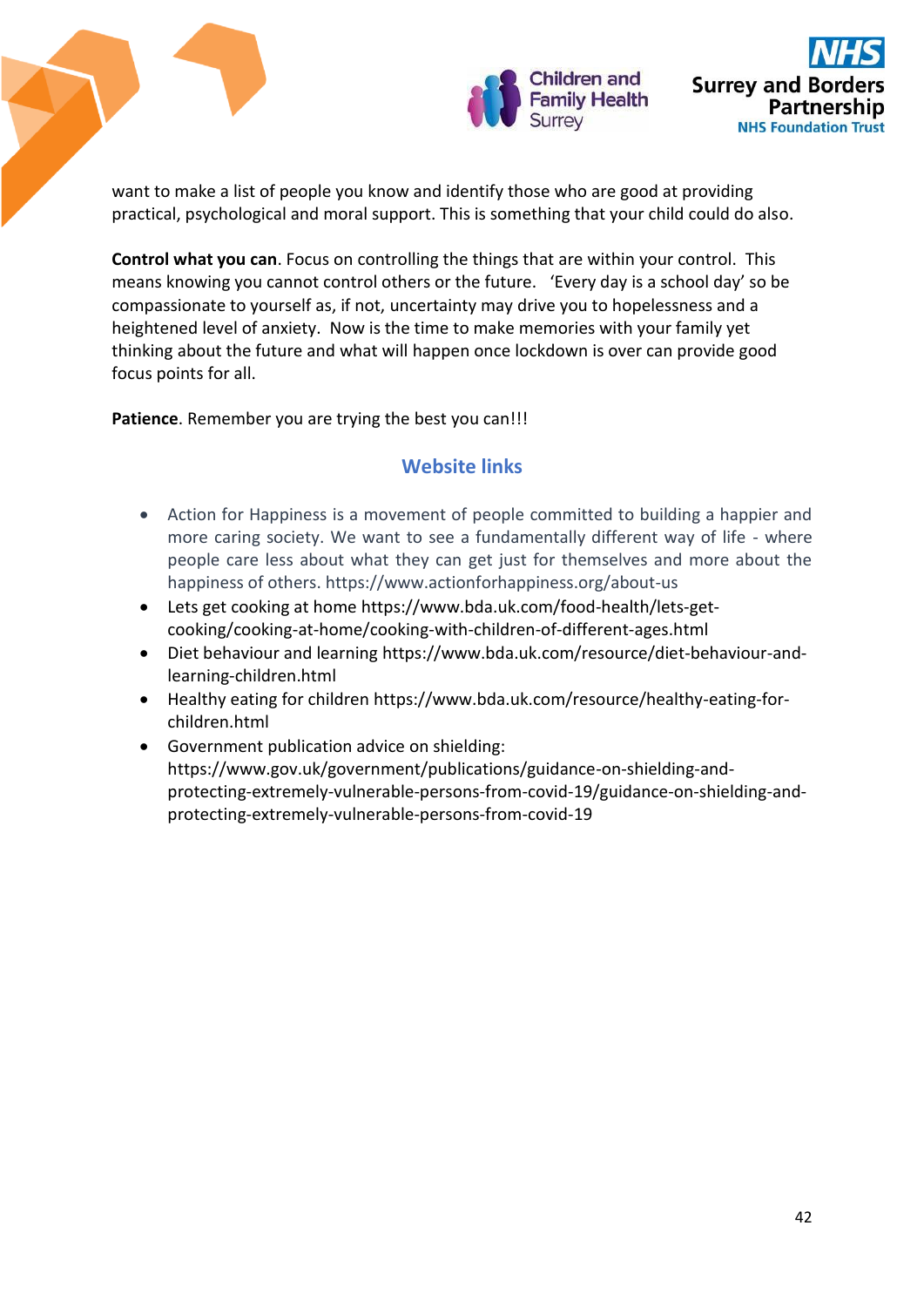



# **Bereavement**

Sadly, more of us will experience bereavement due to the effects of COVID-19. Children grieve differently and it can be helpful as a part of the recovery process to know what/what not to say and how to act during this time. Some children may ask questions, while others may not say anything at all. Some may want to be with an adult; some may want time alone. Neither is wrong, but often children show their feelings through their behaviour.

## **Primary school age (6-12years)**

Children begin to develop the understanding that death is irreversible and something that happens eventually to all living things. Death may be regarded as something that is a bit 'spooky', and they may display what seems to be an unhealthy curiosity in the more morbid aspects of the death. Children at this age may complain of headaches, a sore tummy or other ailments. These are referred to as 'somatic' complaints and are generally physical manifestations of emotional pain. Behaviour may change, but it is important to encourage children at this age to express their feelings and understand that what they are feeling is perfectly natural.

### **Key points at this age**

• Understand that death is final, but see it as something that happens only to other people.

- May think of death as a person or a spirit, like a ghost, an angel, or a skeleton.
- Understand that death is universal, unavoidable, and will happen to them (by age 10).
- Are often interested in the specific details of death and what happens to the body after death.
- May experience a range of emotions, including guilt, anger, shame, anxiety, sadness, and worry about their own death.
- Continue to have difficulty expressing their feelings and may react through behaviours such as school phobia, poor performance in school, aggression, physical symptoms, withdrawal from friends, and regression.
- Still worry about who will take care of them and will likely experience insecurity, clinginess, and fear of abandonment.
- May still worry that they are to blame for the death

# **Teenagers and Young People**

At this stage of development, young people are developing their own ideas about who they are and what is important to them in their lives. They are more aware of their future. Death may cause them to reflect on the meaning and purpose of life, or they may not want to reflect and hide their feelings. As adults, our job is to let them know that we are there if they need to talk or that we can find someone else to help if necessary. Although the grieving process at this age is much like adults, teenagers are still developing emotionally, and need support. By now young people are much more aware of the finality of death, and the impact that the death has had on them. The death of someone important may make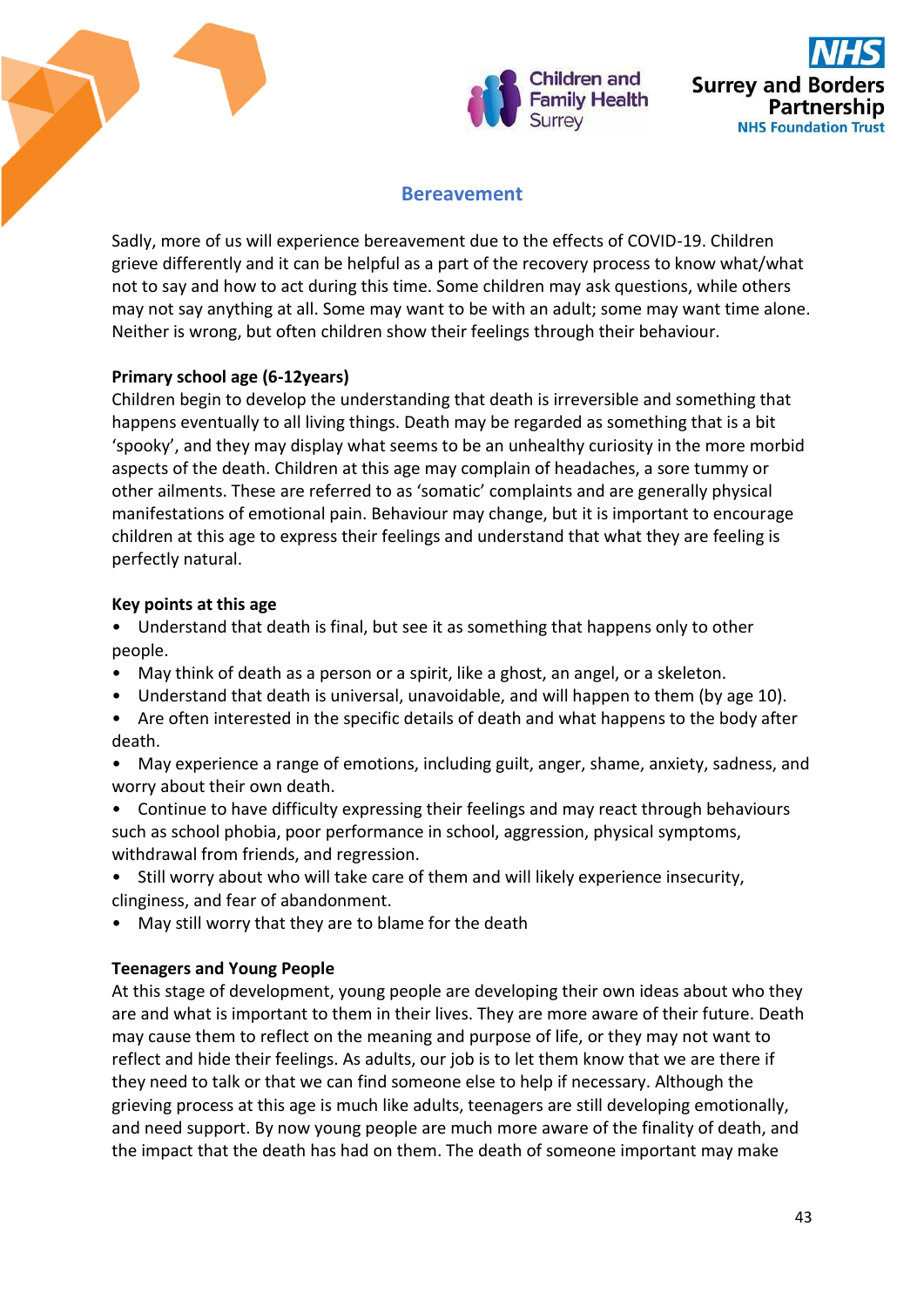

them feel different, at the very time that they want to be the same as everyone else. They are aware of the longer-term impact of their loss, when future milestones will not be shared with the person who has died. Relationships with others are becoming increasingly important, and any loss can lead to feelings of anger or severe distress.

## **Key points at this age**

- Have an adult understanding of the concept of death, but do not have the experiences, coping skills, or behaviour of an adult.
- May 'act out' in anger or show impulsive or reckless behaviours, such as substance misuse or fighting in school.
- May experience a wide range of emotions, but not know how to handle them or feel comfortable expressing them.
- The reality of death contradicts a teenager's view of himself or herself as invincible, and teenagers may question their faith or their understanding of the world.
- Developmental issues of independence and separation from parents can interfere with the ability to receive support from adult family members.
- Coping strategies may create tension with family members, as adolescents may cope by spending more time with friends or by withdrawing from the family to be alone.

# **What can parents do to help**

- Encourage child/young person to talk about their thoughts and feelings
- Make opportunities to remember their loved one, memory box, photos
- Develop rituals, creating a special place to go to each week
- Encourage the child/young person to resume activities they previously enjoyed
- Suggest writing feelings down
- Develop a self soothe kit
- Spend time outside
- Eat well and take regular rest
- Spend time with family/friends they care about
- Consider bereavement counselling if concerned
- Let school know of bereavement

### **Remember**

Grief is a very personal experience; every child and young person will experience it differently, give them space to deal with their feelings in their own way.

# **Website links**

- CRUSE bereavement counselling services: [www.cruse.org.uk](http://www.cruse.org.uk/)
- Winston's Wish: winstonswish.org.uk
- Jigsaw: [www.jigsawsoutheast.org.uk](http://www.jigsawsoutheast.org.uk/)
- Relate: [www.relate.org.uk](http://www.relate.org.uk/)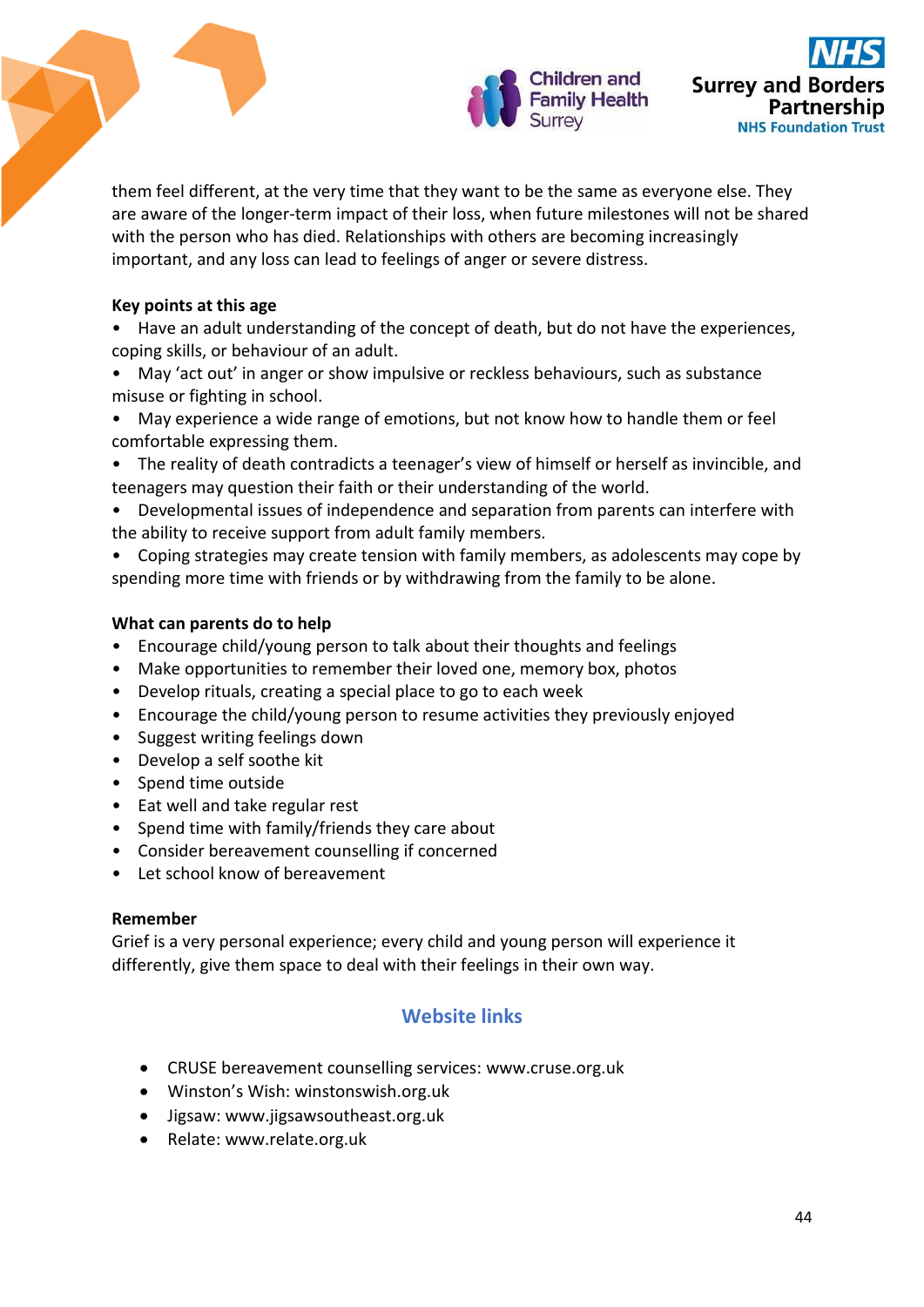

- Child Bereavement UK: www.childbereavement.org/training/training-schools/
- Helpline-0844 4779400
- Muslim Bereavement Support Services: [www.mbss.org.uk](http://www.mbss.org.uk/) / Helpline- 020 3468 7333
- Foundation for People with Learning Disabilities: [www.learningdisabilities.org.uk/help-information/learning-disability-a](http://www.learningdisabilities.org.uk/help-information/learning-disability-a-z/b/bereavement)[z/b/bereavement](http://www.learningdisabilities.org.uk/help-information/learning-disability-a-z/b/bereavement)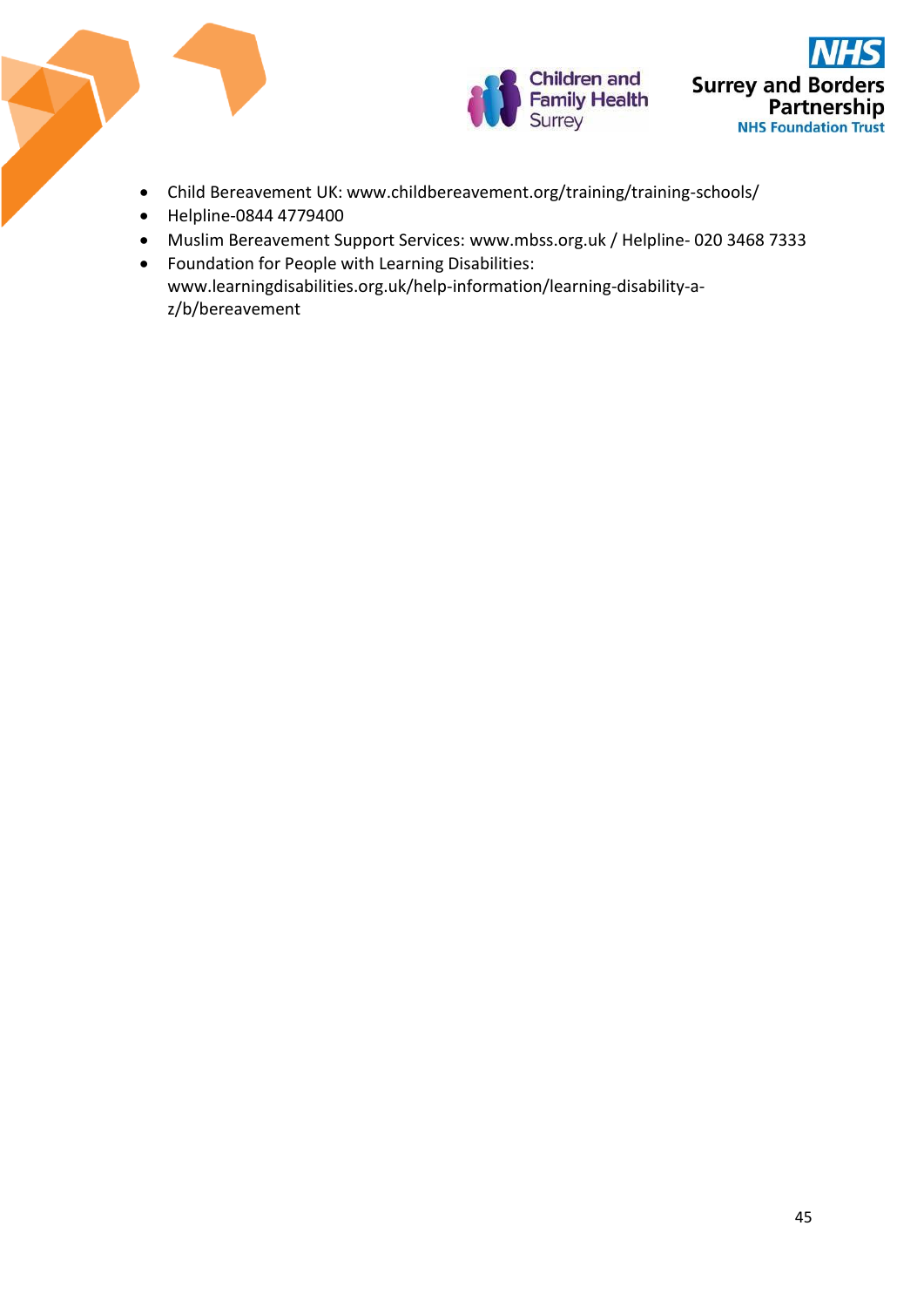



# **Living well in the changing world and Building Resilience**

The Covid 19 pandemic has changed the way we live, work and interact with each other. We are all going through the same situation but will all have different experiences of it, based on our individual current environment, circumstances and all the aspects of our personalities that make us unique. Some people will have gone through very negative experiences (e.g. bereavement, not being able to go to work, financial worries due to job loss or reduced income, not being able to see people that we love). Some will have had positive experiences such as appreciating a slower pace of life, learning new things, more time to enjoy with immediate family, connecting with friends and family online, not having to cope with some of the modern stressors of daily life i.e. commuting, the fast and relentless pace of normal life that can sometimes leave us feeling stressed and exhausted. The majority of us will have had a combination of both. However, it will have undoubtedly have affected our mental health to some extent, including our children.

It is important that we address these issues and have strategies to manage our increased anxiety at this time, so that we can manage our mental health and stay safe, whilst learning to live well in the changing world. Increasing our self-resilience to the impact of situations and events that are out of our control (that are inevitable), whether they are positive or negative, short or long-lasting.

#### **Psychological resilience**

Psychological resilience is the ability to mentally or emotionally cope with a crisis or to return to pre-crisis status quickly. When faced with a tragedy, natural disaster, health concern, relationship, work, or school problem, resilience is how well a person can adapt to the events in their life. A person with good resilience has the ability to bounce back more quickly and with less stress than someone whose resilience is less developed.

Everyone can learn to increase their resilience abilities regardless of their age, from any background, no matter your education or family relationships Stress and Vulnerability Bucket (Brabban and Turkington, 2002)



**Good coping = tap working let the stress out**<br>Bad coping = tap not working so water fills the bucket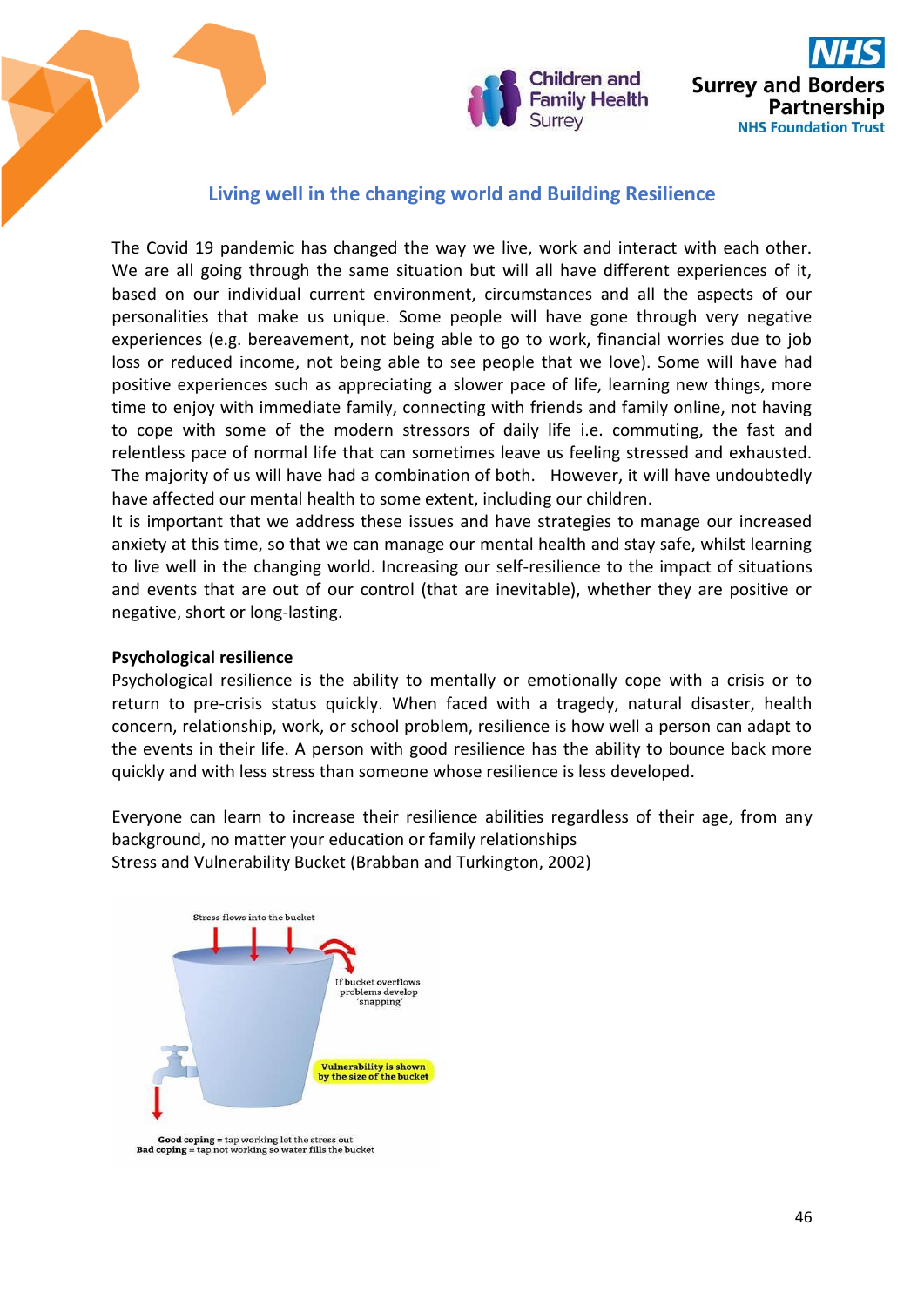

The more resilience we have, the larger our bucket and ability to cope with and respond to unpredictable or stressful situations.

### **How Do You Increase Resilience?**

There are many different ways you can increase resilience. Having supportive relationships in your life with your family and friends seems to be an important foundation according to much resilience research. Good, positive relationships help a person with reassurance and encouragement when times get tough, and seem to help support a person's ability to rebound more quickly after a difficult event or problem in their life.

A person that has experienced more hardship and adversity may be more resilient that someone who has not faced the same challenges in life.

#### **Having a healthy (positive) self-esteem also helps to increase our resilience.**

Self-esteem is how we value and perceive ourselves or our capabilities. It's based on opinions and beliefs that we hold about ourselves. Your self-esteem can affect whether you like and value yourself as a person; are able to make decisions and assert yourself; recognise your strengths and positives.

Learning to accept and tolerate uncertainty can help to decrease anxiety and helps us to adapt and be more resilient to change. Being readily willing and able to accept and embrace change helps us to take on new challenges so that we can to achieve our goals and aspirations. This enables us to increase our confidence and self-esteem, which in turn promotes healthy growth and development.

### **Change is certain**

Covid-19 has brought a significant change to all of our lives and has presented lots of challenges and hardships that will take time to resolve. However, change can also be good and helps up to learn and make things better. Humans would not be alive today if we had not learned to adapt and evolve as a race, in response to our changing world and environment.

We will almost certainly have a vaccine for Covid-19 in the future and eventually social distancing will be a distant memory, as society returns to its usual activities. But for now, we have to accept a new normal and learn to live with Covid-19 to ensure that we are all safe but also find ways to live well and ensure that we look after all aspects of our physical and mental health.

Helping children and young people to live well throughout this time is vital to ensure that they are able to accept the situation and acknowledge that whilst they cannot control it (or like it), that they can control certain things (such as their thoughts, beliefs about a situation, their school work and their behaviour).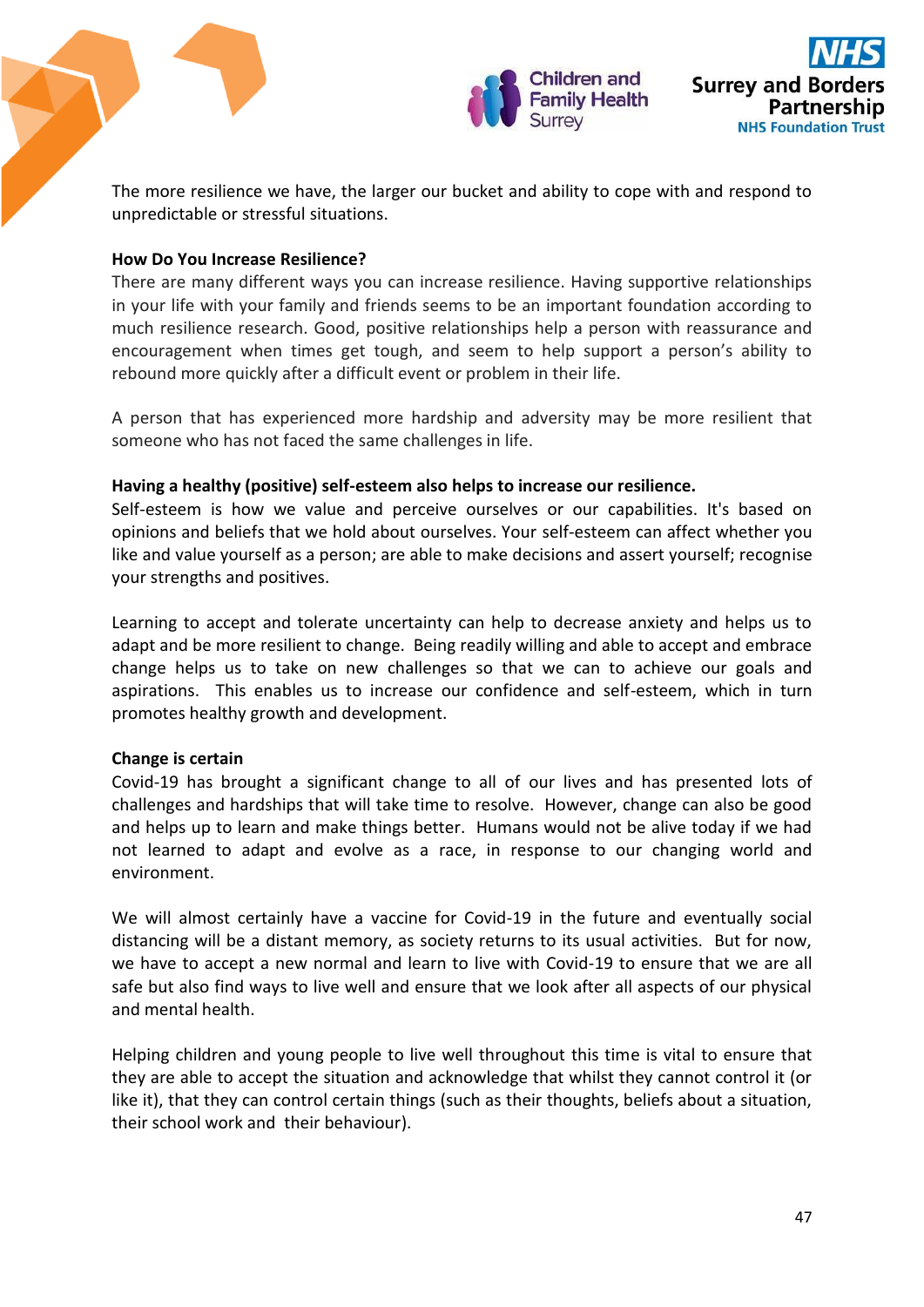

By letting go of the things that are out of our control but focusing on the things that can do something about, we can help children to become more emotionally resilient and selfreliant through being able to find positive coping strategies and ways of managing their own their own thoughts, behaviours and emotions. These skills can help everyone throughout life, ensuring that we can continue to feel safe, learn, achieve and ultimately feel content with ourselves regardless of what life throws at us.

# **Top Tips**

- Connect with others. Spend quality time with family and friends (online or in person, safely observing social distancing). Connecting with nature and spending time outdoors can also help to improve our mood.
- Take notice of ourselves (our thoughts, feelings and behaviours), others and our environment. Take a minute to slow down and appreciate what is happening around you. Practicing deep breathing, relaxation or mindfulness techniques can help to improve our mental wellbeing.
- Practice self-compassion and acceptance acknowledging that whatever happens, you are a good person and doing the best you can. Avoid negative self-talk which can affect our self-esteem.
- Give Showing kindness to others and reaching out to others helps us to feel good about ourselves and can increase our sense of value and accomplishment (making a difference).
- Be active. Taking part in regular activity or exercise that we enjoy is important to help keep us physically healthy and can help to improve our mood and mental wellbeing.
- Keep learning. Have a structure and daily routine. Set realistic goals and reward ourselves when these are achieved. For younger children, encourage imagination and creative play.
- Get good, quality sleep. This helps us to be better able to manage and be more resilient to stress.
- Healthy diet Eating plenty of fruit, vegetables and drinking water (6-8 glasses daily). Limiting foods or drinks that are high in sugar or saturated fat, alcohol and caffeine. What we eat affects our body, brain and behaviour. Having a healthy, balanced diet increases our body's ability to cope with stress and being a healthy weight reduces the risk of poor physical health and developing chronic illnesses in later life.
- Limit exposure to activating/ distressing events on the news, social media and internet. We cannot control these and often they leave us feeling sad/anxious/scared. Our time is better spent doing things (and being around people) that we can do something about and that helps us to feel productive and good about ourselves.
- Be positive and future-focused. Remember that things will get better and that change can bring good things to our lives.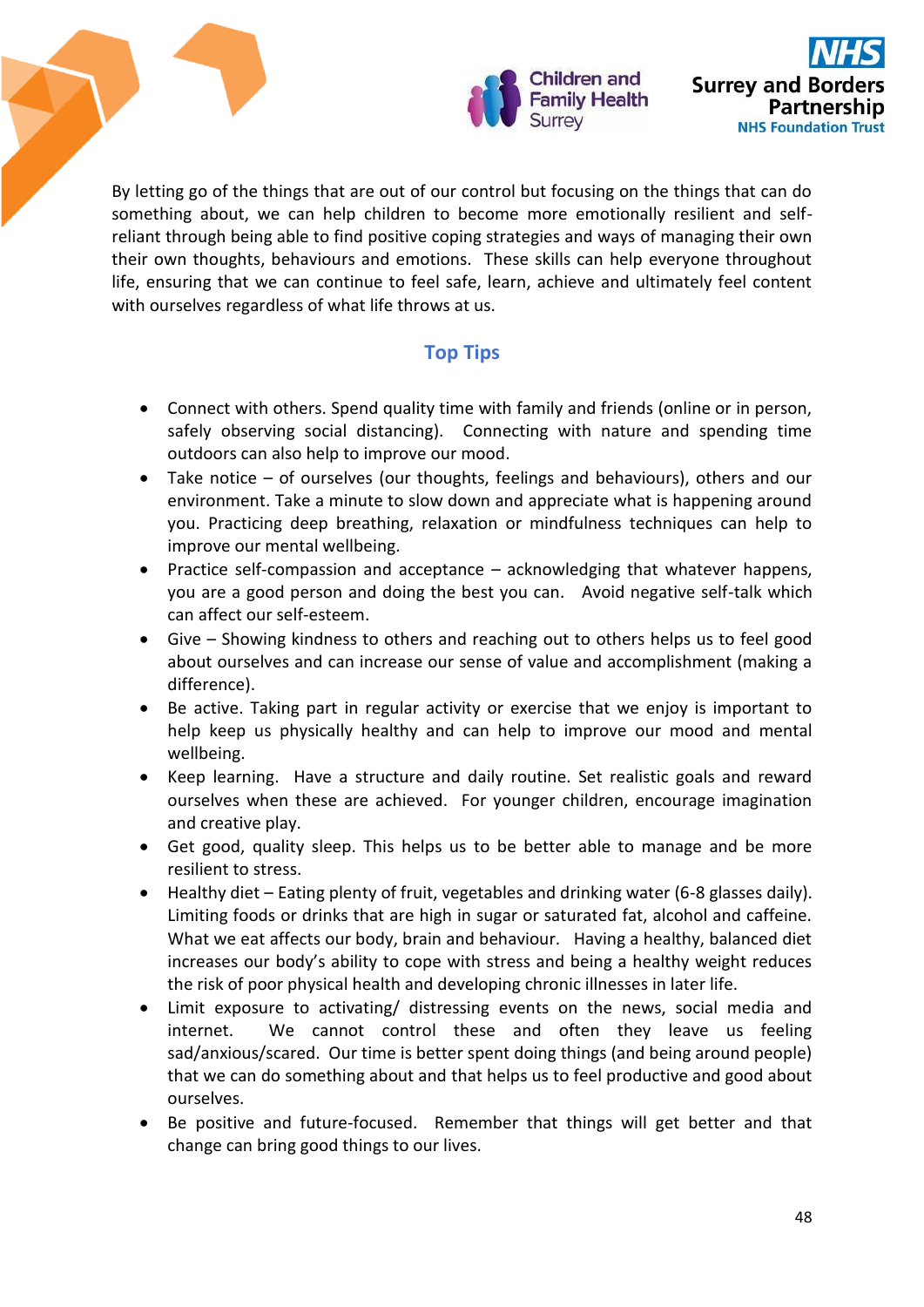

# **Bed time top tips for better sleep**

### **Why do we sleep?**

Sleep is traditionally defined by behavioural characteristics, as humans we usually close our eyes, whilst lying down in a darkened room. Sleep is a reversible state of reduced awareness of and selective responsiveness to the environment.

"If sleep does not serve an absolutely vital function, then it is the biggest mistake the evolutionary process ever made". Rechtschaffen

- **EXP** Cognitive, emotional and physical health developments happen whilst asleep. Our growth hormone is realised and new learning gets transferred in to long term memory from working memory, both particularly important for children.
- **Sleep** is a learnt behaviour and therefore is changeable. Bed time becomes associated with the routine and knowing what's going to happen next.
- About one in five people in the UK have some difficulty with sleeping and is particularly common when feeling stressed or anxious.

All children are different. Some settle very quickly into a sleep routine, while others may take some time. Fortunately, these problems can be helped by the types of ideas which will be described in this handout. There is a great deal of research which shows that this advice is helpful for all children including those with ADHD, Autism and learning disabilities even when the sleep problems are severe or have been going on for several years. These techniques work for toddlers, young children and teenagers alike.

### **What is a problem?**

A child's sleep pattern is only a problem if it is a problem for you or your child. You may not mind spending several hours comforting your child who cannot sleep but your child may be tired or overactive (both signs of lack of sleep) the next day. In this case, the sleep pattern is a problem for the child. Or, you may not mind that your child sleeps in your bed but you would mind if he was still sleeping in your bed in a few years time. In this case, the sleep pattern may become a problem for you.

Feeling relaxed is important in the run up to bedtime for both you and your child. If your child is experiencing difficulties sleeping it can make you both feel anxious. Children quickly pick up on the stress levels of those around them so it is important to try to keep calm as bedtime approaches.

# **Top Tips**

 Be consistent. Your child will learn most quickly if you behave in the same way every time (e.g. have the same bedtime routine every night, or, resettle him back to sleep in the same way every time he wakes).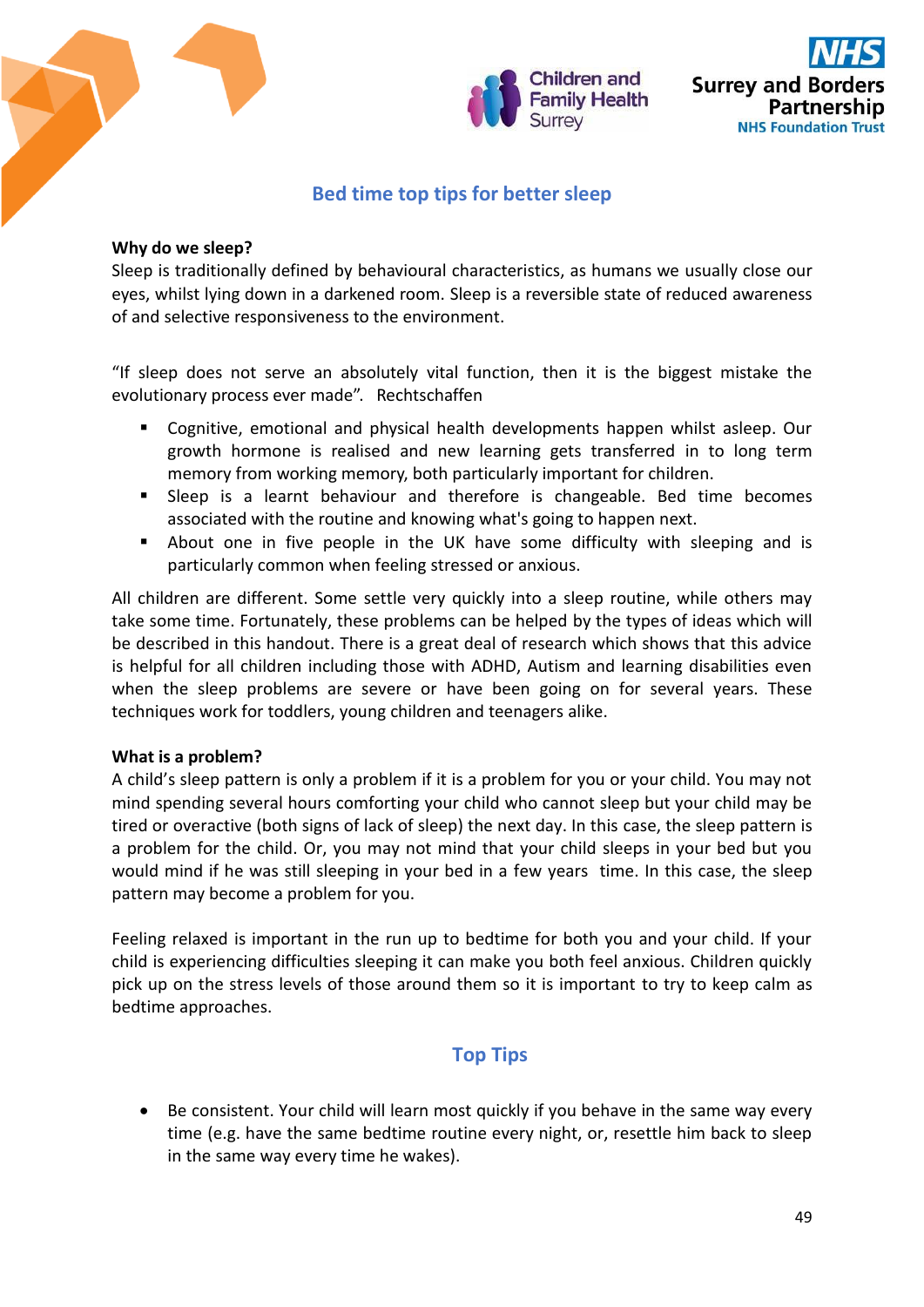

- Praise If a particular behaviour is "rewarded" in some way it is more likely to happen again. A reward can be anything that a child finds pleasant, such as praise, a drink, a hug or attention. Even the attention of a tired and irritable parent can be more rewarding than nothing! When trying to encourage a piece of behaviour it is best to start by rewarding something simple that the child can do (e.g. getting into bed) so that they can learn to earn a reward. Try to watch out for times when he is doing something right that you can reward.
- Avoid physical activity in the run up to bedtime. Exercising too close to bedtime can actually wake your child up.
- If your child is a worrier set aside some time during the day to give them your full attention and to find out how their day has been.
- Avoid day time naps we can only sleep so much in a 24 hour period. Sleeping during the day, will delay the need to fall asleep at night.
- Keep a diary to see if there are patterns or particular triggers for problematic behaviours, delay in sleep, waking often etc.

## **Bed time routine**

A good routine is important to help children to develop better sleep habits. You must be consistent when you implement a new routine, your child's sleep patterns may appear to become worse before they get better as they may try to resist new changes that you make. Parents often give up when implementing a routine as they feel that it isn't working, you need to give any changes at least 2 weeks to see results.

# **Here are our top tips for developing a good bedtime routine**

- The bedtime routine should last about 20 minutes to half an hour. It should include a definite end-point, something that your child can learn to associate with falling asleep. This may be turning off the light or you saying goodnight to your child. Many parents find it helpful to have a "goodnight phrase", (e.g. "Goodnight, sleep tight, see you in the morning"). This is a little phrase that they can say every night just as they leave their child to settle to sleep. This is the last thing you say to your child every night and the signal to them that it's now time to settle down for sleep.
- Do the same thing at the same time each day, including waking your child at the same time each morning, this will strengthen their body clock. Yes, we know this is hard on a weekends, but it is also very important!
- Switch off any screens phones, computers and TV's, 1-2 hours before bedtime, these be very stimulating activities and hinder a good night's sleep. Screen activity can also interfere with body's production of the hormone melatonin!
- Fine motor skill activities help children to relax, encourage them to take part in these before bedtime. Colouring in, jigsaws, threading activities all help to promote relaxation. You may need to plan appropriate relaxing activities in advance.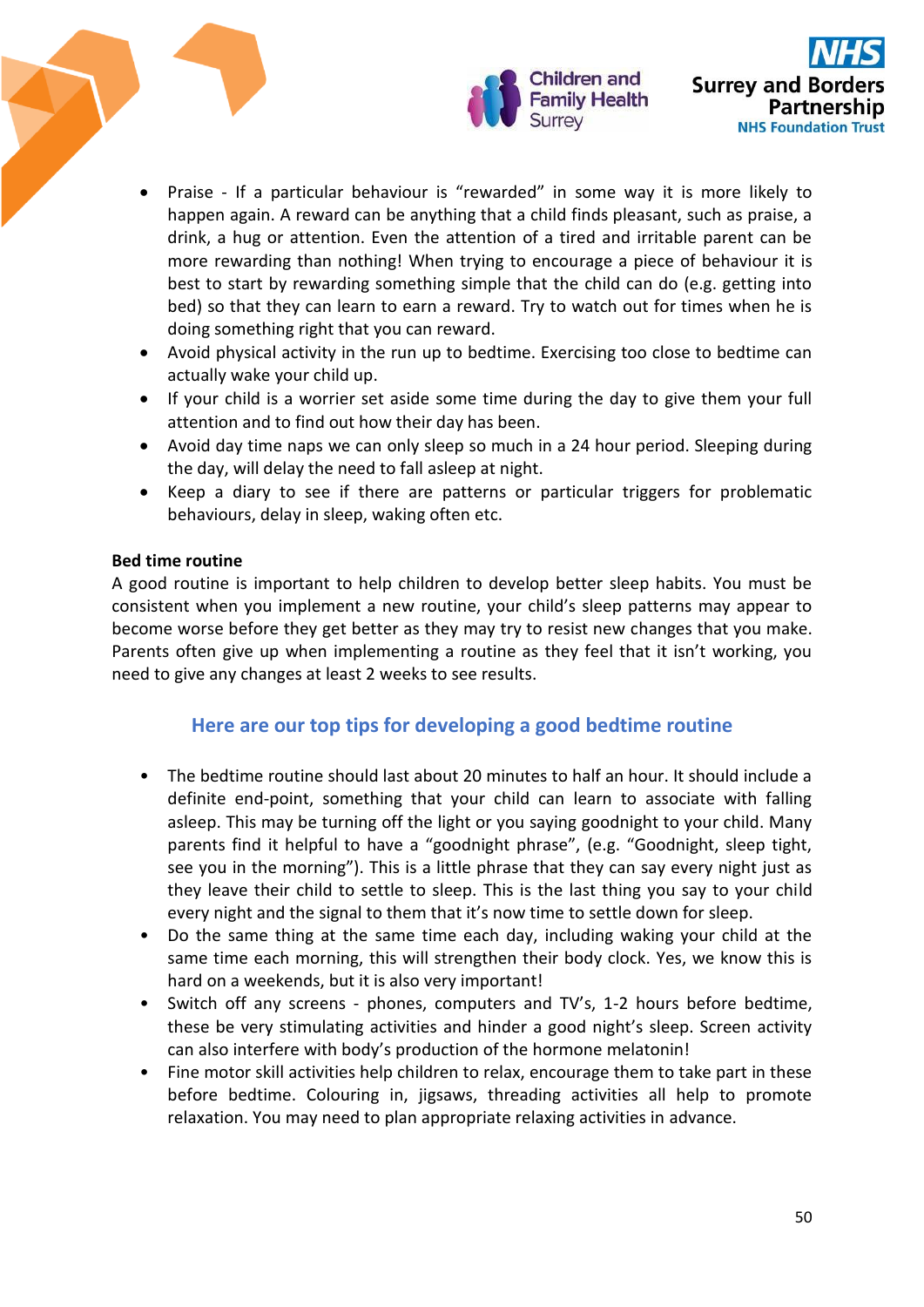

- If your child enjoys having a bath then you should include this within your routine. A bath 30 minutes before bed is perfect for aiding sleep. The decrease in body temperature after getting out of a bath makes us feel sleepy around half an hour later.
- Give your child warnings that bedtime is approaching; you may use a visual timetable to show them what is going to happen next.
- Use calming music as part of your bedtime routine to help your child to begin to wind down.
- Say goodnight and leave your child to fall asleep by themselves if possible.
- Write down the routine so that everybody involved knows what the procedure is.
- A bedtime story is a lovely way end the day and feel connected.

# **Sleep and diet**

What your child consumes during the day may have an impact on their ability to sleep at night. Here are some interesting facts:

- Caffeine is a stimulant so best avoided in the run up to bedtime, ideally from lunch time. It is not only present in tea and coffee but can also be found in hot chocolate and fizzy drinks. Many ready-made drinks have caffeine  $-$  so check the content before you offer it to your child. Remember that people drink coffee to keep us awake!
- Fruit and natural fruit juice contains sugar which can give children a rush of energy if consumed too close to bedtime.
- Tryptophan is an essential amino acid that helps us to sleep and is naturally present in dairy products, turkey and oats. So it is true . . . warm milk can help you to sleep!
- A light snack as part of the bedtime routine can be helpful. Eating a heavy meal before bed can make it difficult to get comfortable. A well planned supper time can be beneficial, particularly for younger children who may be having their last meal early.
- Melatonin is the natural hormone that we produce when it gets dark and helps us to feel sleepy at night time. Some foods contain melatonin including bananas. The research around the amounts and its impact on sleep are still rather vague but bananas also contain magnesium which does help to relax muscles.
- Cereal can be a healthy supper time choice but check those sugar content levels.

# **Relaxation**

- There are many relaxation CDs/apps that may help your child to feel calmer during the evening. These may be talking, calming music or white noise.
- You can also talk them through an imaginary scene such as a favourite trip to the beach, asking them to visualise the scene and to feel the warm sun on their face.
- Teach your child to progressively relax the muscles in their body. They can begin by tensing their feet to the count of 5 and then letting them become relaxed. Work up to the calf muscles, thighs and so on until they have relaxed each part of their body.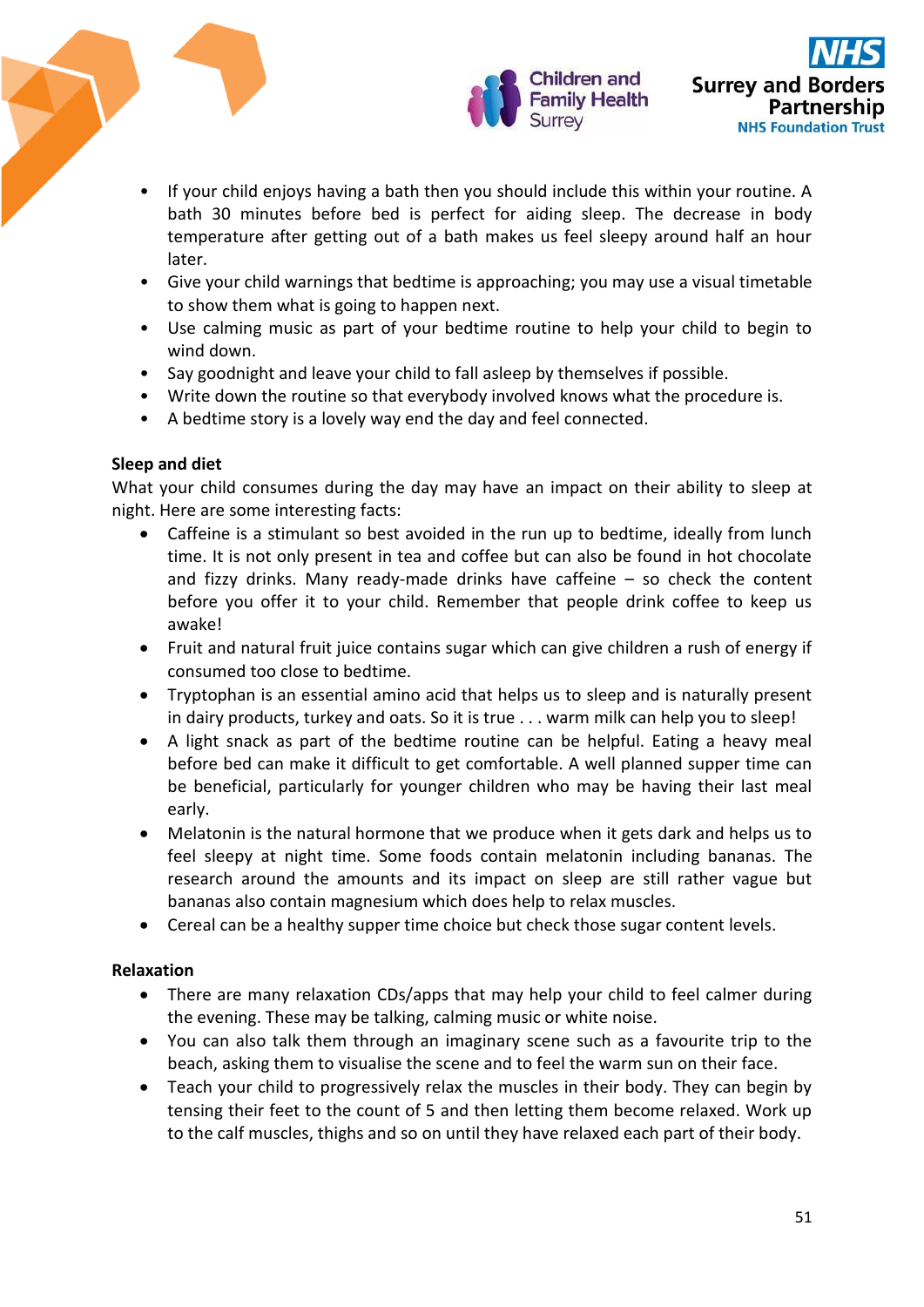

 Encourage your child to concentrate on their breathing. This can be just noticing it, counting or using imagery – breathing a beautiful white light and blowing out any worries or troubles each time they exhale.

# **Online/Internet safety**

As schools are closed and we are advised to stay home during the COVID-19 pandemic, children and young people are going online more than usual in order to complete school work, keep in touch with friends and to play games. Some children may have new devices, or access to devices more freely than before via a phone, tablet or computer. It's important that your child is guided on how to use these safely, and in support of their emotional wellbeing. As parents/carers, you work incredibly hard at putting boundaries in place when it comes to using the internet, but the COVID-10 pandemic has disrupted the 'normal' routines that you child may have, including their screen time and being online. During this unprecedented time, it is important to strike a balance between relaxing screen time and boundaries.

# **Here a few tips to help you keep your child safe, find the balance of routine and boundaries and use the internet appropriately.**

# **Mental health and wellbeing**

Social media and online gaming can have great benefits for your mental health, it helps you keep in touch and strengthen relationships with friends and family and share ideas and interests with others. However, it's important to keep a balance. Spending too much time online, comparing yourself to others, and cyberbullying can all have negative impacts on your mental health.

# **Ways the internet can support your child's mental wellbeing during the pandemic:**

- Video calls to keep in touch and strengthen relationships with friends and family
- Group chats and messaging apps to socialise with friends and family
	- o Sharing photos/videos of funny moments or achievements from their day/week
	- o Helping each other with school work
- Using mindful or relaxation apps to learn to self-regulate
- Watching and following exercise videos on YouTube
- Support their learning: from accessing school work, googling the answer to their question, to watching YouTube videos to learn a new skill
- Playing online games with friends from school, sharing common interests, strengthening relationships and socialising!

# **Managing Screen time**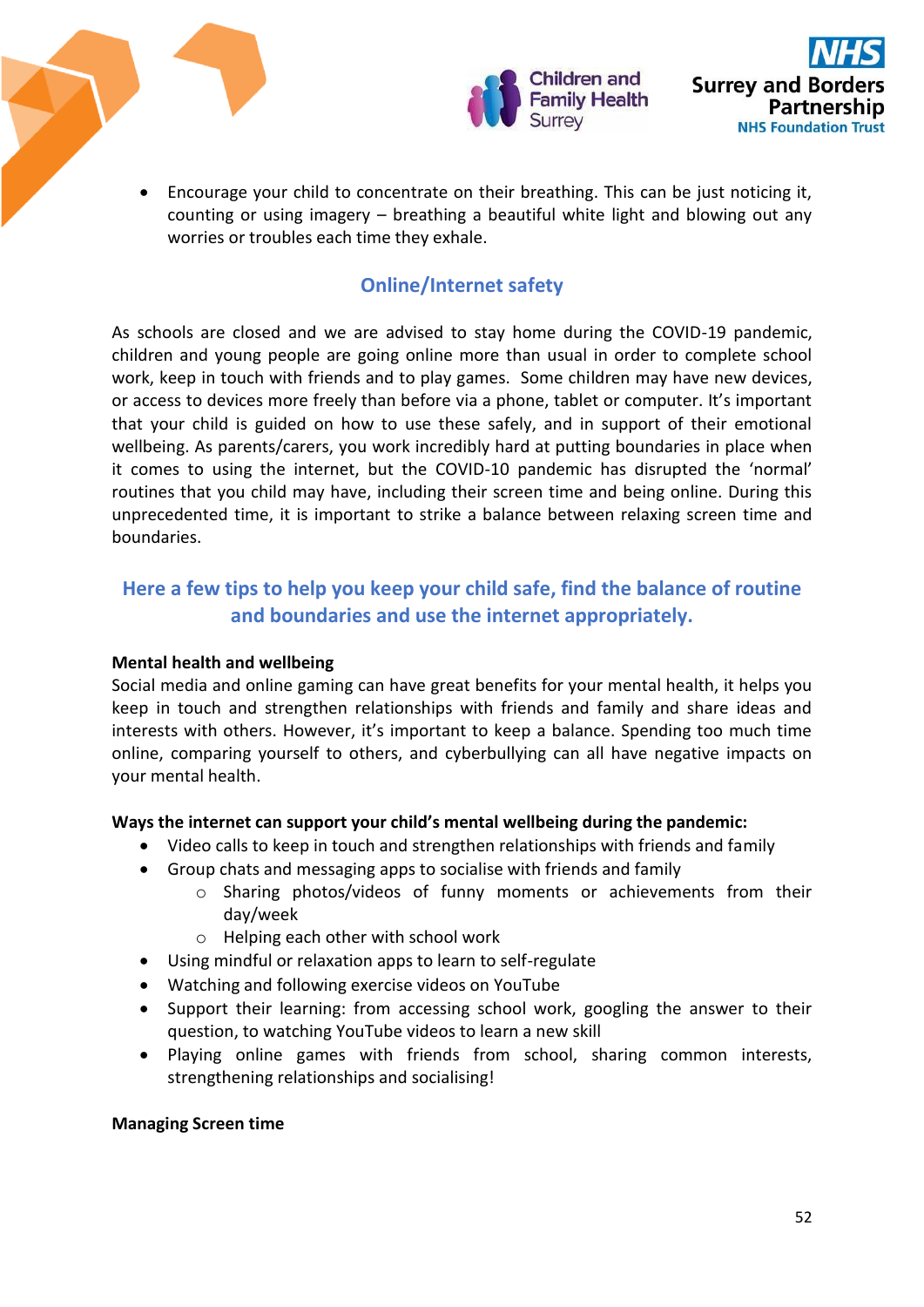

- Set a good example with your own device use: Children tend to model their behaviours on parent/carer behaviour
- Talk together about the time they spend online: Take time to understand what they're doing on their devices and explain any concerns you have
- Agree an appropriate length of time that they can use their device: Put in place a family agreement to set some boundaries and don't break them
- Get the whole family to unplug and create 'screen free zones' at home
- Use technology and apps to help manage screen time: e.g. The app 'Forest' enables children to grow a forest when they don't use their phone for a set amount of time; set up Guided Access on an iPhone/iPad to limit the amount of time you can access a given app. Instructions can be found here: [https://support.apple.com/en](https://support.apple.com/en-gb/HT202612)[gb/HT202612](https://support.apple.com/en-gb/HT202612)

## **Keeping your child safe online**

Keeping your child safe is a number one priority, so it shouldn't be any different online! By keeping your child safe online, you are protecting them from cyberbullying and exploitation.

- Be Engaged: Talk to your child about what they like to do online, who they are talking to and what they know about staying safe. Have these conversations little and often!
- Be kind online: Remind them that they still need to have manners and be kind when speaking to friends online.
- Know how to report: let your child know they can speak to you and inform them of where they can go if they see something unkind online, if they have been asked to do things they are uncomfortable with, or if they want to talk to you about cyberbullying.
- Parental controls: Think about setting parental controls on your child's device, or with your internet provider. This will prevent access to unsuitable websites.
- Teach them simple rules: including don't share personal information such as phone numbers, address or what school they go to, only talk to real life friends or family, not to download things without asking, or only use secure websites to download music and games. Help them understand different online platforms and what to look out for.

### **Social Media**

Remember most social media platforms have a minimum age rating on 13. Social media can offer children opportunities to be creative, and socialise with friends, but it's important to stay safe too!

 Sharing pictures and videos: speak to your child about what selfies and pictures are appropriate to share with friends online, and not to share photos that they have of others without consent.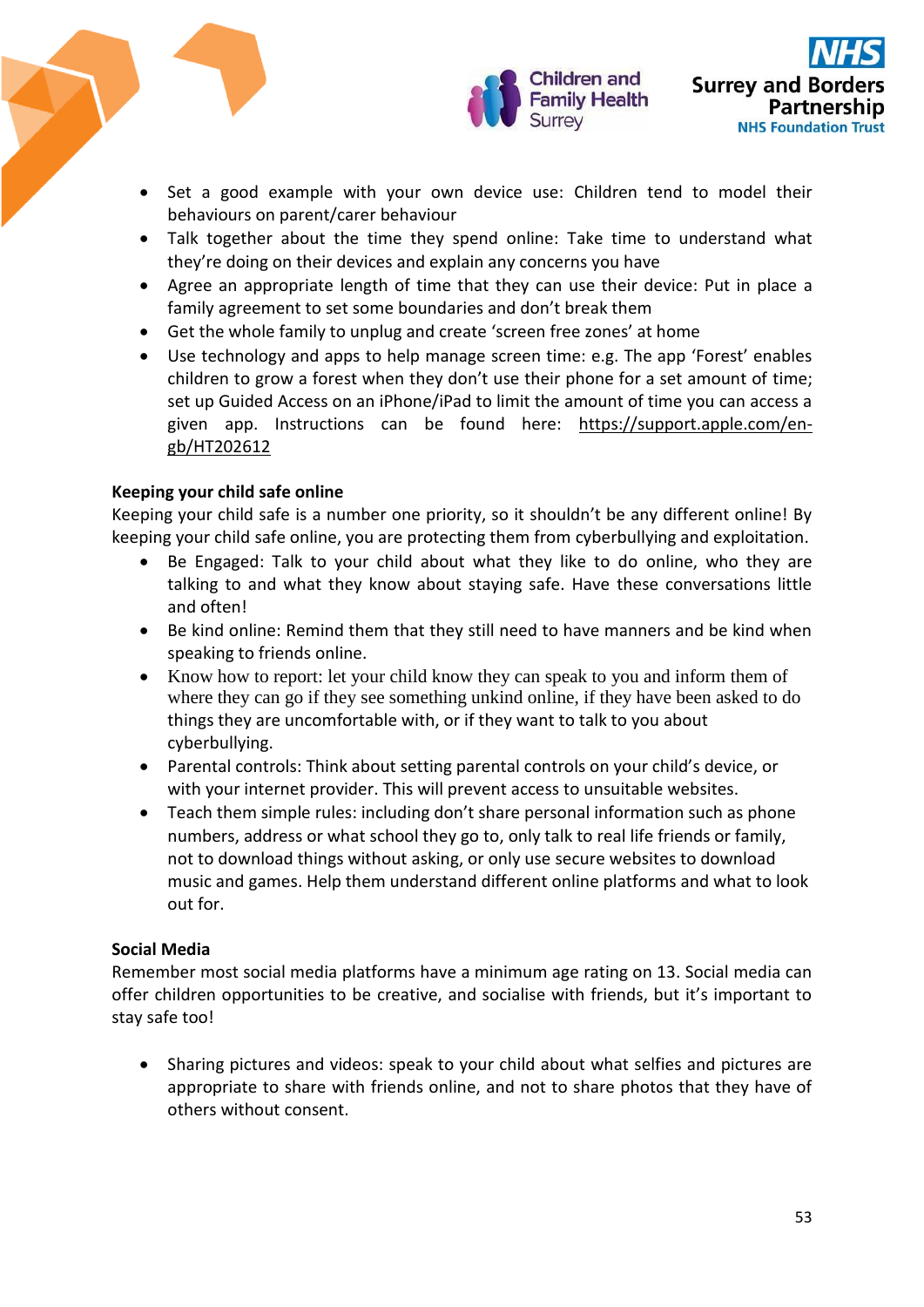

- Posting personal information: Help them put privacy settings in place to remove personal information, and location sharing on apps. Teach them what is ok to share online.
- Chatting to strangers: Help them understand that people can make fake profile and to be careful who they chat to. Have open conversations with your child, and ask them to share who they message with you.
- Fake posts/news: help your child understand that not all posts on social media sites are 100% true. Be aware of fake news, especially at times like this where posts online can speculate changes in the world.
- Speak to your child about not comparing themselves to others and help them maintain a positive self-esteem.

# **Online gaming**

Online games can offer children opportunities to be creative, socialise with friends, and can help with development of problem solving and long-term memory. However, it's important that they play appropriate games, and know how to stay safe online!

- Content: Be aware of the game's themes and content that your child is playing. Check the PEGI ratings.
- Shared spaces: Encourage them to play in shared spaces. This way you can stay in engaged with what they are playing, and step in if you feel something is not right.
- Play as a family: Have a gaming night as a family, show you're interested in their world, but also clue yourself up on the gaming content and lingo so that you can spot cyberbullying, and other things that aren't right.
- Only play with people they know: This is a great way for children to keep in touch with friends from school whilst they are closed. Have conversations with your child about who they are playing with and remind them to only play online with friends they know.
- Set boundaries: have agreements on what they can play, when they can play, and for how long. Giving time warnings when it's time to come off will help them prepare for this ending, and finish their game… as humans we don't enjoy being interrupted when doing something we enjoy, it's the same for your child!

# **Cyberbullying**

With most of your child's social interactions currently being done online, it's important to be aware of cyberbullying. Cyberbullying is any bullying via social media, online gaming or instant messaging app's. Here are some tips on how to deal with cyberbullying.

- Talk about it: Encourage your child to talk to you or another trusted adult about what people are saying about them or someone else online.
- Stay calm: Have open, calm conversations about what happened before the message or post and try not to jump to conclusions. Stay calm if you find out your child is being bullied or is bullying others.
- Set an example: don't encourage your child to reply in a way that is angry, offensive or threatening.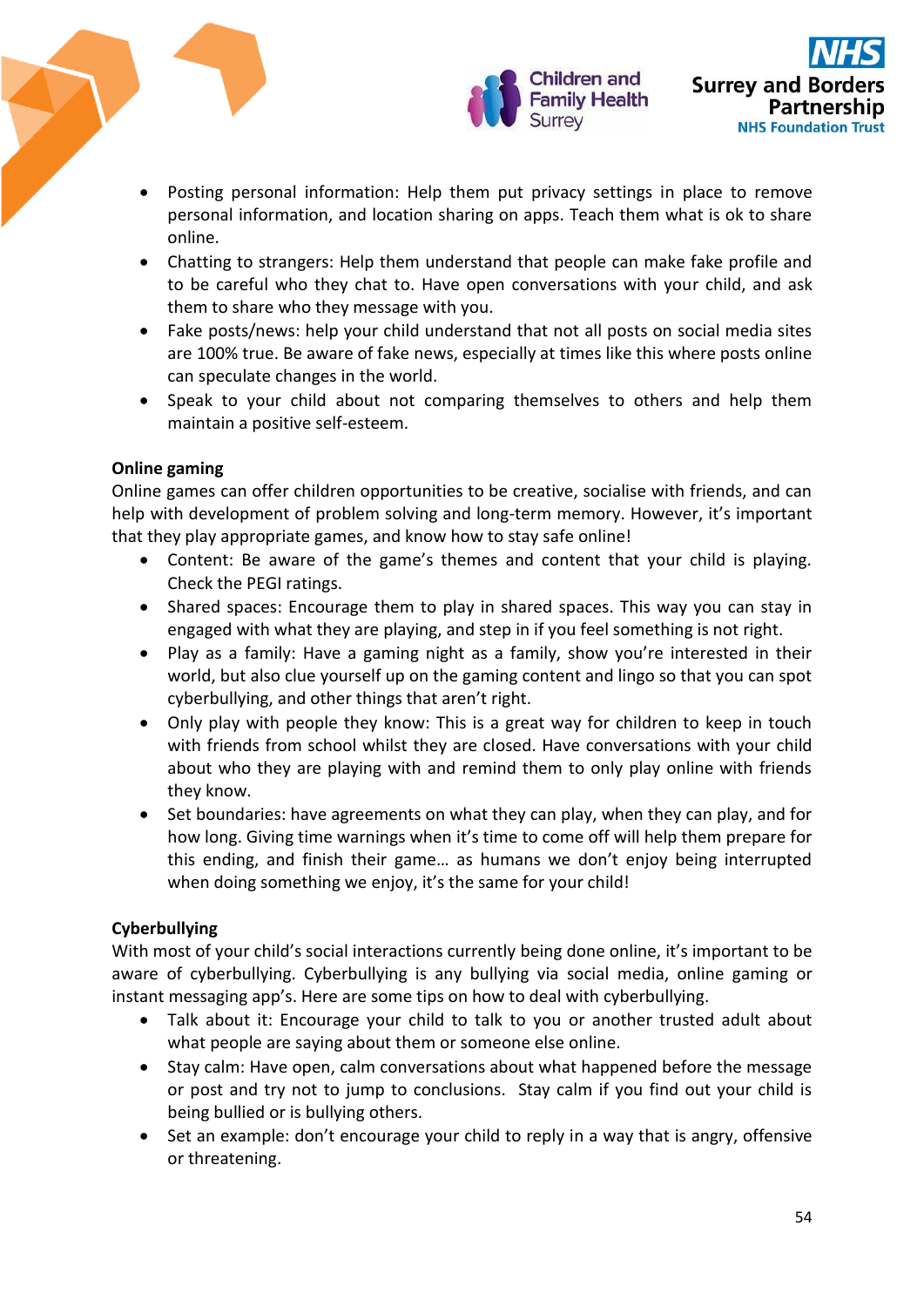

- Be aware of how it can make your child feel: any form of bullying can make you feel sad, afraid, alone. Reassure your child that together you will get through this
- Report it: Help your child report any offensive or bullying content to the social media provider, raise bullying concerns with your child's school. Keep reporting it until it stops!

# **Website links**

- InternetMatters.org offer information, advice and support to parents to keep children safe online:<https://www.internetmatters.org/>
- National Bullying Helpline offers Practical help and advice for children and adults dealing with bullying at school or work<https://www.nationalbullyinghelpline.co.uk/>
- Netaware provides parents with advice regarding keeping children and young people safe online. It includes guides to the social networks, apps and games they might use and what they are used for:<https://www.net-aware.org.uk/>
- The BBC Own It app is free and designed to support, help and advice children, in the moment, when they use their phones to chat and explore the online world: <https://www.bbc.com/ownit>
- The NSPCC Online Safety page offers information and advice to help keep children safe online:<https://www.nspcc.org.uk/keeping-children-safe/online-safety>
- Thinkuknow is the education programme from NCA-CEOP, a UK organisation which protects children both online and offline. It contains websites for children and young people of different ages, which give advice about staying safe when you're on a phone, tablet or computer:<https://www.thinkuknow.co.uk/>
- Young Minds are a leading charity in supporting mental health of children and young people. They have guidance on their website for young people and parents on bullying. They also have a parent's helpline for advice. <https://youngminds.org.uk/find-help/feelings-and-symptoms/bullying/>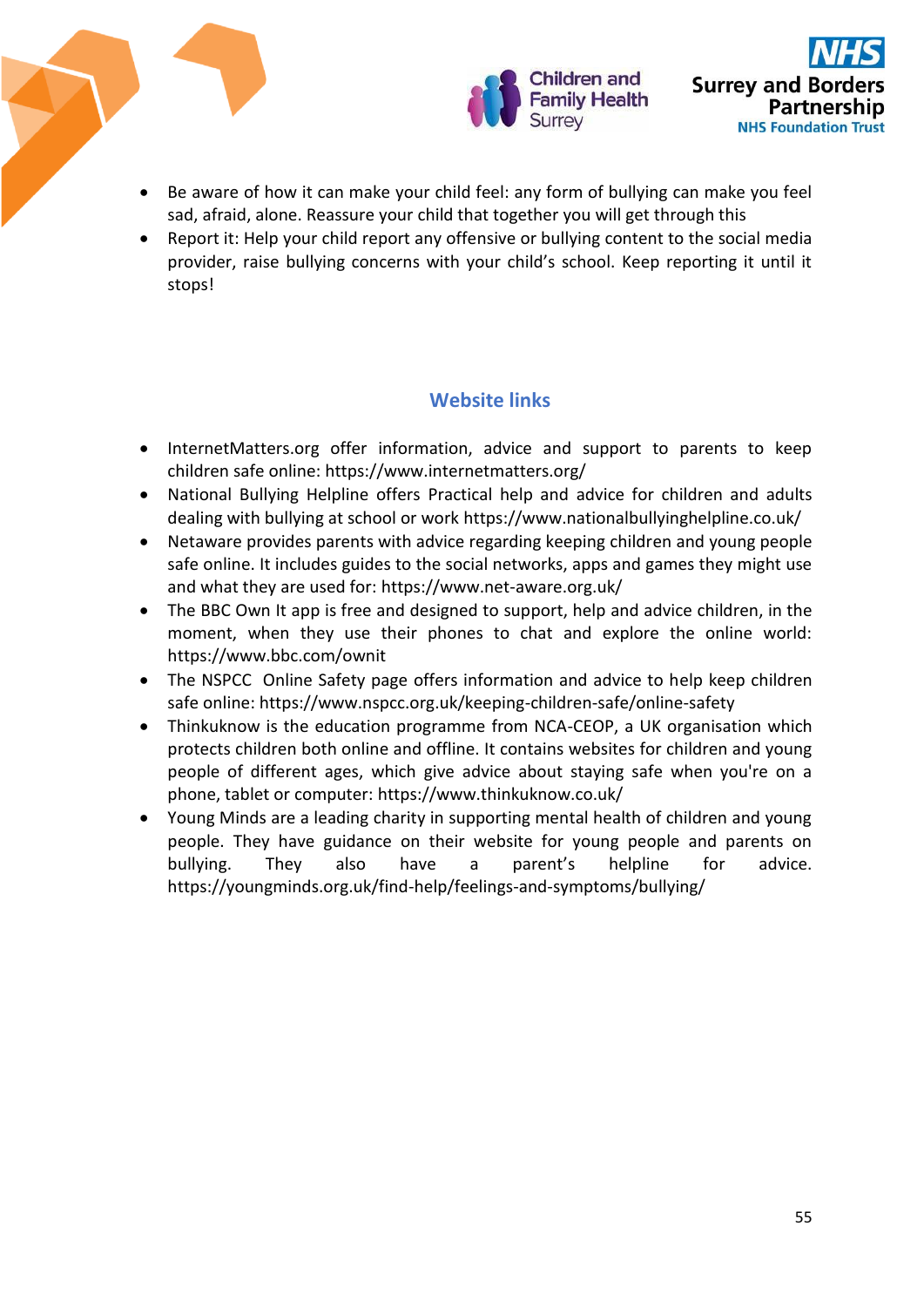

# **Looking after yourself – tips for parents**

Focus on connection and enjoyment

## **Put time aside for yourself**

Scheduling some time to yourself when you need it can help you feel more balanced. This could be to focus on practical tasks such as your own planning / paperwork /online shopping, or it could also be for relaxation. Why not put time aside to listen to a podcast that will make you laugh, try meditation, take a long bath, or treat yourself to a takeaway instead of cooking?

- <https://www.headspace.com/>
- <https://www.bbc.co.uk/podcasts>

**Hobbies**. Sometimes our hobbies may take a backseat in our busy lives. Have a think about connecting with things you have enjoyed or might like to try. Some examples include gardening or growing indoor plants, learning a new language, woodworking, crafts, cooking, online blogging/vlogging or learning to code. See the Hobby Help website for additional inspiration: <https://hobbyhelp.com/inspiration/indoor-hobbies/> You may also want to explore new hobbies with the family or your partner.

Ideas: <https://theimaginationtree.com/stay-at-home-survival-guide/>

**Relationships**. The people close to us can have a big impact on how we feel and what we do. Try to stay in touch with friends and family members, even if this can only be via a video/phone call. You may want to schedule a time to do this if you are pressed for time. If you are feeling particularly isolated or lonely, you could consider joining a support group or an activity based group. This could be anything from ad-hoc online volunteering, book clubs or online gaming. You may benefit from group support relating to a particular issue or choose to set-up your own.

[https://youngminds.org.uk/find-help/for-parents/how-to-set-up-your-own-parents-support](https://youngminds.org.uk/find-help/for-parents/how-to-set-up-your-own-parents-support-group/)[group/\)](https://youngminds.org.uk/find-help/for-parents/how-to-set-up-your-own-parents-support-group/) [www.Meetup.com](http://www.meetup.com/)

# **Make healthy choices**

**Keep hydrated**. It's important to drink enough water throughout the day for your mental and physical health. You could set an alarm to remind you to drink more frequently if you are prone to dehydration. Visit the NHS website for more information <https://www.nhs.uk/live-well/eat-well/water-drinks-nutrition/>

**Eat well**. A well-balanced diet (rich in fruit and vegetables) helps to provide the energy you need throughout the day. It provides you with essential nutrients needed for growth and repair, and can also lower your risk of certain diet-related illnesses such as certain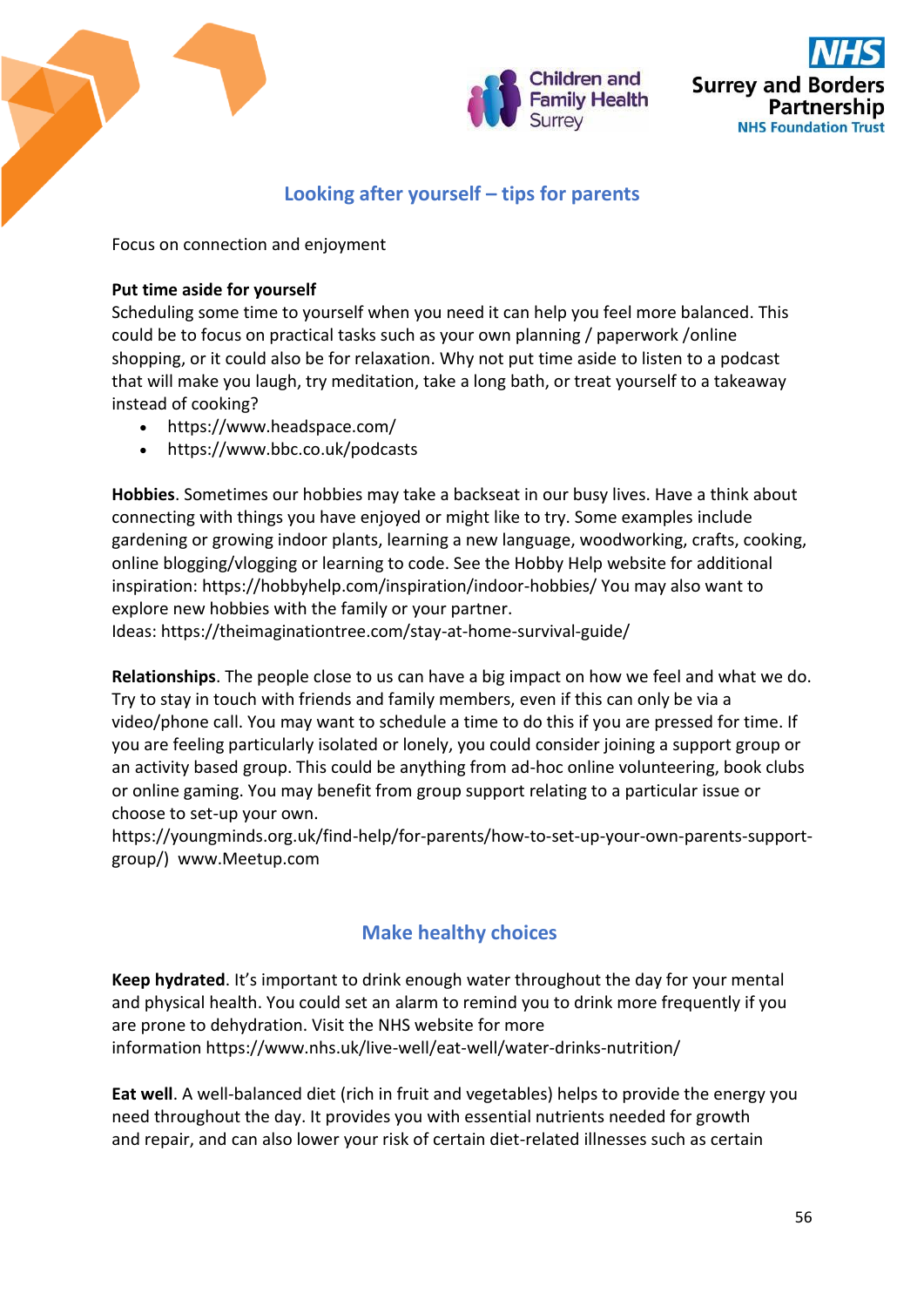

cancers. Eating better may also enhance your mental wellbeing such as your mood, selfesteem and concentration abilities. The NHS Eat Well guide has some useful information to get you started <https://www.nhs.uk/live-well/eat-well/the-eatwell-guide/>

**Exercise**. It's important to stay active, particularly during times of isolation. You could try some of the NHS 'wake up workout' videos, suitable for all fitness levels [\(https://www.nhs.uk/conditions/nhs-fitness-studio/wake-up-workout/?tabname=aerobic](https://www.nhs.uk/conditions/nhs-fitness-studio/wake-up-workout/?tabname=aerobic-exercise)[exercise\)](https://www.nhs.uk/conditions/nhs-fitness-studio/wake-up-workout/?tabname=aerobic-exercise). The videos combine cardio and strength exercises which could give you an energy boost and focus your mind. Consider other ways you could be more active, for example taking a walk but opting to take a more hilly route, dancing to your favourite music, or playing games like football or catch with your family.

**Try to stay organised**. It's a good idea to stay organised, particularly in times of stress or uncertainty where we may feel that we lack control. This could be as simple as writing a todo list each day, allocating some time to work on a project, get your children/partner to help with household chores, develop a routine or a family calendar. <https://www.parentkind.org.uk/Parents/Be-an-organised-parent>

**Make use of other support if needed**. **Speak to your GP**. It may be that you need a little extra support at the moment. Your GP is a good place to start as they can also direct you to other resources or services if necessary. For information about other services refer to resources section.

# **Website links**

- Healthy Surrey:<https://www.healthysurrey.org.uk/mental-wellbeing/adults/virtual>
- Surrey County Council Community Helpline: (for practical support, finding a telephone friend, or offering help to your community) **Tel:** 0300 200 1008 - Monday to Friday: 8am to 6pm, Saturday and Sunday: 10am to 2pm. **SMS:** 0786 0053 465 for Deaf and hearing impaired residents only (Monday to Friday: 9am to 5pm)
- **Mind**  support and information about various mental health issues [http://www.mind.org.uk/information-support/types-of-mental-health](http://www.mind.org.uk/information-support/types-of-mental-health-problems/anxiety-and-panic-attacks/about-anxiety/#.VfqDf7RqfTQ)[problems/anxiety-and-panic-attacks/about-anxiety/#.VfqDf7RqfTQ](http://www.mind.org.uk/information-support/types-of-mental-health-problems/anxiety-and-panic-attacks/about-anxiety/#.VfqDf7RqfTQ)
- The Recovery college provide free meant health course courses [https://www.sabp.nhs.uk/our-services/recovery/recovery-college/latest-news](https://www.sabp.nhs.uk/our-services/recovery/recovery-college/latest-news-recovery-college)[recovery-college](https://www.sabp.nhs.uk/our-services/recovery/recovery-college/latest-news-recovery-college)

 $\bullet$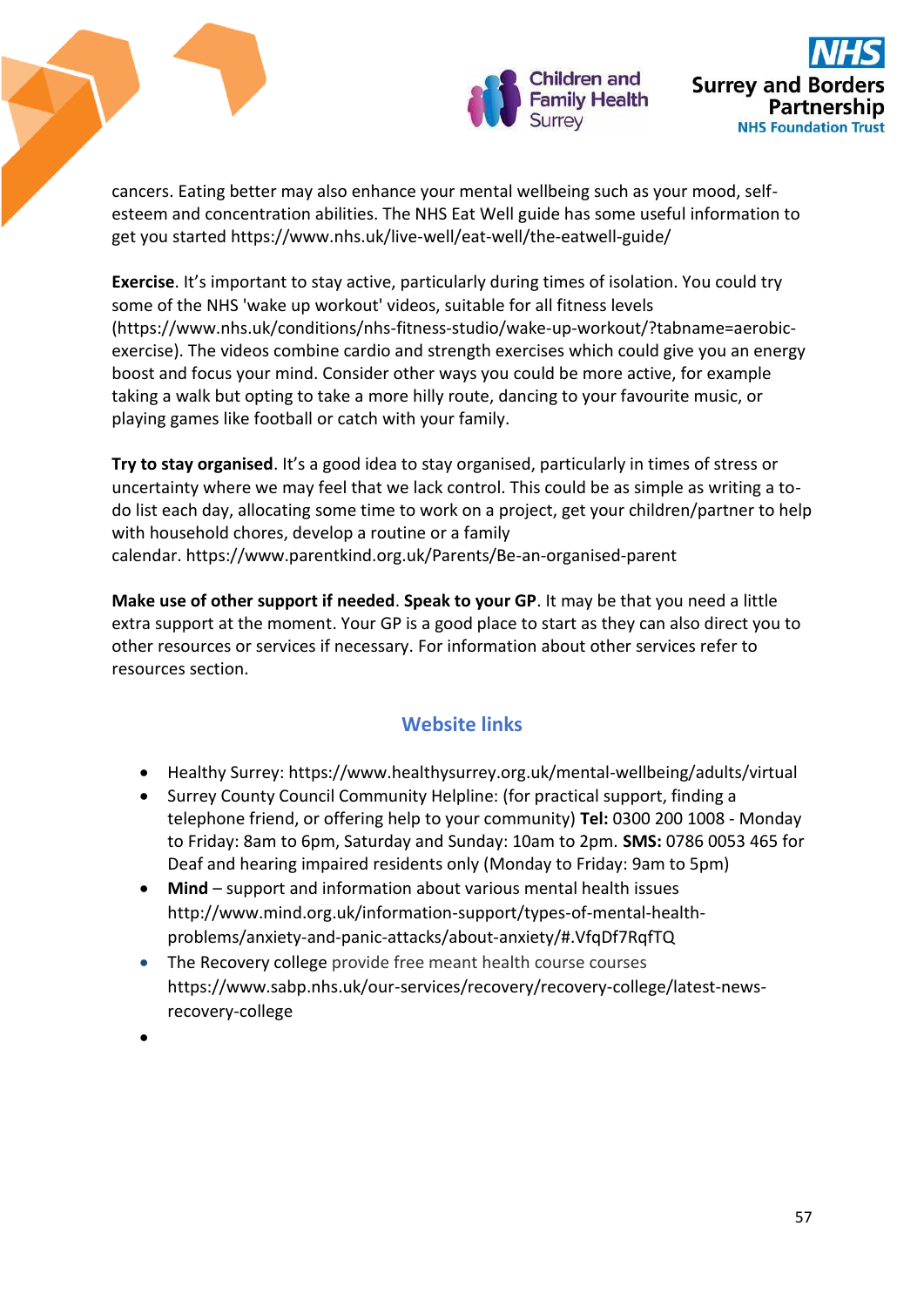



# **Resources**

## **Helplines and websites for your child or young person**

- [ChildLine](https://www.childline.org.uk/Pages/Home.aspx) provides a helpline for any child with a problem. It comforts, advises and protects. You can: call 0800 1111 any time for free; have an [online chat with a](https://www.childline.org.uk/get-support/1-2-1-counsellor-chat/)  [counsellor;](https://www.childline.org.uk/get-support/1-2-1-counsellor-chat/) check out the [message boards](https://www.childline.org.uk/get-support/message-boards/)
- Kooth online counselling 11-18 https://www.kooth.com/
- [MindShift™](https://www.anxietybc.com/resources/mindshift-app)is an app designed to help teens and young adults cope with anxiety. It can help you change how you think about anxiety.
- [Shout](https://www.crisistextline.uk/) provides free, confidential support, 24/7 via text for anyone at crisis anytime, anywhere, You can: text SHOUT to 85258 in the UK to text with a trained Crisis Volunteer

text with someone who is trained and will provide active listening and collaborative problem-solving

- [The Mix](http://www.themix.org.uk/) provides a free confidential helpline and online service that aims to find young people the best help, whatever the problem. You can:
	- call 0808 808 4994 for free lines are open from 11am to 11pm every day
- ThinkNinja is an app designed to support 10-18 year olds with anxiety and low mood. They have updated the app to include COVID-19 Specific content
- [Young Minds](https://youngminds.org.uk/)**:** provides advice about mental health and behaviour problems in children and young people up to the age of 25.
	- o [Parents' and Carers' Helpline](https://youngminds.org.uk/find-help/for-parents/parents-helpline/) on 0808 802 5544. <https://youngminds.org.uk/>
- Children and Family Health advice line on 01883340992

# **Crises**

### **[CYP Haven](https://www.cyphaven.net/)**

 CYP Havens, due to current given by HM Government and Public Health England to reduce social contact, the decision has been made to physically close the CYP Havens temporarily. However, a virtual service over the phone is available. Please refer to the CYPS Website for contact details as this is subject to change: [https://www.cyphaven.net](https://www.cyphaven.net/)

### **In the event of a medical emergency:**

 In the event of a mental health or medical **emergency or if there are serious safety concerns**, please call 999 or visit A&E Department – You may be diverted to an A&E diversion service dependant on the nature of the medical emergency.

### **Immediate advice and support:**